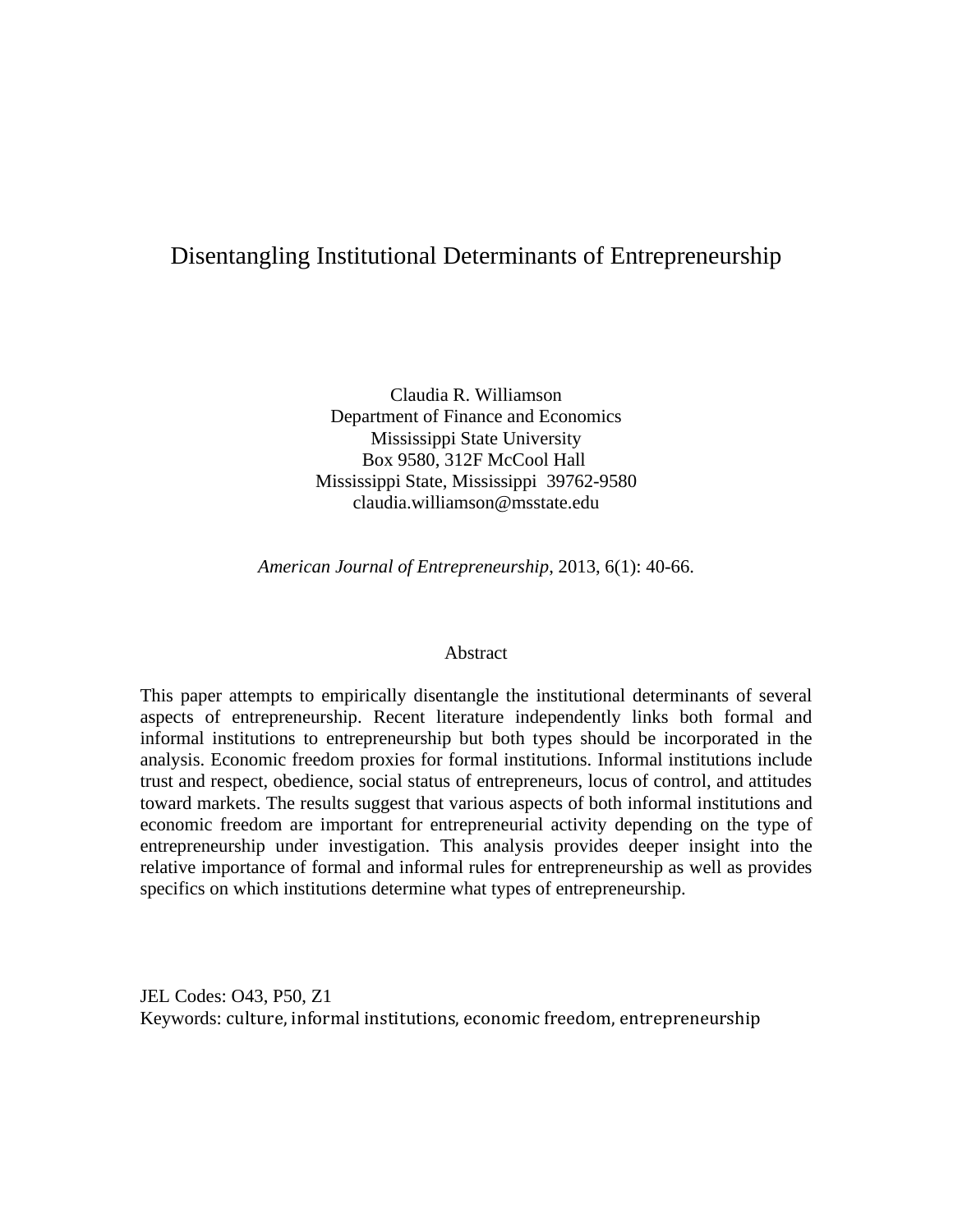### **1. Introduction**

"Simply put, economic growth, driven by entrepreneurship, cannot be explained without reference to institutions."

Boettke and Coyne (2003: 3)

It is widely accepted that entrepreneurship and innovation are catalysts of economic progress. For example, previous research suggests that differences in entrepreneurship explain between one-third to one-half of differences in growth rates (Reynolds et al. 1999; Zacharakis et al. 2000). Therefore, understanding the underlying mechanisms that promote or inhibit entrepreneurship is critically important for explaining cross-country income differences.

Entrepreneurship is present in all societies and can best described as a discovery process where individuals are alert to profit opportunities (Schumpeter 1934; Mises 1949; Kirzner 1973). The type of entrepreneurship, productive versus unproductive, is determined by a society's institutional structure (Baumol 1990; Boettke 2001, Boettke and Coyne 2003, Coyne and Leeson 2004, Sobel 2008). As stated in Boettke and Coyne (2003), "entrepreneurship cannot be the cause of development, but rather, that the type of entrepreneurship associated with economic development is a consequence of it" (p. 3). Development is caused by the adoption of certain institutions that encourage wealthcreating entrepreneurship. A lack of development is due to the absence of institutions that channel productive entrepreneurship.

My paper empirically assesses this claim by analyzing how different institutional structures, including both formal and informal institutions, affect various aspects of entrepreneurship. Formal economic institutions include the codified or written rules typically enforced by government, whereas informal institutions capture social norms,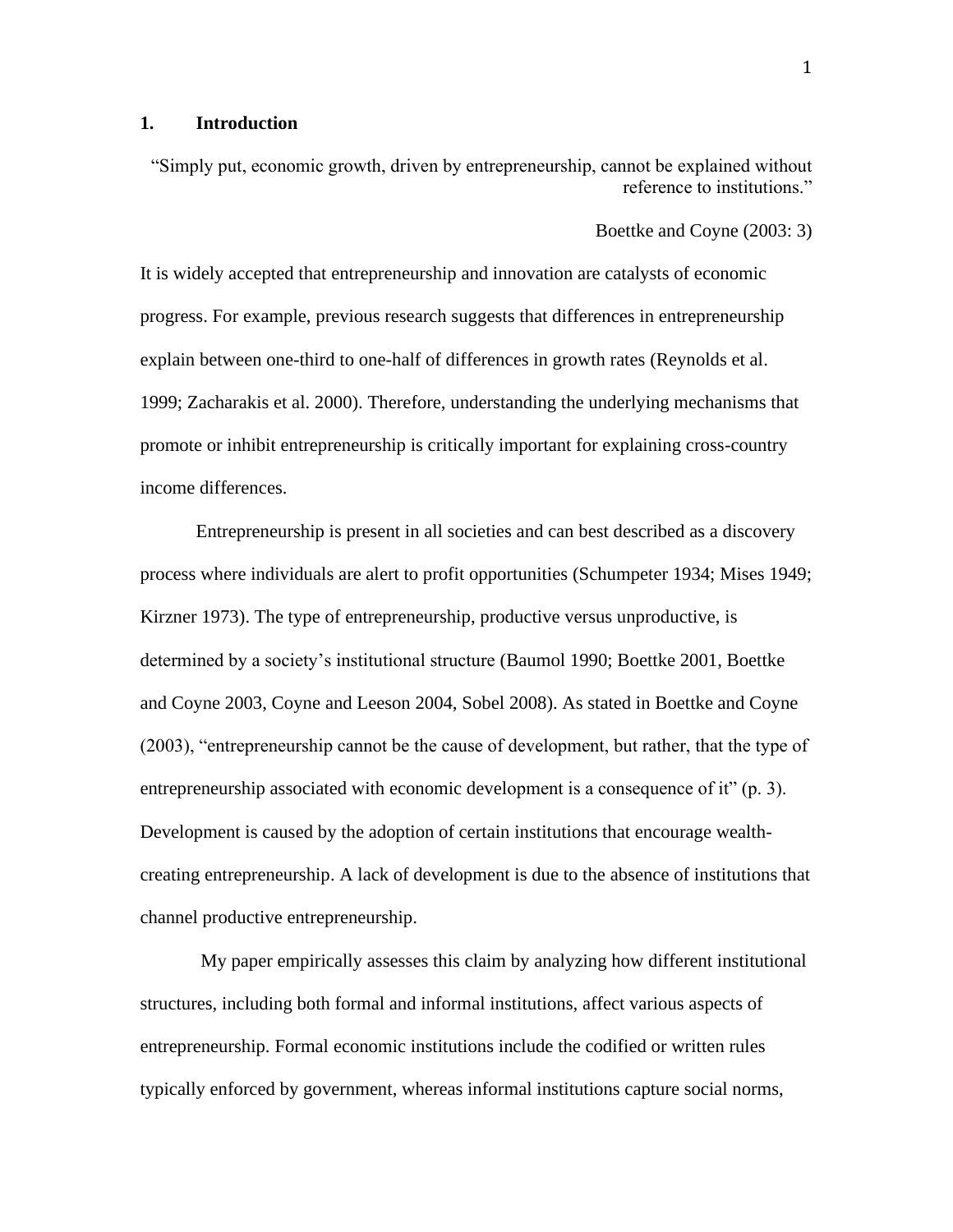attitudes and culture enforced by social custom. North (2005) argues that formal institutions are reflective of the informal rules; thus, the formal and informal would have self-reinforcing effects. However, when certain formal institutions are lacking—say contract enforcement—informal norms, such as trust, could act as a substitute (see Williamson 2012). Also, McCloskey (2010) argues that cultural norms are the primary motivator behind entrepreneurial decisions; however, she also argues that these norms need to be embedded in economic liberties. Therefore, it is not clear how to conceptually sort between formal and informal rules as the main force surrounding entrepreneurship, as both appear to be theoretically important.

Following this logic, both formal economic institutions and informal institutions need to be included when analyzing institutional determinants of entrepreneurship, as it is theoretically ambiguous. Recent literature (discussed in detail below) independently links formal and informal institutions to entrepreneurship. However, the results are somewhat contradictory, as economic freedom is not robustly related to entrepreneurship depending on how it is measured. The same is true for cultural relations with entrepreneurship where the results are inconsistent. Given that both the theoretical and empirical literature is unclear, this paper provides an empirical investigation of the relative impact from formal and informal rules and entrepreneurship rates—an area that is mostly unexplored.

I build off previous studies by incorporating both formal institutions, measured by economic freedom, and informal institutions captured by five different indices including social status of entrepreneurs, locus of control, obedience, trust and respect, and attitudes towards markets. To capture entrepreneurship, I do not limit the analysis to one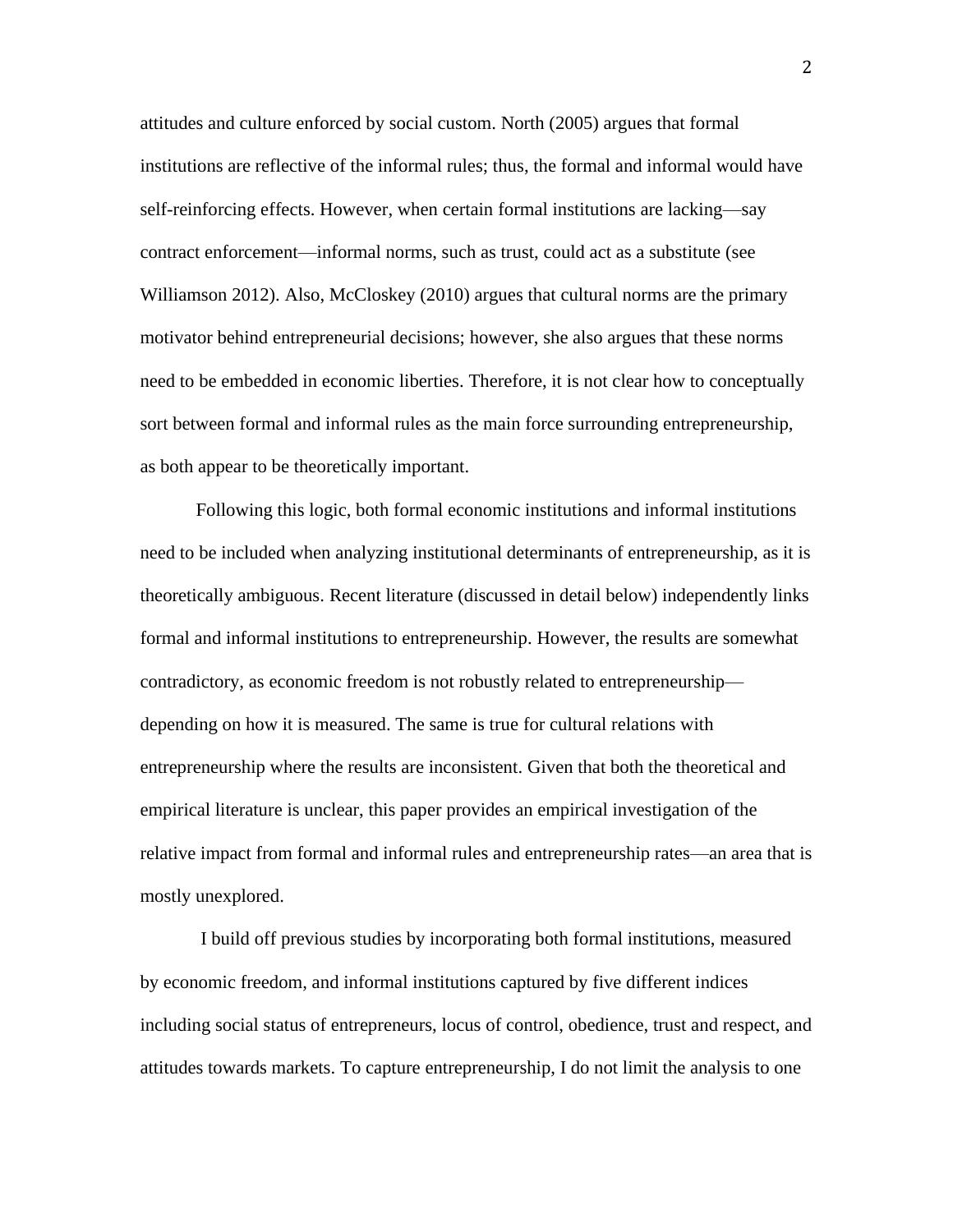measurement as it is somewhat unclear how to precisely measure entrepreneurship. Instead, I analyze five different facets of entrepreneurial activity including total early stage entrepreneurship, opportunity driven entrepreneurship, established business owners, intentions to start a business, and investment decisions in other businesses.

Theoretically, each of these aspects of entrepreneurship could be affected differently by diverse formal and informal institutional arrangements. For example, social status may be more important in determining early stage entrepreneurship than for investment decisions. Including a range of both formal and informal institutions in the analysis provides a broader context highlighting which institutions matter for different types of entrepreneurship.

To measure economic freedom, I utilize the Fraser Institute's Economic Freedom of the World index. Entrepreneurship variables are measured by survey data collected by the Global Entrepreneurship Monitor (GEM). GEM is the largest annual cross-country assessment of entrepreneurial activities and attitudes surveying at least 2,000 individuals per country. To capture the five different informal institutions, I use World Values Survey (WVS) data as well as GEM. By utilizing both GEM and WVS, I am able to create a cross sectional dataset of approximately 60 countries. Previous studies typically include 23 countries at most. To investigate the institutional determinants of entrepreneurship, robust regression analysis with iteratively reweighted least squares (RLS) is performed on a cross section of approximately 60 countries depending on the model specification.

The results suggest that, independently, economic freedom positively and significantly impacts early stage entrepreneurship, opportunity driven entrepreneurs, and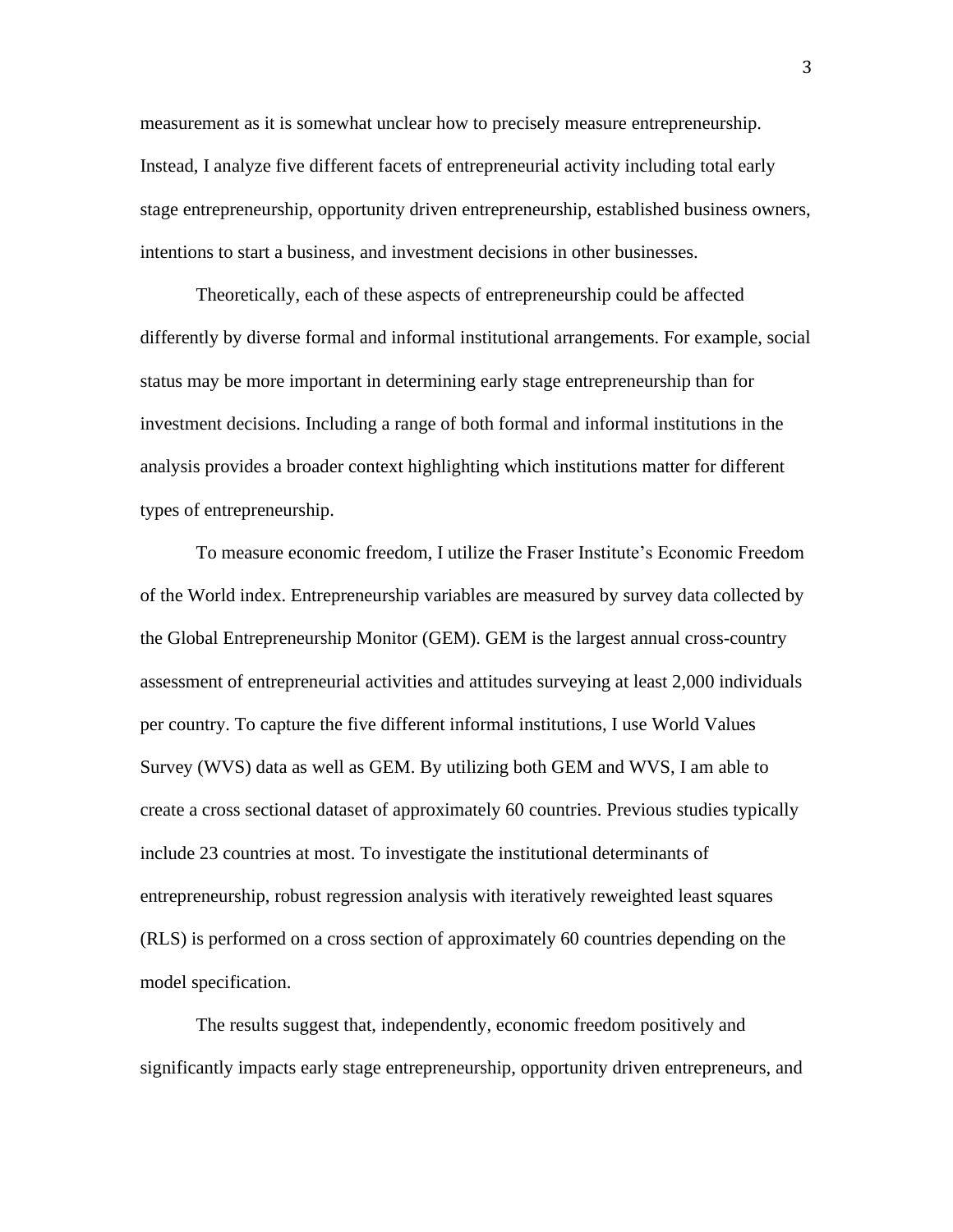investment decisions. Social status of entrepreneurs has a positive and significant effect on early stage and established entrepreneurs as well as entrepreneurial intention. Locus of control positively and significantly impacts all measures of entrepreneurship except entrepreneurial opportunity. Obedience is positive with all aspects of entrepreneurship but is significant only with early stage and intention. Trust and respect positively and significantly affect opportunity seekers, established business owners, and investors. Somewhat surprisingly, the market attitudes index is always insignificant.

When controlling for both formal and informal institutions, the results are mixed. Depending on the regression specification, sometimes only the formal or the informal institution is significant; however there are cases where both remain significant. For example, both social status and locus of control with economic freedom are positively and significantly related to early stage business ownership. Economic freedom dominates all aspects of informal institutions for opportunity driven and investment entrepreneurs. Informal attitudes dominate economic freedom for established business owners and intention to start a business. Collectively, the results suggest that the relative effects between formal and informal is dependent on the type of entrepreneurship under analysis. By incorporating a variety of measurements of entrepreneurship and cultural norms, the analysis provides a more comprehensive perspective.

Before moving to a full model specification, plotting the basic data (definitions explained in detail below) provides interesting insight.

[Insert Figures 1, 2 and 3 About Here]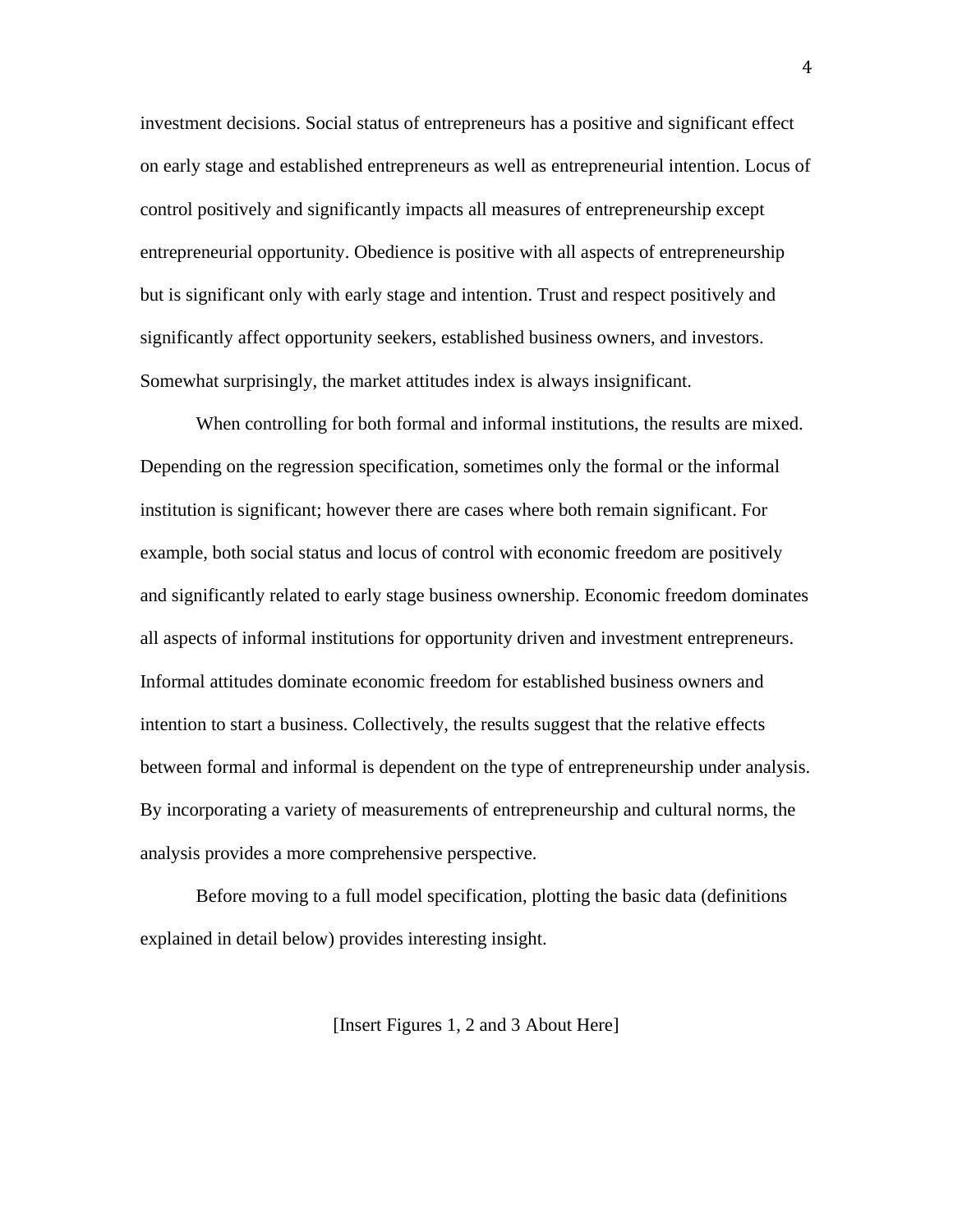Figures 1, 2, and 3 plot economic freedom and two measures of informal institutions (either social status of entrepreneurs or locus of control) with two measures of entrepreneurship, total early stage or opportunity driven entrepreneurship. Comparing early stage business ownership with opportunity driven entrepreneurship illustrates a possible difference between necessity versus opportunity seekers. If good institutions are lacking, individuals may be self-employed as there are no other alternatives for work whereas opportunity entrepreneurs represent true profit seekers.

Figure 1 shows that economic freedom displays a strong negative correlation with early stage entrepreneurship but a strong positive relationship with opportunity driven entrepreneurship (this is the same correlation that trust and respect have with both measures of entrepreneurship). This result implies that economic freedom is negatively related to early stage business ownership but does encourage entrepreneurs to seize an opportunity. This is not too surprising as business ownership could be driven from necessity instead of profit seeking.

Figure 2 illustrates the opposite where social status has a positive correlation with total early stage entrepreneurship but a slightly negative correlation with opportunity driven entrepreneurs. This implies that individuals care about their social status as a business owner whereas opportunity driven entrepreneurs are less concerned with social praise. Lastly, Figure 3 shows that locus of control has a positive relationship with both measures of entrepreneurship suggesting that the feeling that one has control over his or her life is important for business ownership and opportunity driven entrepreneurs. By examining the basic scatterplots with a few of the key variables of interest it is evident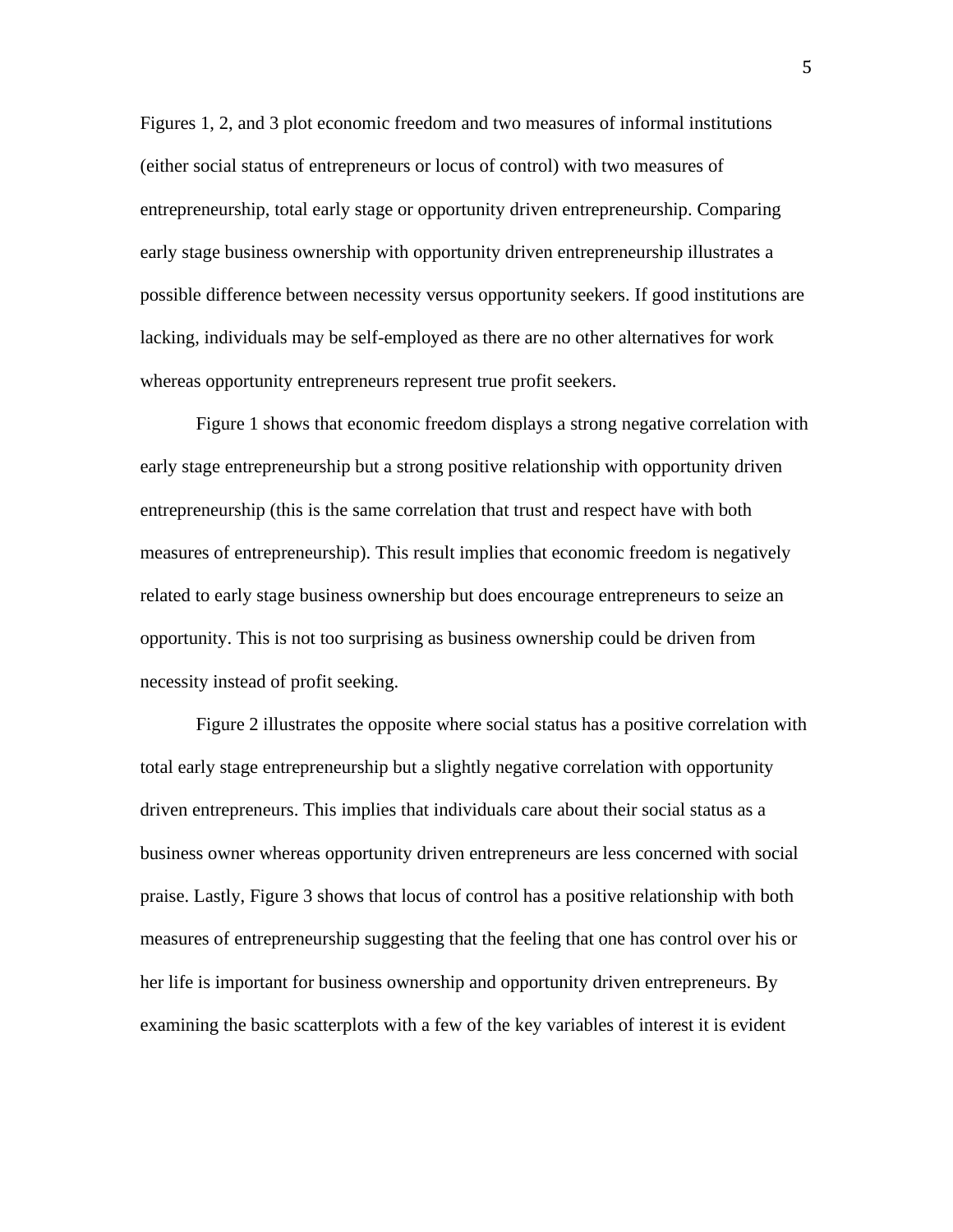that institutions do indeed matter for entrepreneurship but figuring out precisely how and which institutions matter needs further theoretical grounding and empirical analysis.

#### **2. Theoretical Underpinnings**

#### *2.1 Economic Freedom as Formal Institutions*

Relating good institutions to entrepreneurship is similar to making the basic claim that institutions are important for economic development. When countries have sound formal economic institutions, such as secure property rights, impartial rule of law, contract enforcement, constraints on taxation and redistribution, minimal regulations, individuals have a stronger incentive to be entrepreneurial. This can take a variety of forms including starting a business, creating a new product, or providing financing for someone else's innovative idea. When these institutions are lacking, the incentive to seize a profit opportunity or to create a new product is much lower as individuals do not believe they will be able to reap the benefits of their work. Instead, creative individuals may turn their energies toward unproductive political entrepreneurship by rent seeking and lobbying for wealth transfers.<sup>1</sup> The relative decisions are shaped by differing political, economic, and social institutions that structure corresponding rates of returns to various activities.

Recent scholars highlight the importance of economic freedom for entrepreneurship (Ovaska and Sobel 2005; Freytag and Thurik 2007; Sobel, Clark, and Lee 2007; Bjornskov and Foss 2008; Nystrom 2008).<sup>2</sup> Freytag and Thurik (2007) find

 $<sup>1</sup>$  See Baumol (1990) for a theoretical discussion distinguishing between productive, positive-sum activities</sup> and unproductive, zero or negative-sum activities. Sobel (2008) tests and confirms Baumol's theory by examining how differing institutional qualities affect differing types of entrepreneurship.

 $<sup>2</sup>$  In a related study, Stel, Storey, and Thurik (2007) examine the relationship between the institutional</sup> environment and rates of entrepreneurship using the World Bank's *Doing Business* report and the GEM data. They find that minimum capital requirements and labor market regulations lower entrepreneurship. ates across.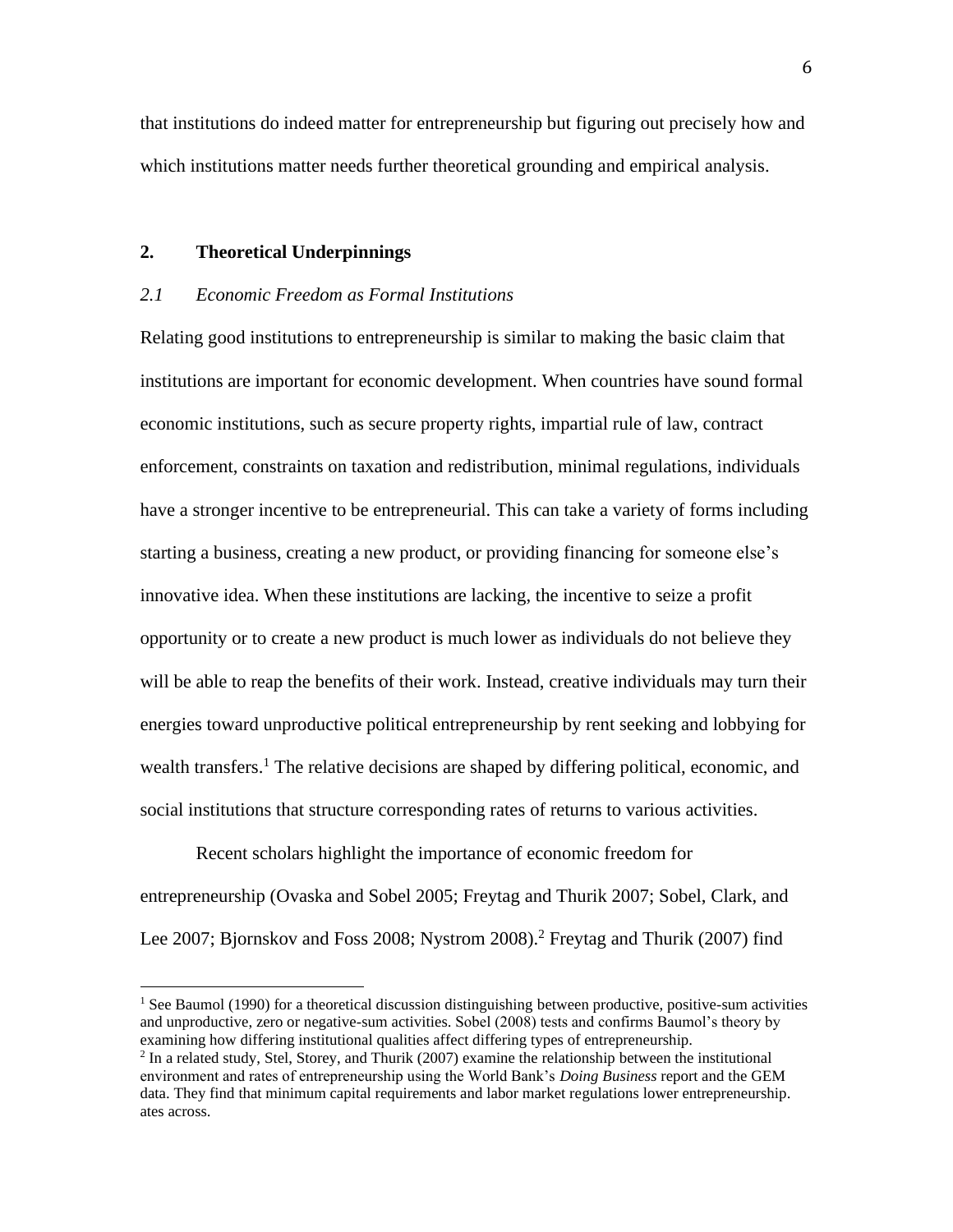that economic freedom explains preferences for self-employment but is not significantly related to actual self-employment rates in 25 E.U. countries. Sobel, Clark, and Lee (2007) show that economic freedom, specifically smaller government and less regulation, is a strong determinant of entrepreneurship for a cross-section of 21 OECD countries. Nystrom (2008) finds that a smaller size of government, better legal structure and security of property rights, and less regulation of credit, labor, and business all increase rates of entrepreneurship using panel data from 1972-2002 for 23 OECD countries. Bjornskov and Foss (2008) also examine the disaggregated economic freedom index and relate it to opportunity versus necessity-driven entrepreneurship across 29 countries. They consistently find that a smaller size of government and higher scores for sound money positively impact both types of entrepreneurship.

### *2.2 Informal Institutions*

An emerging literature suggests that informal norms and cultural attitudes shape economic outcomes (North 1990, 2005; Knack and Keefer 1995; Grier 1997; Barro and McCleary 2003; Pejovich 2003; Guiso et al. 2006; Licht et al. 2007; Boettke, Coyne, and Leeson 2008; Williamson and Kerekes 2011). For example, Tabellini (2008a,b; 2010) finds a strong causal relationship between culture, including trust, respect, locus of control and a lack of obedience, and economic development across different European countries. In addition, Licht et al. (2007) and C. Williamson and Kerekes (2011) empirically demonstrate that culture indirectly promotes economic prosperity by affecting a country's institutional structure.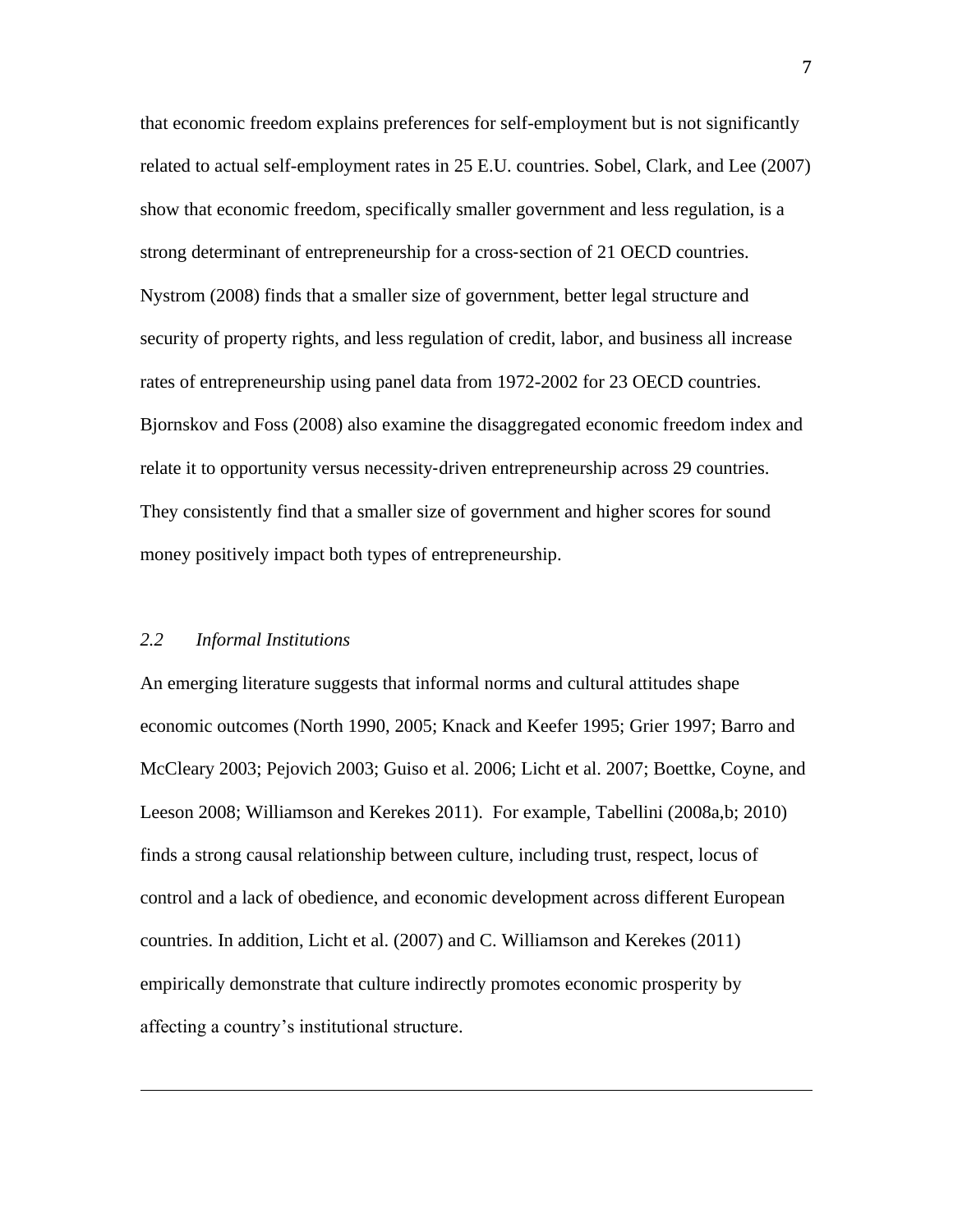One mechanism through which informal rules may affect economic development is by shaping entrepreneurial activity. This argument is not new as Weber's (1905) 'spirit of capitalism' embodies the idea that certain attitudes will encourage profit seeking for its own sake. More recently, McCloskey (2010) states that the main cause of the industrial revolution is an increase in entrepreneurship brought about by a change in social status of entrepreneurs. The main driver behind the dramatic increase in wealth is a change in the way people talked about entrepreneurship— giving social praise to innovation, trade, and business owners—channeling entrepreneurship into wealth creating activities.<sup>3</sup>

Empirically, several papers attempt to address the role of informal institutions, such as culture, in explaining differences in entrepreneurship. The results are somewhat mixed. For example, media coverage of entrepreneurs is positively related to the number of new business start-ups (Hindle and Klyver 2007). Lee and Peterson (2000) and Mueller and Thomas (2000) find that more individualistic cultures are more entrepreneurial. However, Singh, DeNoble, and Ehrlich (2004) do not find any significant relationship between individualism and total entrepreneurial activity. Entrepreneurship rates in the United States are attributed to values and beliefs that support freedom, independence, achievement, individualism and materialism (Morris et al. 1994; Spence 1985), while Noorderhaven et al (2004) illustrate that countries with high scores on uncertainty avoidance have lower levels of entrepreneurship.

Extrapolating from the 'culture matters' literature, I identify several aspects of informal institutions that should promote or inhibit entrepreneurial behavior. There are

<sup>3</sup> Moykr (1996, 2010) also argues that social status of entrepreneurs was critical in shaping the Industrial Revolution. Baumol (1990) also attributes a lack of incentives for entrepreneurship in Ancient Rome to social status as a stigma surrounded commercial activities.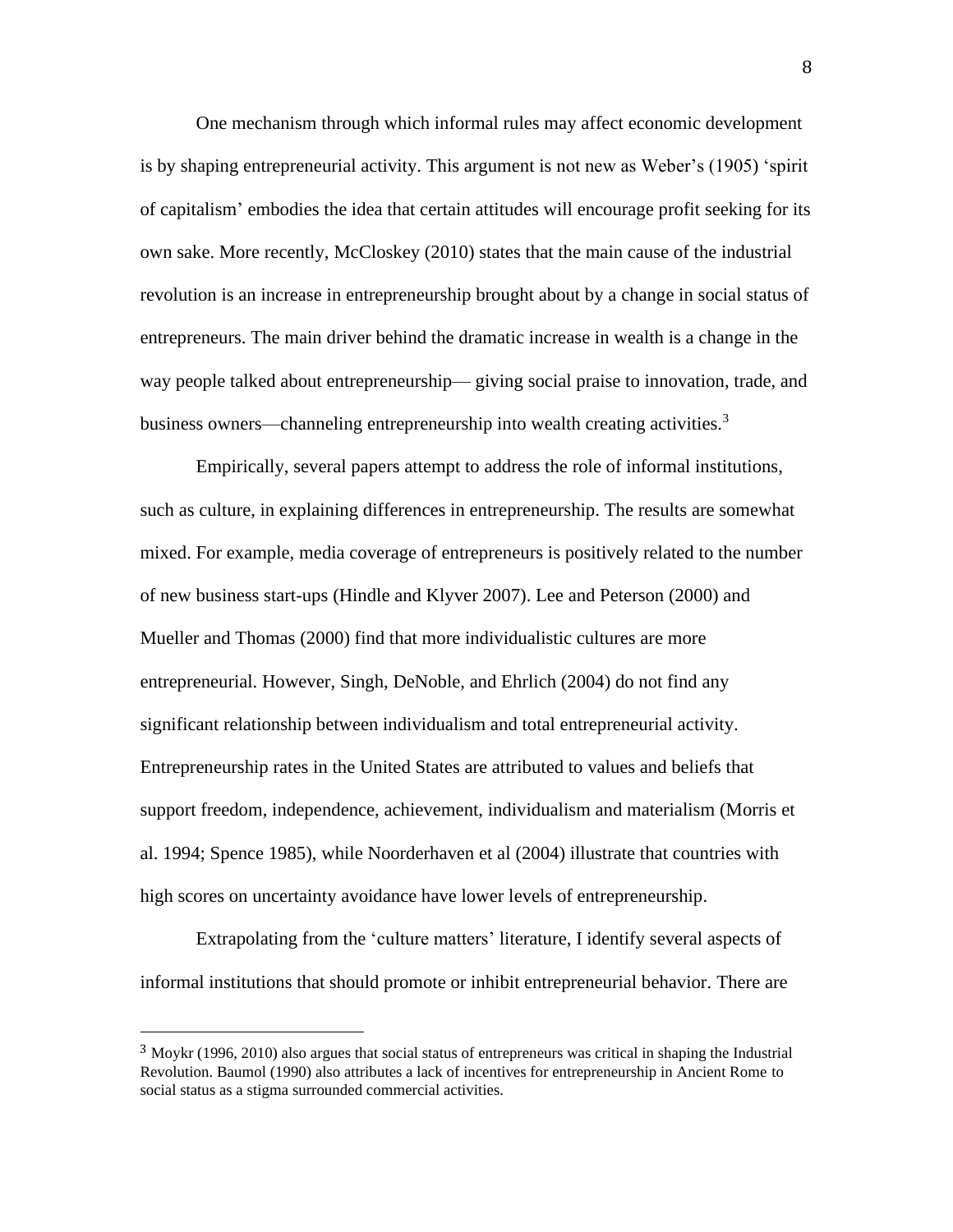five broad categories that are incorporated in the analysis. This includes trust and respect, social status of entrepreneurs, obedience, locus of control, and attitudes towards markets.

Higher levels of trust should promote entrepreneurship as trust decreases transactions costs, encourages market activity, and supports contract enforcement.<sup>4</sup> Respect can be viewed as a measure of generalized versus limited morality, where higher levels of respect capture generalized morality and limit opportunistic behavior beyond an individual's small group (Platteau 2000). It follows that higher levels of trust and respect should increase entrepreneurship.

Social status of entrepreneurs directly follows from the McCloskey framework where individuals also derive a psychic cost or benefit based on how their peers view entrepreneurial activities, including business ownership. It directly follows that an increase is social status will lead to more entrepreneurship.

The effect of obedience on entrepreneurship is somewhat more ambiguous than other informal institutions. Harper (2003) argues that if children are taught to be obedient, people may be less likely to engage in the risk-taking essential for entrepreneurship. Due to its negative impact on individual autonomy and risk-taking, high levels of obedience may result in less economic interaction. However, more obedience may reduce opportunistic behavior and increase trust among group members increasing market transactions and encouraging entrepreneurial activity.

Locus of control refers to the amount of control people feel they have over individual choices and their lives. If individuals view economic success or failure as a

<sup>&</sup>lt;sup>4</sup> The link between higher trust societies and economic outcomes is well-documented, citing the impact on transaction and monitoring costs as one of the main mechanisms through which trust matters (see Fukuyama 1996; Knack and Keefer 1997; Zak and Knack 2001; Beugelsdijk, de Groot, and van Schaik 2004; Francois and Zabojnik 2005; Berggren, Elinder, and Jordahl 2008; Bjørnskov 2009a,b).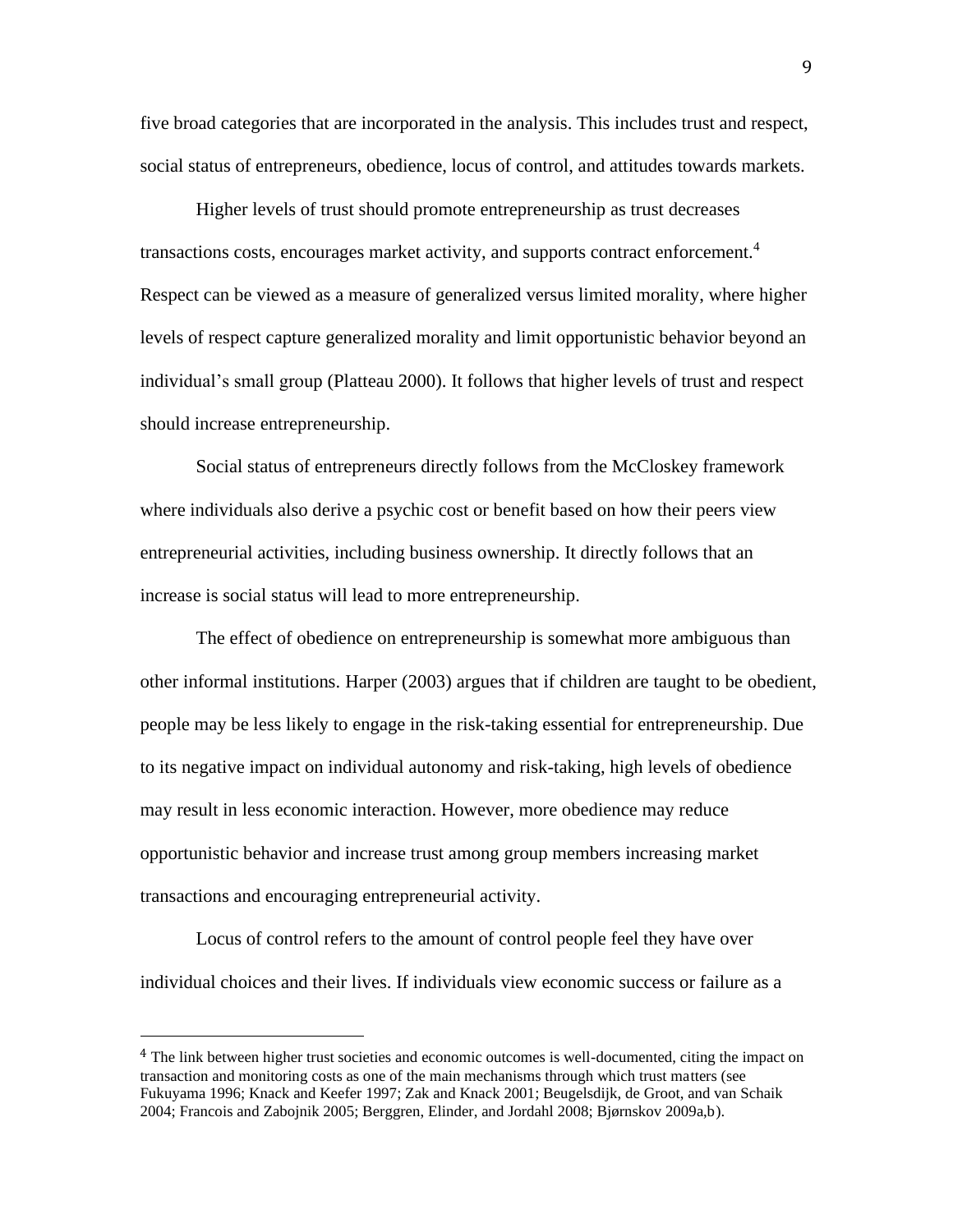result of their own efforts, they will work harder in order to earn a greater payoff for their productivity and increase their welfare. According to this line of reasoning, the greater an individual's 'locus of control,' the greater the overall level of entrepreneurial activities (Banfield 1958; Harper 1998).

Attitudes towards markets capture views on individualism versus collectivism. A more individualistic orientation relates to the Protestant ethic through the ideals of personal accountability and hard work. It follows that individualism will lead to a greater respect for market activities and promote entrepreneurship.

### *2.3 Incorporating both Formal and Informal Institutions*

Both the formal and informal rules structure the relative payoff to engaging in entrepreneurial and commercial activities. A mix of the formal and informal provides economic profits, while the informal drives 'psychic' profit. The only study that I am aware of that incorporates both economic freedom and informal institutions to explain entrepreneurship is Powell and Rodet (forthcoming); thus, my paper is most similar to their approach. They specifically analyze how praise for entrepreneurs (one of my aspect of informal institutions) and economic freedom determine early stage entrepreneurship across 21 countries. They conclude that both social status and economic freedom significantly explain differences in entrepreneurial activity.

While I am attempting to address a similar question, my approach is quite different. For example, my measure of social status of entrepreneurs is derived from different questions. I do include several of the questions in their 'culture index' in what I call market attitudes index (explained in detail below). Also, I compare economic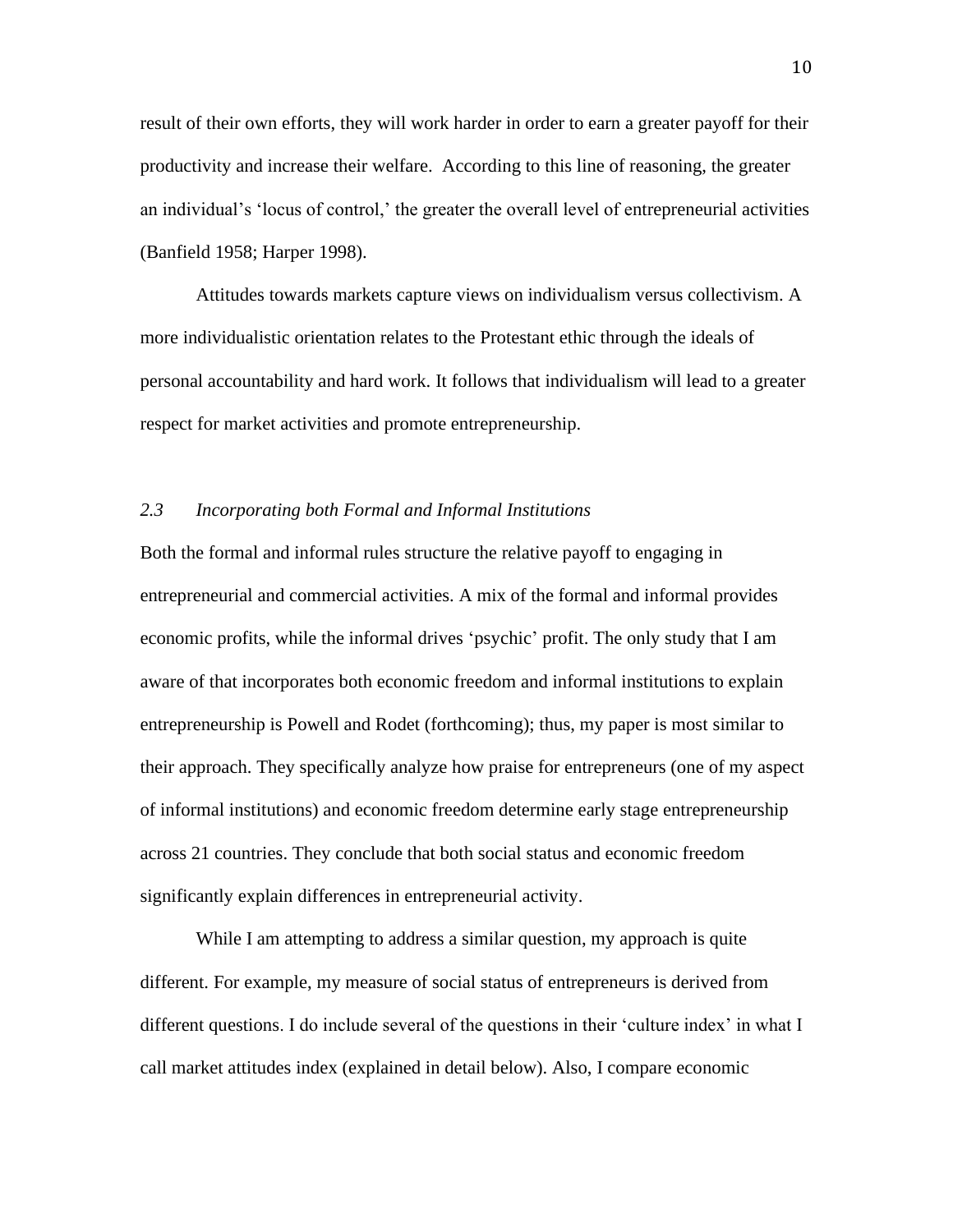freedom and a range of informal institutions to not only early stage entrepreneurship but to a variety of entrepreneurial activity.

As discussed above, both informal and formal institutions independently affect entrepreneurship. Economic freedom, trust and respect, favorable attitudes towards markets, social praise, and locus of control should be positively related to entrepreneurship while the possible effect from obedience is conceptually unclear. Building from the individual links, this paper explores the relative comparison between formal versus informal rules. Once both are included in the same regression three outcomes are possible: 1) both measures of institutions are significant, 2) neither measure is significant, or 3) either the formal or the informal measure will dominate remaining significant.<sup>5</sup> Next, I turn to empirical investigation to shed light on the relative impact of each.

#### **3. Data**

In order to maximize the number of countries included in the analysis, a cross sectional dataset is constructed. While panel analysis may be preferable, data limitations prevent such a possibility. However, this is common in the institutional literature.

To measure cross-country rates of entrepreneurship I rely on the 2011 Global Entrepreneurship Monitor (Kelley et al 2012). It is the main data source for entrepreneurial comparison across countries (Sobel, Clark and Lee 2007; Bjornskov and Foss 2008; Powell and Rodet forthcoming).

<sup>&</sup>lt;sup>5</sup> Analyzing the feedback between formal and informal is beyond the scope of this paper. For studies showing that culture enhances economic freedom and vice versa see Berggren and Jordahl 2006, Tabellini 2008b, and Mathers and Williamson (2011).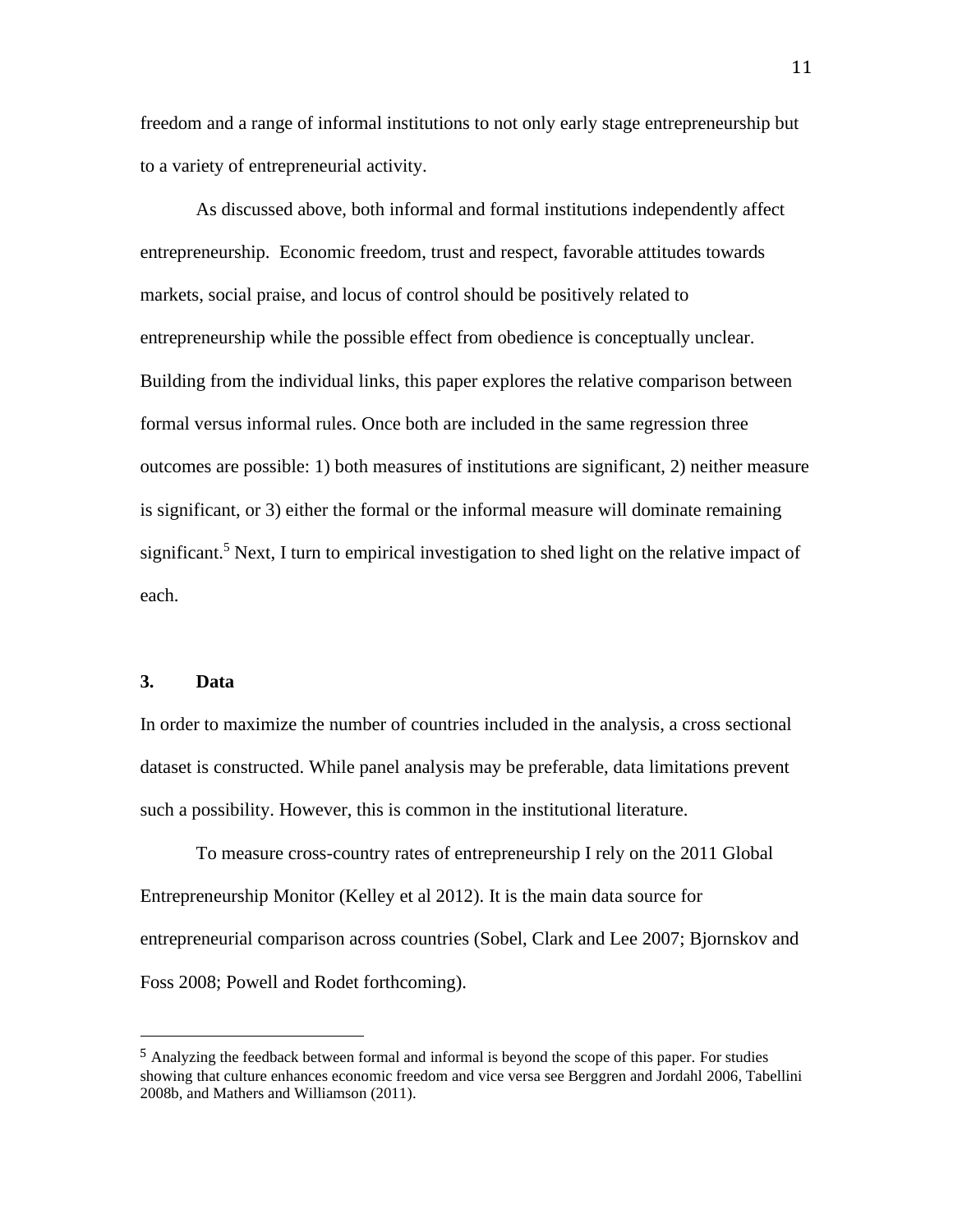Given the difficulty of defining and subsequently measuring entrepreneurship and the possibility that different aspects of institutions will affect entrepreneurship in various ways, I rely on five different measures for entrepreneurship. This includes 1) Total early stage entrepreneurial activity, 2) opportunity seeking entrepreneurs, 3) established entrepreneurs, 4) entrepreneurial intention (Intend), and 5) entrepreneurial investments.

The first measure is total early stage entrepreneurial activity (TEA) defined as the percentage of the adult population that are currently involved in setting up a business which is less than 3 months old plus the percentage of the adult population who owns a business between 3 and 42 months. The second measure captures the percentage of TEA entrepreneurs who claim to be seizing an opportunity (Opportunity). Respondents who are opportunity-seeking entrepreneurs express (1) to be driven by opportunity instead of no other alternative to work and (2) that the purpose of the business is to increase income and gain independence. This measure of entrepreneurship is perhaps more aligned with a Kirznerian definition. The third measure is the percentage of the adult population who are owner/manager of a business for more than 42 months (Established). The fourth measure captures entrepreneurial intention as the percentage of the adult population who intend to start a business in the next three years (Intend). Lastly, as financing can be considered part of entrepreneurship, I included the percentage of the adult population who has personally provided funds for a new business started by someone else in the last three years (Invest). In order to maximize sample size, each measure is averaged from 2000- 2010 from the annual survey data.

To measure economic freedom, I rely on the well-established Economic Freedom of the World Index compiled by the Fraser Institute (Gwartney et al. 2011). The index

12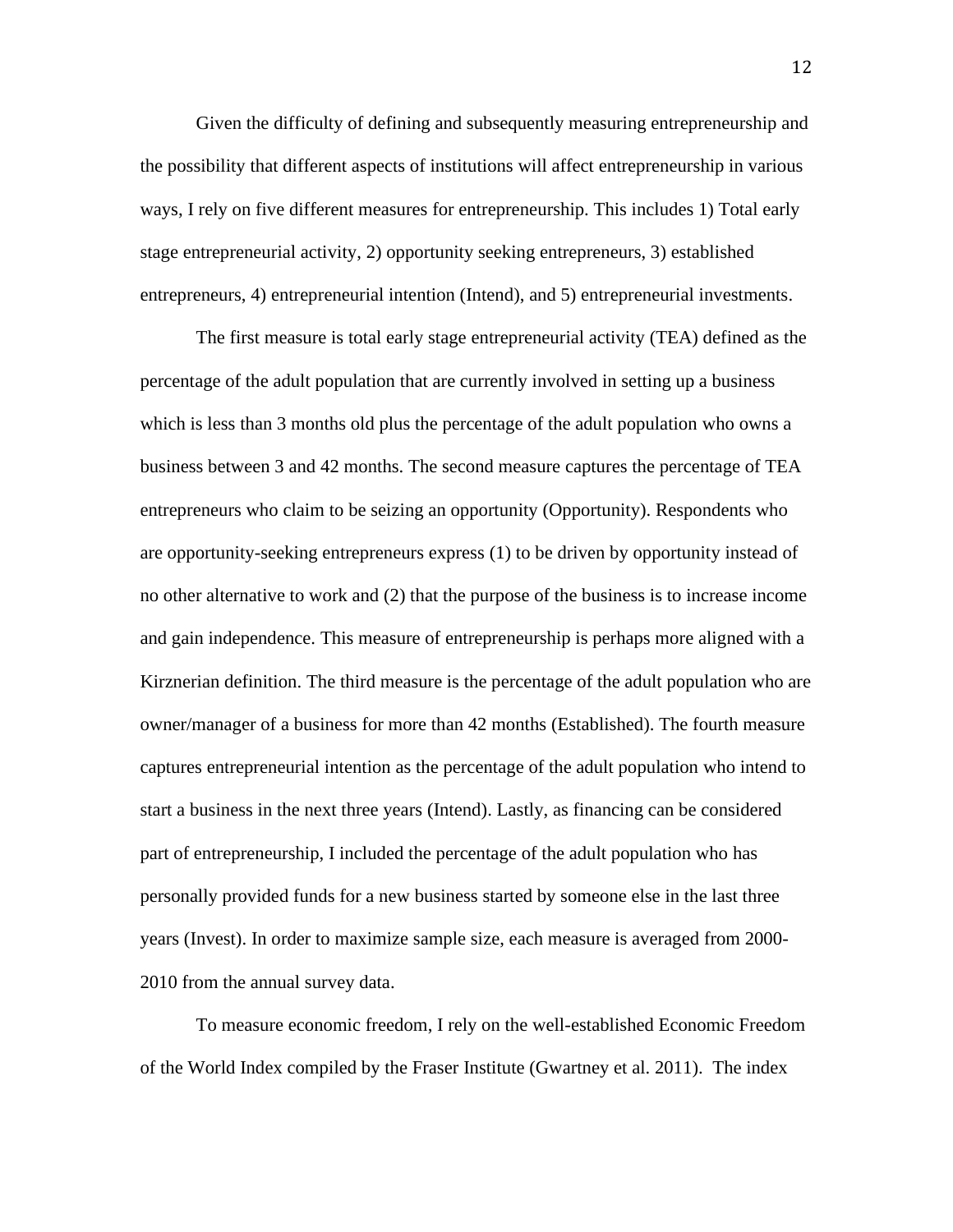measures the level of economic freedom on a scale from zero to ten, with ten representing a greater degree of freedom. These components can be grouped in five broad categories: size of government, legal structure and security of private property rights, freedom to trade with foreigners, regulation of credit, labor, and business, and access to sound money.

To capture informal institutions and cultural attitudes, data is collected from GEM and from the World Values Surveys (WVS). WVS captures individual beliefs and values reflecting local norms and customs (World Values Survey 2009). All variables are averaged across all years for which data is available.<sup>6</sup> Recall that informal institutions and culture are broken down into five different facets.

First, one aspect of informal institutions is captured by the level of trust and the level of respect in a country. One question from WVS is identified that is most closely correlated with each trait. Trust is measured as the percentage of respondents answering 'most can be trusted' to the question, "Generally speaking, would you say that most people can be trusted or that you can't be too careful in dealing with people?" To measure respect, the following question is used: "Here is a list of qualities that children can be encouraged to learn at home. Which, if any, do you consider to be especially important? Please choose up to five." The percentage of those surveyed that chose "tolerance and respect for other people" is used to measure respect. I aggregate the responses to each question into an overall trust and respect index by extracting the first principal component and scaling between 0 and 1 with 1 representing greater levels of trust and respect.

<sup>6</sup> GEM data is averaged from 2000-2010 and WVS data is averaged from 1981-2008.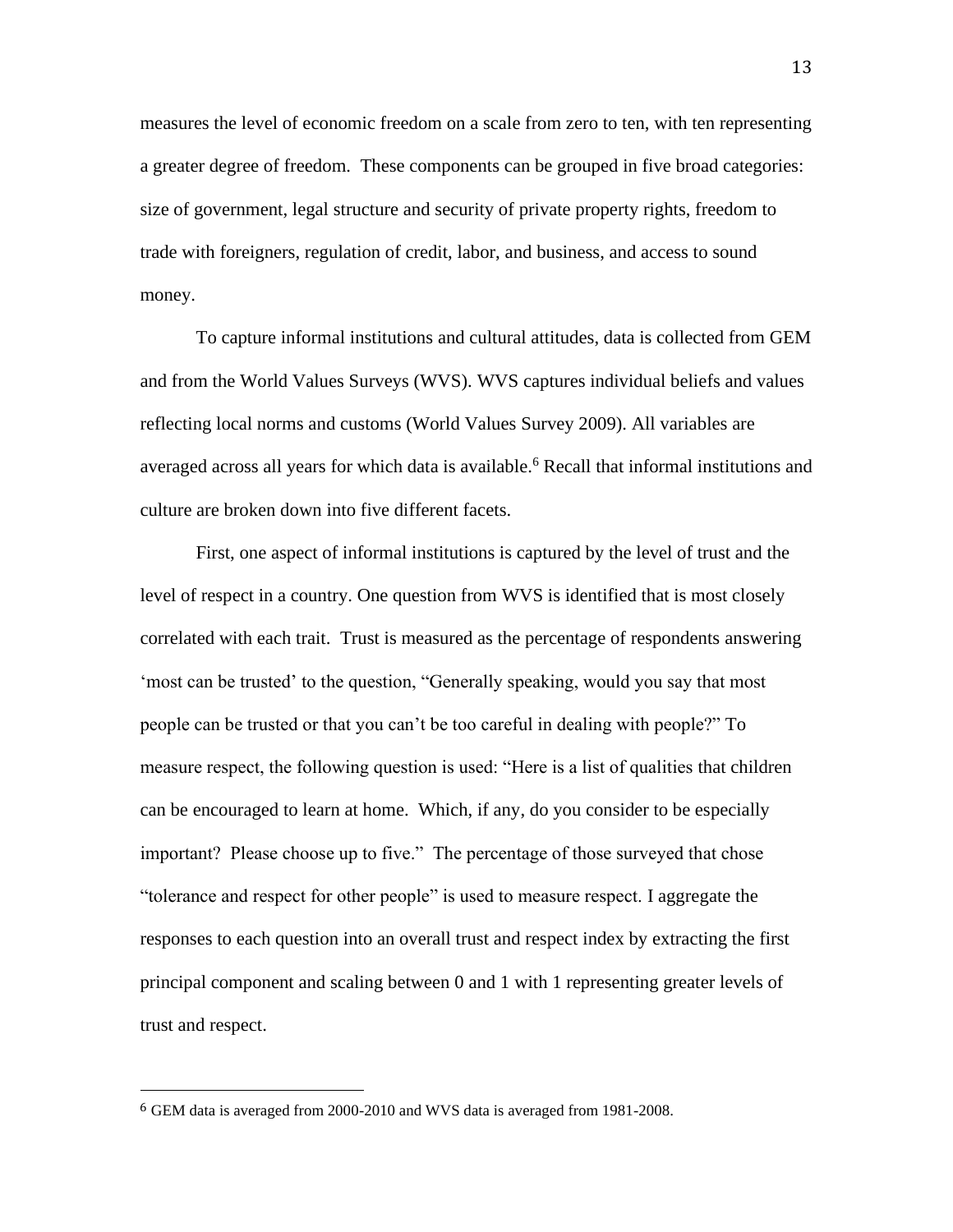The same question used to measure respect is also used to measure obedience, but in this case, the percentage of those surveyed that chose obedience as being an important trait for children learning at home is coded. A higher score indicates a higher level of obedience.

Locus of control is measured using the question, "Some people feel they have completely free choice and control over what happens to them. Please use this scale (from 1 to 10) where 1 means 'none at all' and 10 means 'a great deal' to indicate how much freedom of choice and control in life you have over the way your life turns out." An aggregate control index is created by averaging all the individual responses and multiplying by ten where a higher score indicates more self-control.

An aggregate attitudes towards markets index is constructed based off of two market oriented questions taken from WVS. Individualism versus collectivism is measured using the statement "People should take more responsibility to provide for themselves versus the government should take more responsibility to ensure that everyone is provided for." Respondents used a scale from 1 to 10 to indicate their views with 1 representing government should take more responsibility and 10 people should take more responsibility. Views toward competition are captured by the statement "Competition is good. It stimulates people to work hard and develop new ideas versus competition is harmful." Respondents used a scale from 1 to 10 to indicate their views with 1 representing competition is harmful and 10 representing competition is good.<sup>7</sup> A market index is constructed by extracting the first principal component and scaled between 0 and 1 with 1 representing more pro-market attitudes.

 $<sup>7</sup>$  I inverted the scale from the original in the survey to capture more market friendly views with an</sup> increasing scale.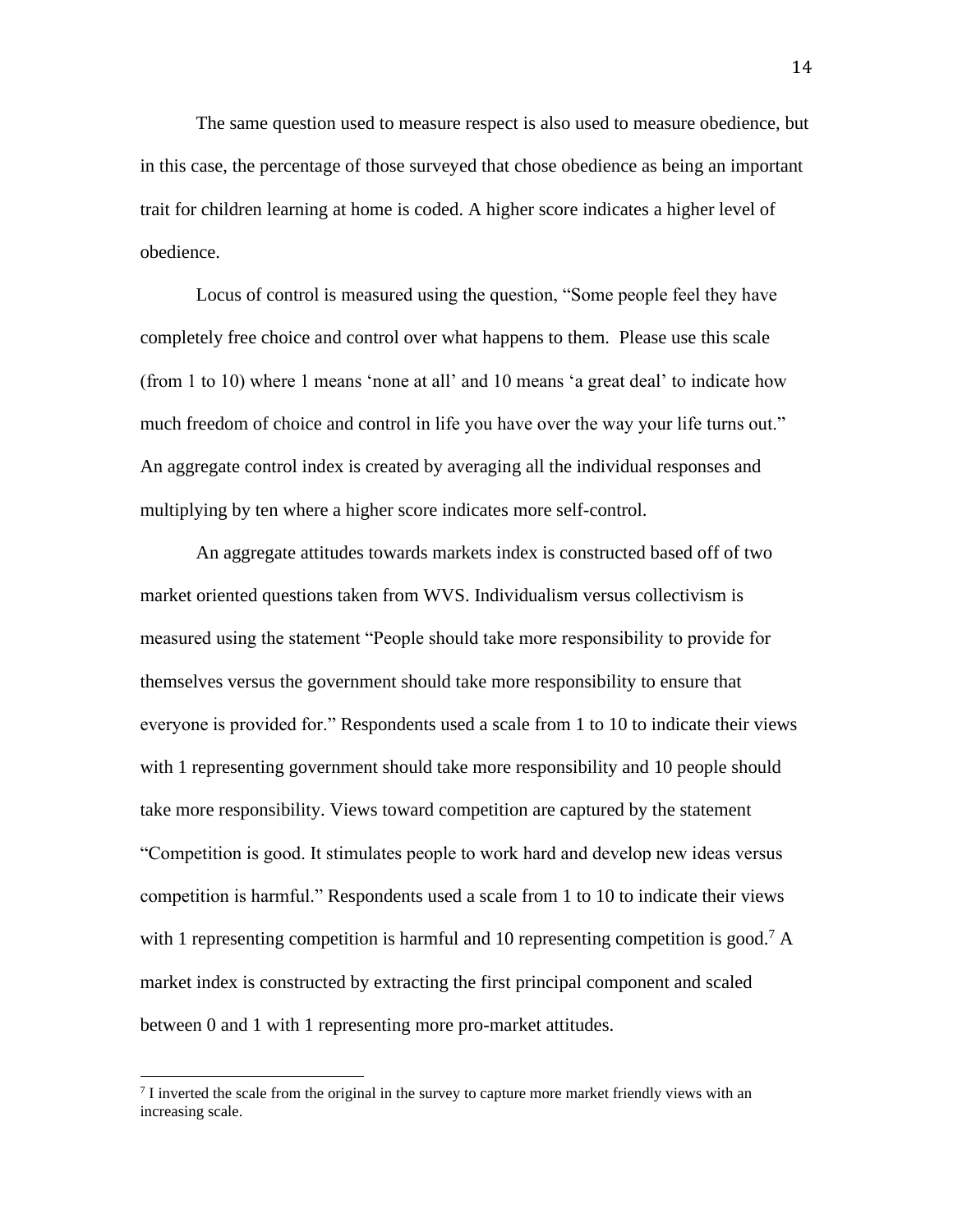Lastly, a status of entrepreneurs index is created by aggregating three questions from GEM. The first measures the percent of the adult population who believe that most people in their country think starting a business is a desirable outcome. The second question measures the percentage that agrees with the statement that in their country successful entrepreneurs receive high status. The third question captures the percentage that agrees with the statement that in their country you will often see stories in the public media about successful new businesses. Again, principal component analysis is used to extract the common variation between these three questions to create an overall status index scaled between 0 and 1 with 1 representing higher status for entrepreneurs.

In addition to economic freedom and informal institutions, a variety of controls are also included that may affect entrepreneurship and have been included in previous studies (La Porta et al 1999; Sobel, Clark and Lee 2007; Bjornskov and Foss 2008; Powell and Rodet forthcoming). This includes GDP per capita (log), female population (% of total), domestic credit to the private sector (% of GDP), foreign direct investment (% of GDP), educational attainment (1960), ethnic diversity, religion, legal origin, and latitude as a geographic control. Appendix 1 shows the summary statistics for all data used in the analysis. Appendix 2 provides a detailed description as well as data sources.

#### **4. Empirical Analysis and Results**

To investigate the institutional determinants of entrepreneurship, robust regression analysis with iteratively reweighted least squares (RLS) is performed on a cross section of approximately 60 countries depending on the model specification. This methodology is preferred over traditional ordinary least squares as the dataset is likely to be strongly

15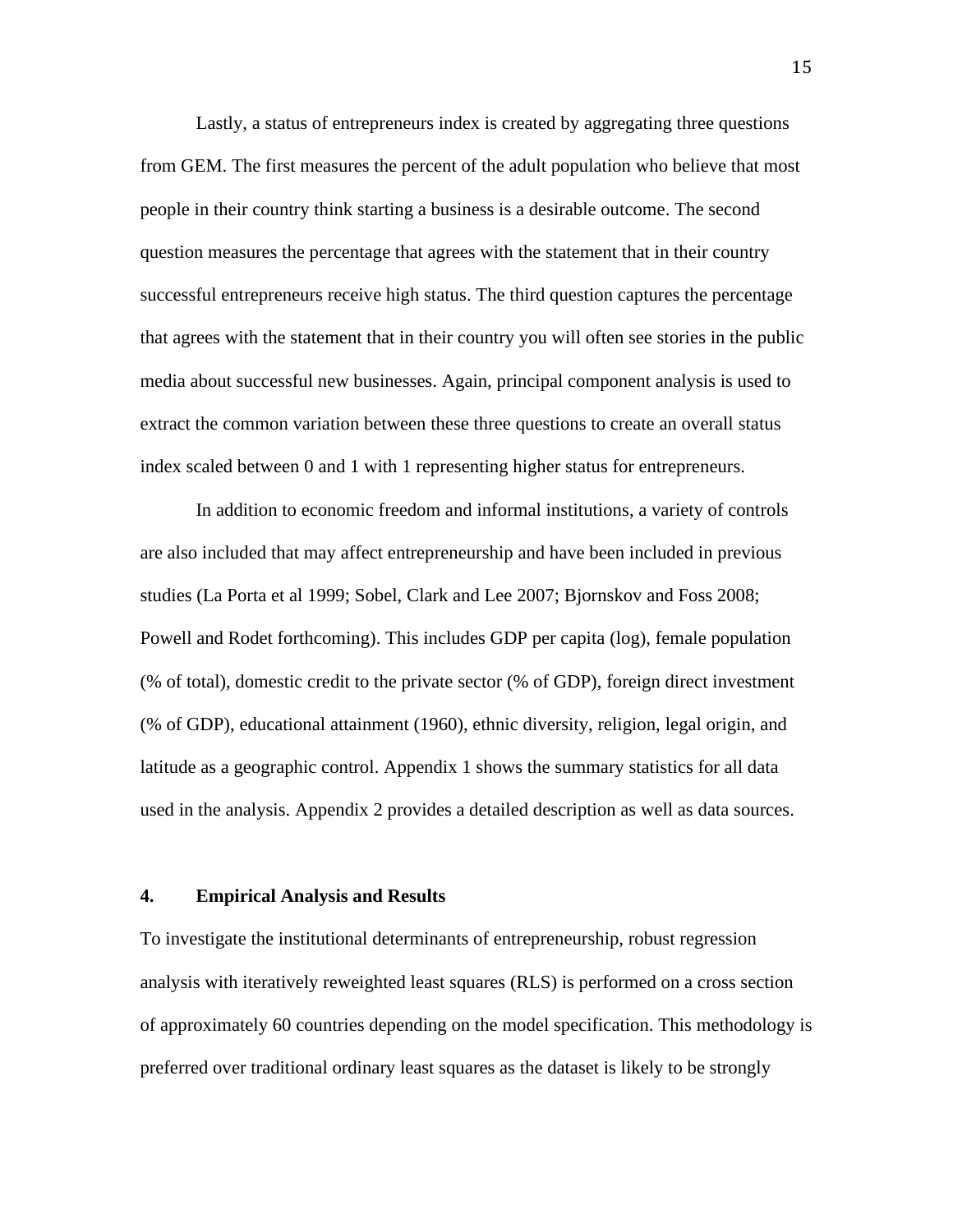influenced by the presence of outliers (see scatterplots above). RLS minimizes the sensitivity to outliers by weighting and reweighting observations. All regressions in the analysis are of this form. All regressions also control for log GDP per capita.

The basic economic relationship this paper attempts to capture is as follows:

$$
Y_i = \mu + \beta EFW_i + \alpha I_i + Z_i \hat{\delta} + \epsilon_i
$$

where Y represents one of the five measures of entrepreneurship, EFW is the economic freedom index, I represents the five different measures of informal institutions, and Z is the vector of control variables including log GDP per capita. Recall, there are five dependent variables and six main independent variables of interest. The dependent variables are 1) Total early stage entrepreneurial activity (TEA), 2) opportunity seeking entrepreneurs (Opportunity), 3) established entrepreneurs (Established), 4) entrepreneurial intention (Intend), and 5) entrepreneurial investments (Invest).

The six institutional variables of interest are 1) economic freedom (EFW), 2) status of entrepreneurs (Status Index), 3) locus of control (Control), 4) obedience (Obed), 5) trust and respect (TrustResp Index), and 6) attitudes towards markets (Market Index).

#### *4.1 Benchmark Specification*

I first show the basic relationship between each measure of entrepreneurship and each institutional variable. Next, I show a basic bivariate regression between each measure of entrepreneurship, while controlling for economic freedom with each of the five informal institutional variables entering separating. This provides a baseline for comparison as we build into a more complete model specification.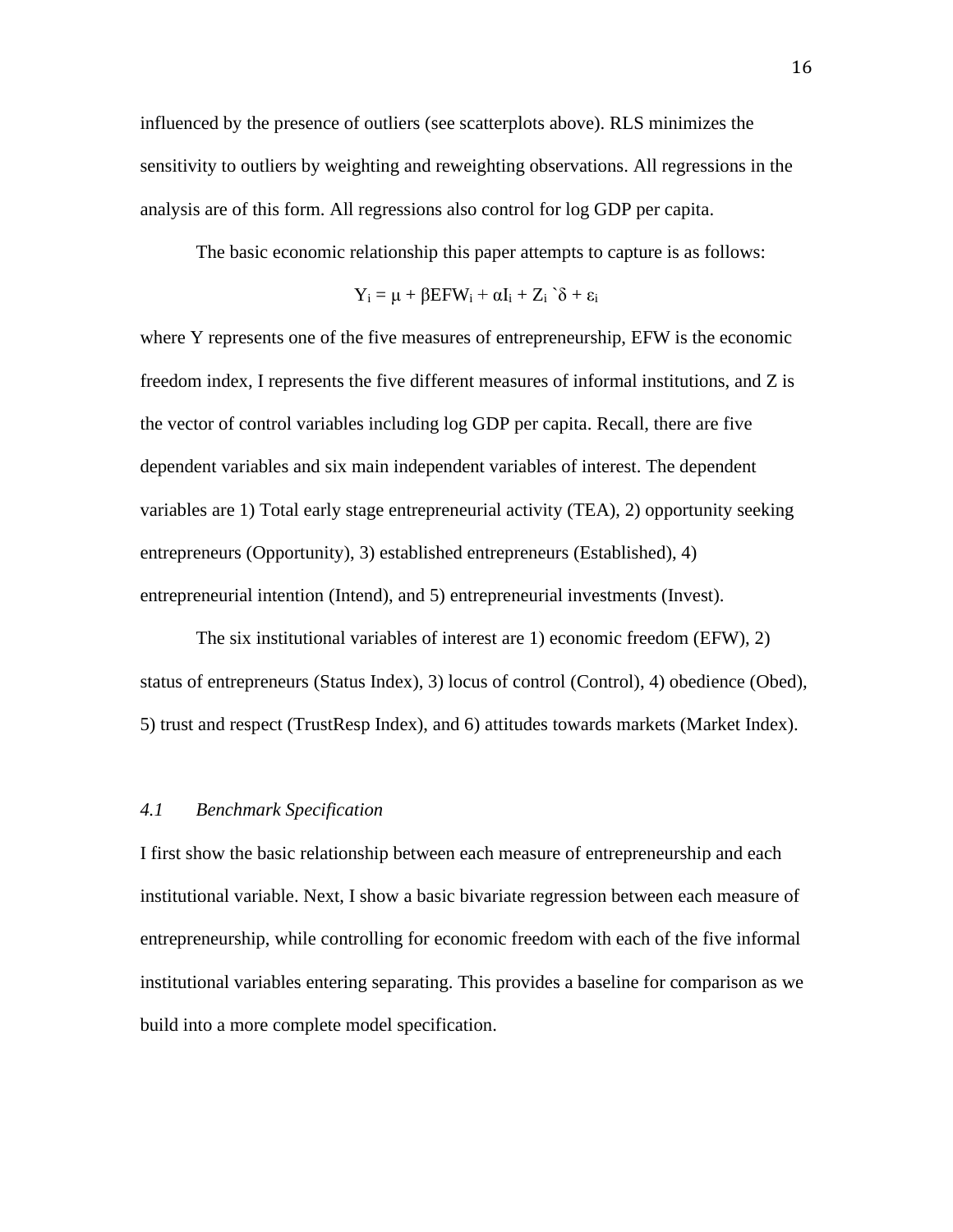#### [Insert Table 1 About Here]

Each cell in the table represents a separate regression. Each regression controls for log GDP per capita as well as one institutional variable. Economic freedom positively and significantly impacts 3 out of the 5 different measures of entrepreneurship (TEA, Opportunity, and Invest). Status has a positive and significant impact on TEA, established entrepreneurs and entrepreneurial intention. Control positively and significantly impacts all measures of entrepreneurship except entrepreneurial opportunity. Obedience is positive with all aspects of entrepreneurship but is significant only with TEA and Intend. Trust and respect positively and significantly affect opportunity seekers, established business owners, and investors. Somewhat surprisingly, the attitudes towards market index is insignificant in all five regression specifications. Taken collectively, these baseline results imply that institutional factors matter a great deal for entrepreneurship; however, each institutional constraint impacts different facets of entrepreneurial incentives.

#### [Insert Tables 2 and 3 About Here]

Next, I control for economic freedom in each specification (as well as log GDP per capita) and include one of the five different informal institutional measures. Economic freedom remains statistically important for TEA, Opportunity, and Invest. In fact, it is the only institutional variable that is significant for opportunity seeking entrepreneurs as trust and respect loses its significance. This implies that, on average, a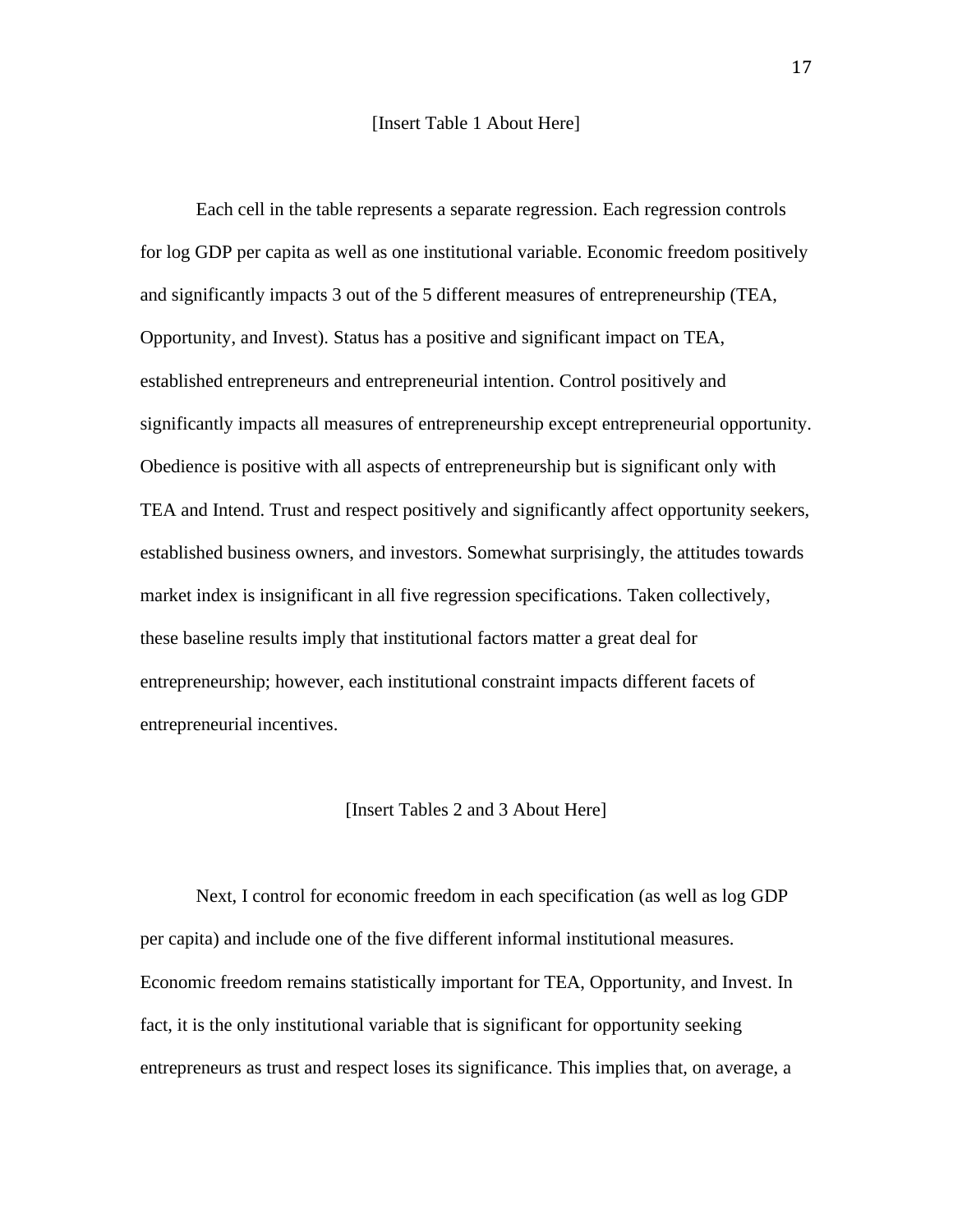one standard deviation increase in economic freedom increases opportunity driven entrepreneurship by almost 4 percentage points (which is a 1/3 standard deviation increase).

After controlling for economic freedom, status, locus of control, and obedience retain a positive and significant relationship with TEA. A one standard deviation increase in the status index, locus of control, and obedience increases early stage entrepreneurship by 1.89 percentage points, 3.35 percentage points, and 2.16 percentage points, respectively.

Economic freedom has a positive and significant impact in 2 out of 5 regressions with established entrepreneurs while 3 out of 5 informal constraints (Status, Control, TrustResp Index) positively impact established entrepreneurs. Entrepreneurial intention depends on economic freedom, status, locus of control, and obedience. As the results in Table 3 column (3) suggest a one standard deviation increase in economic freedom and in obedience increases intention to start a business by approximately 2.5 percentage points and 3.4 percentage points, respectively.

Economic freedom appears to be a larger driver in entrepreneurial investment decisions as EFW is positive and significant in all five regression specifications. On average, a one standard deviation increase in economic freedom increases investor entrepreneurs by roughly 2 percentage points (which is about ½ a standard deviation). Control and obedience are also positive and significant (see Table 3 columns 7 and 8).

It is worth noting that this regression specification, controlling for economic freedom and one informal measure, explains a significant amount of the variation with total entrepreneurial activity, intention to start a business, and investment decisions (R-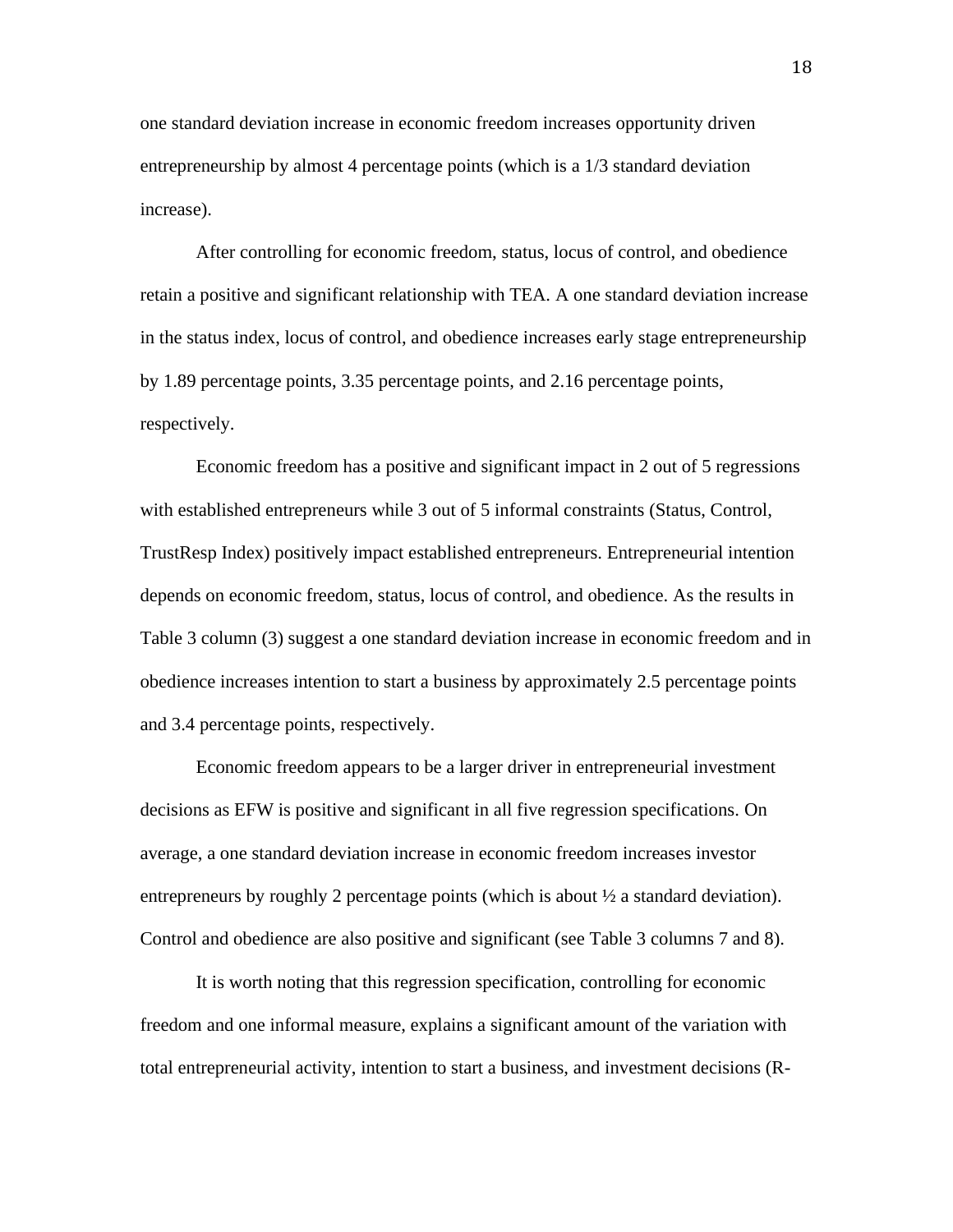squareds are, on average, 0.64, 0.74, and 0.70, respectively). However, less of the variation is explained for opportunity and established entrepreneurs (on average 0.43 and 0.35, respectively).

### *4.2 Main Model Specification*

The main model specification builds off of the benchmark by including all institutional variables simultaneously as well as introducing two separate control vectors. This is done to minimize multicollinearity as many of these variables are correlated with each as well as to retain as many observations as possible. The first control vector is based off of the entrepreneurship literature and includes female population (% of total), domestic credit to the private sector (% of GDP), and foreign direct investment (% of GDP). The second set of controls is based off of the institutional and cultural literature and includes educational attainment (1960), ethnic diversity, religion, legal origin, and latitude.

#### [Insert Table 4 About Here]

Status and locus of control are positive and significant in all three regressions and EFW is positive and significant in 2 out of 3 regressions. EFW loses its significance in column (3), which may not be surprising as these controls stem from the institutional literature and are highly correlated with economic freedom (for example, education and EFW have a significant correlation of 0.48). Based on these results, if the economic freedom index increased by 5 units (the difference between the least free country, Angola, and the most free country, Hong Kong), early stage entrepreneurship would increase by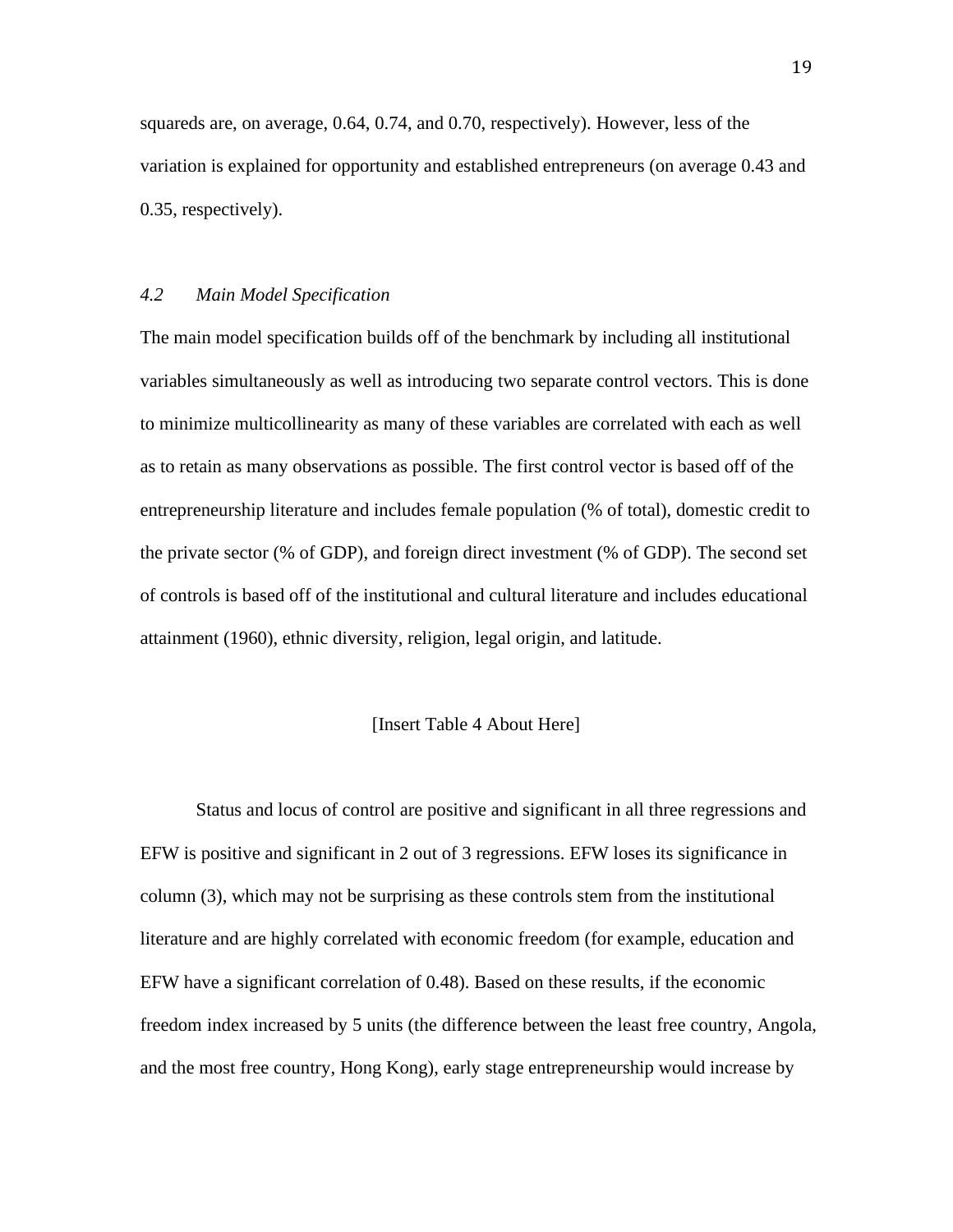almost 9 percentage points. An increase from the lowest to the highest on the status index and for control would increase TEA by approximately 4.7 percentage points and 10 percentage points, respectively. EFW and control having approximately the same size economic effect and status has about half of the effect.

As the results in columns (4-6) suggest, economic freedom also determines the rate of entrepreneurial activities based on opportunities. Status is only important in the last regression specification. Control and obedience are also significant in this specification; however, they now both have a negative sign. I do not place much weight on this result again due to possible endogeneity. A one standard deviation increase in EFW increases opportunity-seeking entrepreneurship by 5 percentage points and an increase by the total span of the index increases Opportunity by almost 3 standard deviations. These results suggest that the most important institutional factor determining the willingness to take advantage of an entrepreneurial opportunity is economic freedom.

This is also the result we find in columns (13)-(15) where Invest is the dependent variable. Economic freedom is the only significant institutional variable. I do not believe this undermines the importance of informal norms--only suggests differing thresholds between formal and informal importance.

For established business owners, the most important factor is status. If the status index is increased from the lowest to the highest, the difference between Japan and Ghana, established business owners would increase by about 7 percentage points. Comparing the initial results to the full model specification, this relationship holds even when not controlling for economic freedom (see Table 1 above). This can be interpreted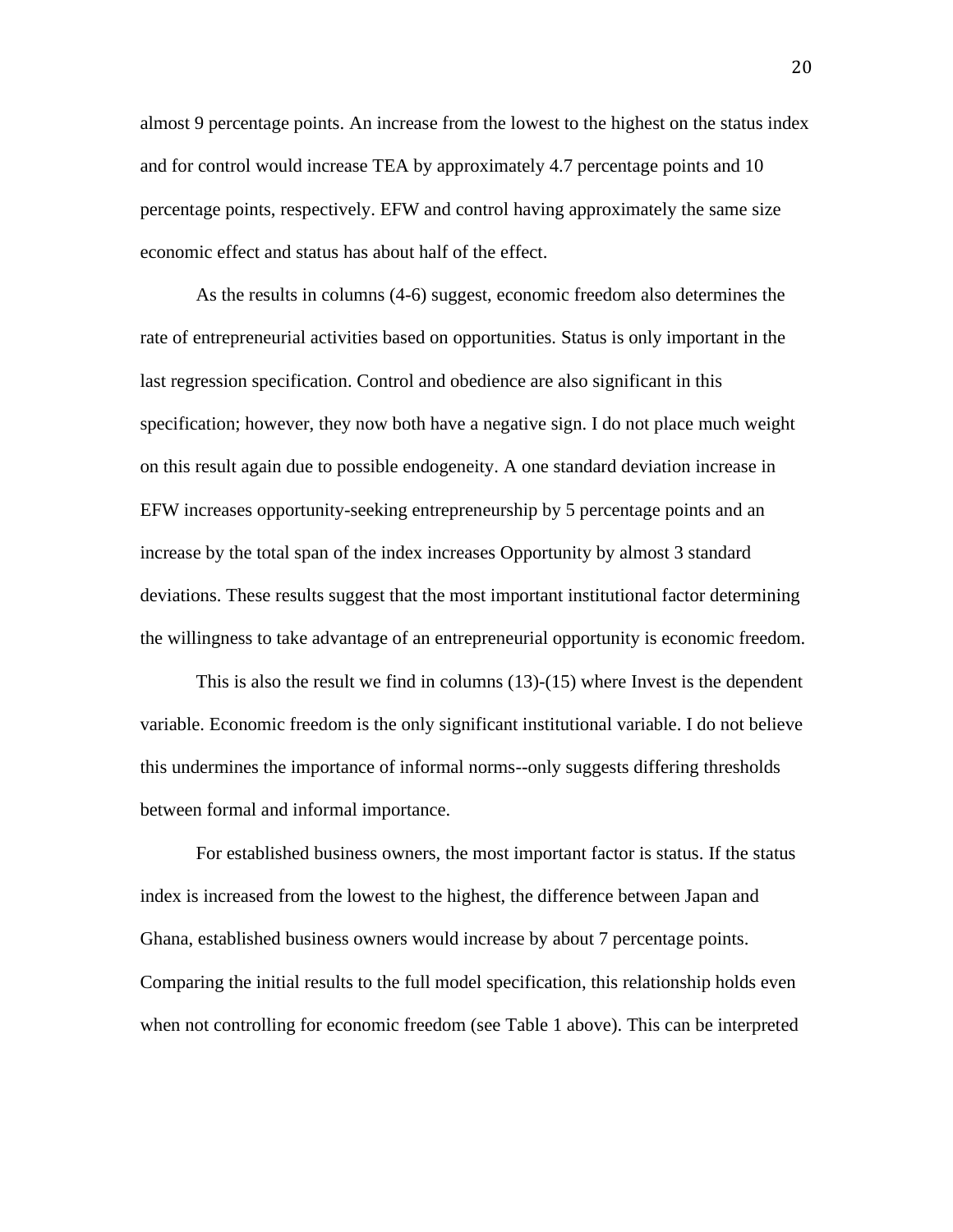as were the formal business climate to change, entrepreneurs would be less swayed than if the social status decreased, supporting McCloskey's viewpoint.

The intention to start a business also seems to be driven by the informal instead of the formal institutions as economic freedom is insignificant in all 3 regressions and status, control, and obedience are significant in at least 2 of 3 specifications. This can possibly be interpreted as individuals first consider cultural constraints when asked about career decisions. The formal business climate appears to be less of a concern when contemplating entrepreneurial action. However, this question is interesting because it highlights a situation based on what people perceive not based on any action.

#### *4.3 Sensitivity Analysis*

I redo the main regression specification controlling for all institutional variables based on two subsamples. I only report the results for TEA as the dependent variable. The first subsample splits countries roughly into rich and poor based on the mean of GDP per capita (\$17,110). The second subsample separates countries into free and unfree based on the mean of EFW (6.89).

#### [Insert Table 5 About Here]

Economic freedom and status of entrepreneurs determine early stage entrepreneurship in rich countries supporting the results from before. However, in poor countries, the informal institutions dominate EFW as it is no longer significant. Status, control, and obedience are all positively and significantly related to TEA. A one standard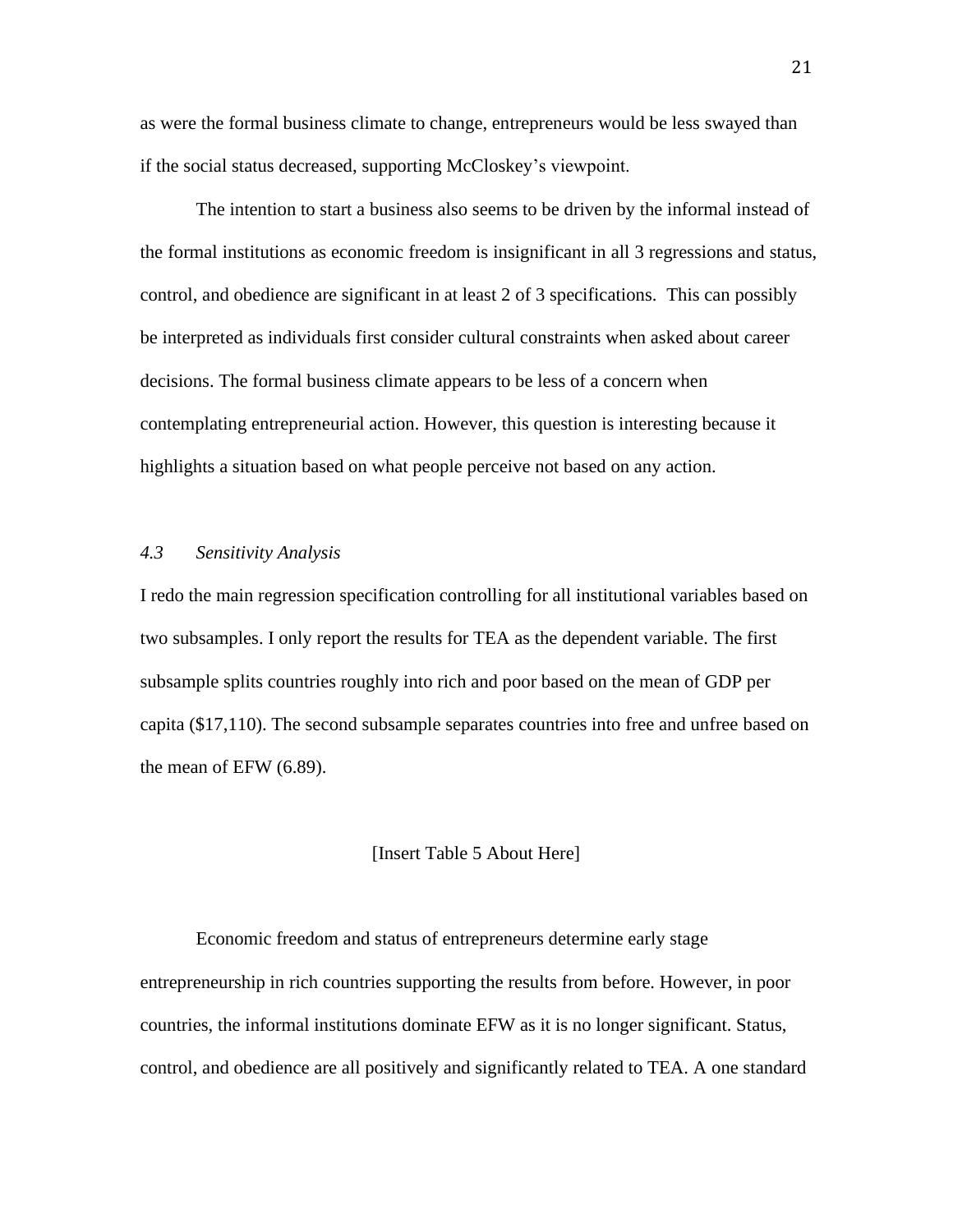deviation increase in status increases early stage entrepreneurship by approximately 3 percentage points.

For both free and unfree countries, locus of control is positive and significant while status is only significant in unfree countries. In countries lacking freedom, respect from their peers as well as the belief that an individual has control over his or her life is important for early stage entrepreneurship. This suggests that even if the formal rules in a country cannot be changed, entrepreneurship can be increased if attitudes and beliefs regarding such activities are changed—again supporting McCloskey's argument.

As additional robustness, I rerun the basic regression specification in three different ways. First, I replace the aggregate economic freedom index with the five subindices (size of government, rule of law, sound money, international trade, and regulation). Next, I replace control, obedience, and the market index with an aggregate Hofstede index or with an aggregate Schwartz index (these results are not reported to save space). Both of these indices capture individualism versus collectivism, attitudes toward hierarchy, locus of control, as well as several other cultural aspects (see Appendix 2 for detailed description).

#### (Insert Table 6 About Here)

When controlling for all five areas of economic freedom and the five informal institutions, sound money appears to be the most important aspect of economic freedom as it has a positive and significant relationship with all areas of entrepreneurship except opportunity driven entrepreneurs. Status and locus of control remain significant for total

22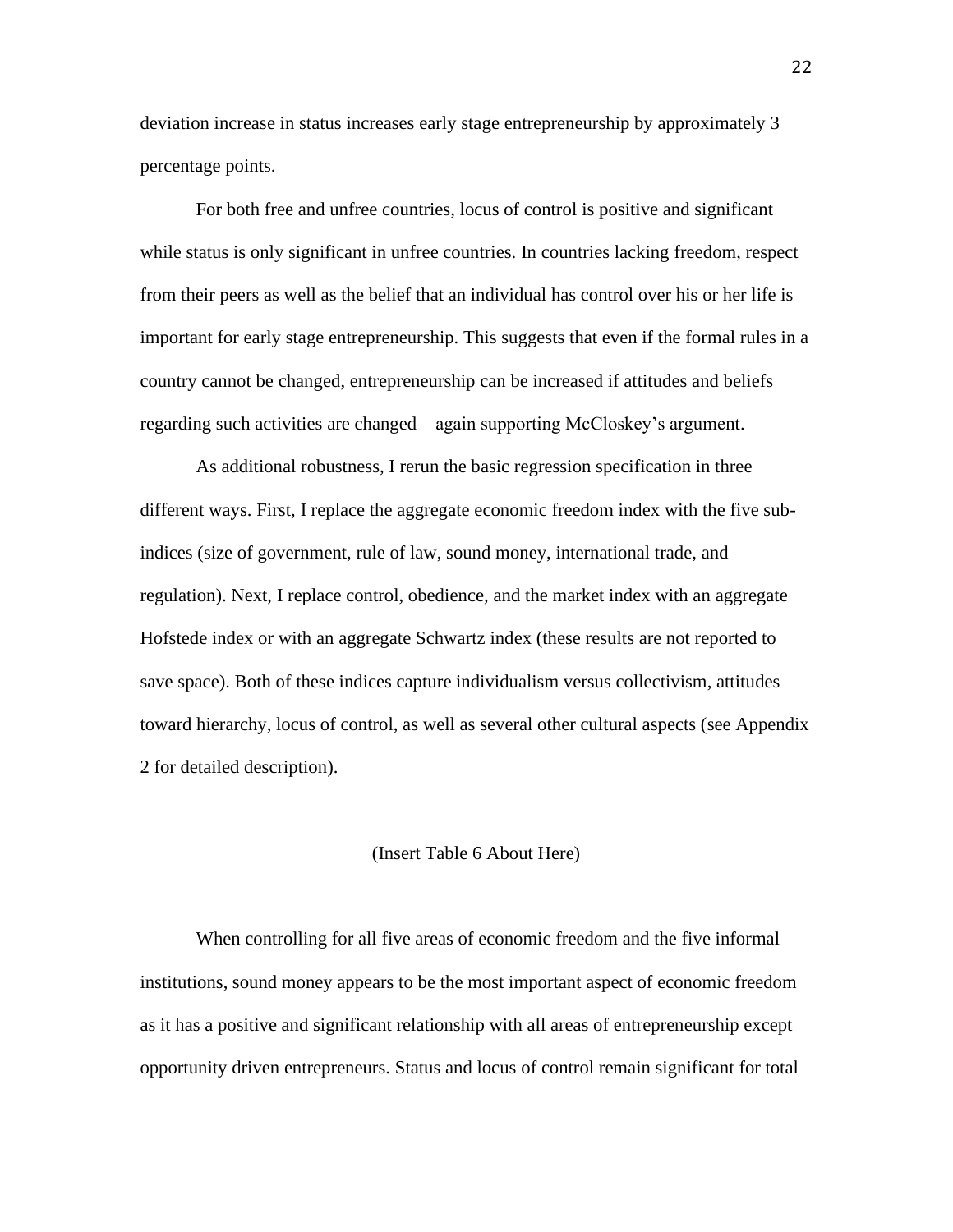early stage entrepreneurship (similar to the main results). For opportunity driven entrepreneurs, rule of law and freedom from regulation are positive and significant as is status for entrepreneurs. For established business owners, an interesting result emerges. Sound money and status is positive and significant but international trade is negative and significant. This could be interpreted as a creative destruction process where imports replace the products that established business owners would have sold. Sound money, status, control, and obedience are all positive and significant with intention to start a business. For investment, sound money is the only institutional control that is significant.

The Hofstede index and the Schwartz index are insignificant in all regression specifications when controlling for economic freedom, status, and trust and respect. Economic freedom retains its significant relationship with the same aspect of entrepreneurship as before (TEA, Opportunity, and Invest). Status of entrepreneurs also continues to matter in the way as before having a positive and significant relationship with TEA, established business owners, and intention to start a business (as well as investment in the Hofstede specification).

#### **5. Conclusion**

This paper attempts to empirically disentangle the institutional determinants of several aspects of entrepreneurship. The entrepreneurial activities under investigation include total early stage entrepreneurship, opportunity driven entrepreneurship, established business ownership, intention to start a business, and investment decisions. Both formal and informal institutions are included in the analysis. The formal institutions are measured by the Fraser Institute's Economic Freedom of the World Index. The informal

23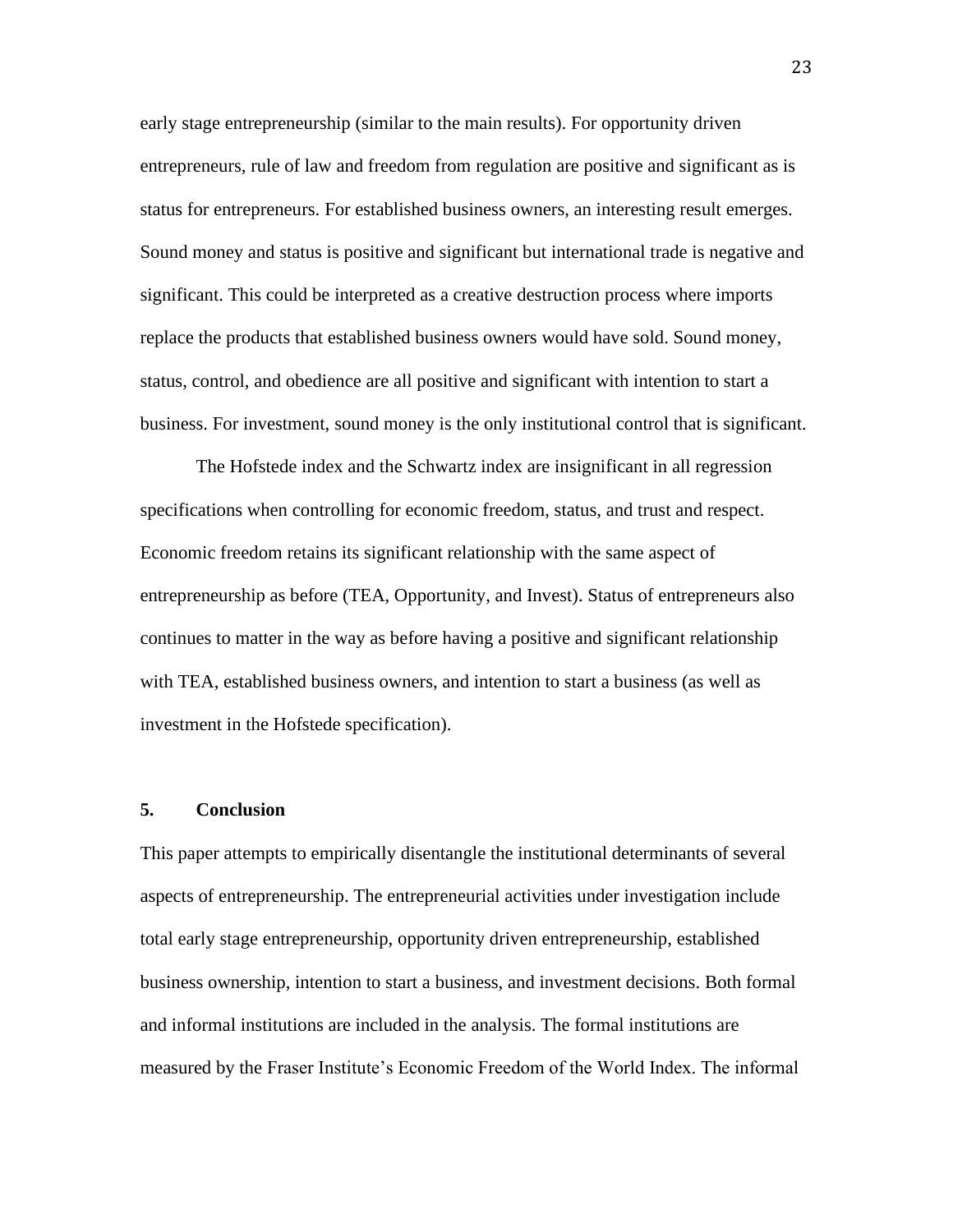institutions include trust and respect, obedience, social status of entrepreneurs, locus of control, and attitudes toward markets.

In comparing the relative effects from formal versus informal rules, three outcomes are possible: 1) both can remain significant, 2) neither may appear significant, or 3) either formal or informal will dominate remaining significant. For example, economic freedom dominates all aspects of informal institutions for opportunity driven entrepreneurs and investment entrepreneurs. However, informal attitudes dominate in the regressions for established business owners and intention to start a business. This suggest that the most important factor determining each end of the spectrum for entrepreneurship—planning to start a business and long-term business ownership— is driven by social praise and the belief that the individual maintains control over his or her success in life.

Together these results suggest that when asking, 'What matters more for entrepreneurship: formal or informal rules?' the answer depends. It depends on the type of entrepreneurship under investigation and which aspect of culture is being examined. This paper serves mainly as a first (empirical) look at the relative effects from formal versus informal rules and entrepreneurship rates. The seemingly inconsistent findings demonstrate the need for a more concise theoretical argument surrounding the specifics as to which institutions determine what types of entrepreneurship and why.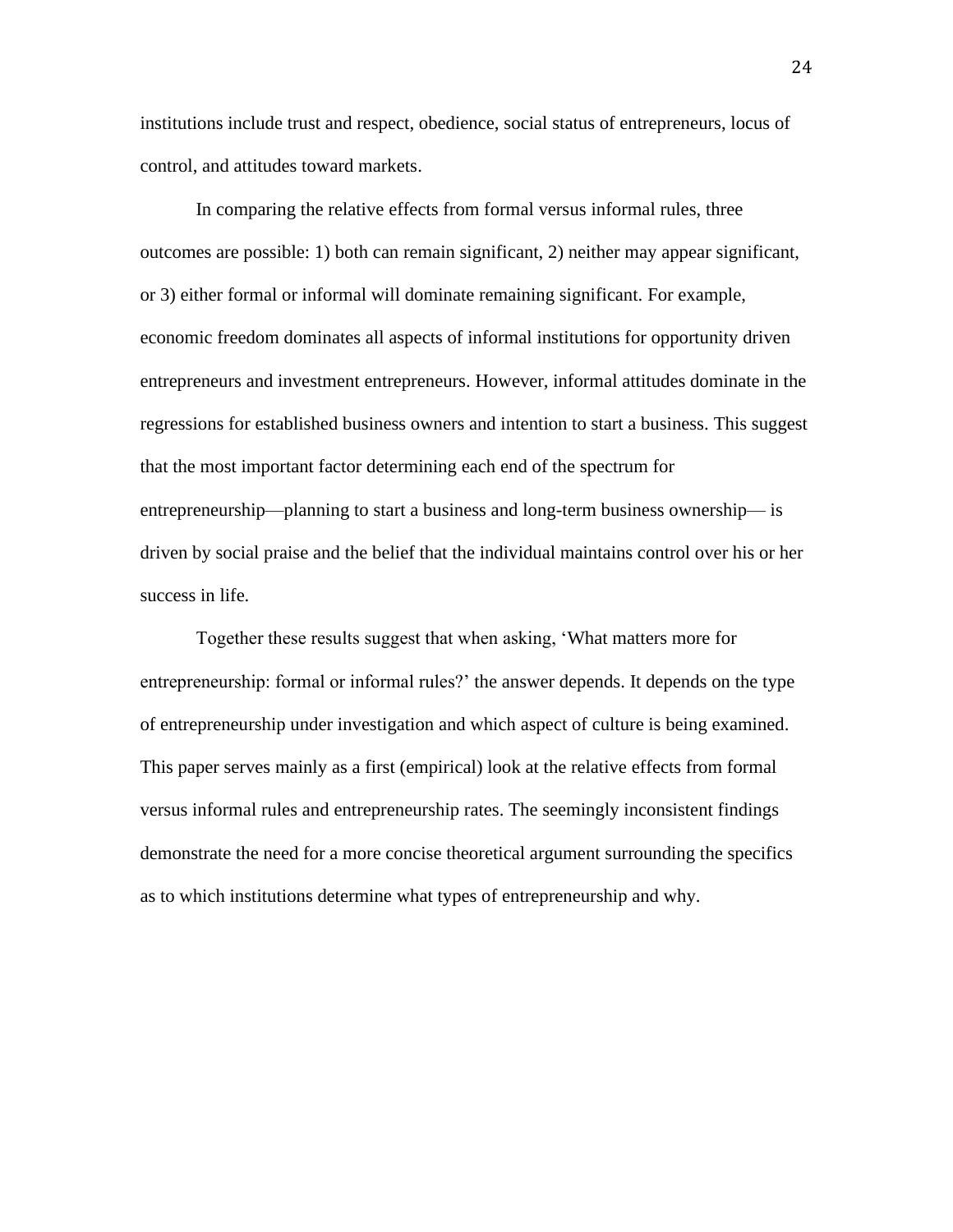References:

Arenius, Pia, and Maria Minniti (2005) "Perceptual Variables and Nascent Entrepreneurship." *Small Business Economics* 24: 233‐247.

Banfield, E.C. (1958). *The moral basis of a backward society*. New York: The Free Press.

- Barro, R.J. & R. McCleary. 2003. Religion and economic growth across countries. *American Sociological Review*, 68(5): 760-781.
- Baumol, W. 1990. "Entrepreneurship: Productive, Unproductive, and Destructive." *Journal of Political Economy* 98 (5): 892-921.
- Berggren, N. and H. Jordahl. (2006). Free to Trust: Economic Freedom and Social Capital, *Kyklos*, 59(2): 141-169.
- Berggren, N., M. Elinder, & H. Jordahl. (2008). Trust and growth: a shaky relationship. *Empirical Economics,* 35:251-274.
- Beugelsdijk, S., H.L.F. de Groot, & A.B.T.M. van Schaik. (2004). Trust and economic growth: a robustness analysis. *Oxford Economic Papers,* 56:118-134.
- Bjornskov, Christian, and Nicolai Foss (2008) "Economic Freedom and Entrepreneurial Activity: Some Cross‐Country Evidence." *Public Choice* 134: 307‐328.
- Bjørnskov, C. (2009a). How does social trust lead to better governance? an attempt to separate electoral and bureaucratic mechanisms," *Public Choice,* forthcoming.
- Bjørnskov, C. (2009b). How does social trust affect economic growth?" *Aarhus Economics Working Paper,* No. 06-2.
- Boettke, P. J. (2001). Calculation and coordination: Essays on socialism and transitional political economy. New York, NY: Routledge.
- Boettke, Peter J. and Christopher Coyne. 2003. "Entrepreneurship and Development: Cause or Consequence?" Advances in Austrian Economics, 6: 67-88.
- Boettke, P., C.J. Coyne, & P.T. Leeson. (2008). Institutional Stickiness and the New Development Economics. *American Journal of Economics and Sociology*, 67(2): 331-58.
- Coyne, C. J., & Leeson, P. T. (2004). The plight of underdeveloped countries. Cato Journal, 24, 235–249.
- Francois, P. & J. Zabojnik. (2005). Trust, social capital and economic development. *Journal of European Economic Association*. 3(1): 51-94.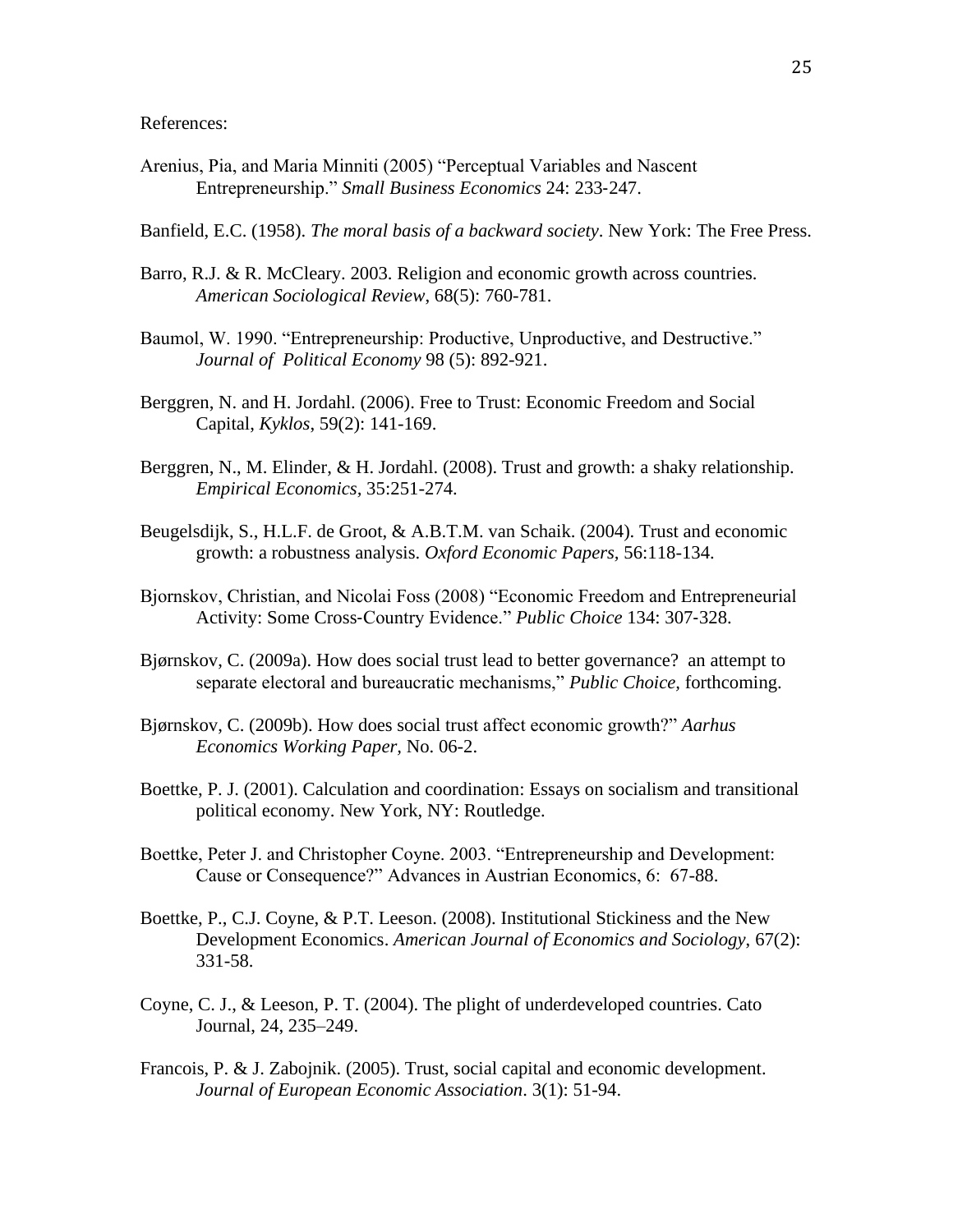- Freytag, Andreas, and Roy Thurik (2007) "Entrepreneurship and Its Determinants in a Cross‐Country Setting." *Journal of Evolutionary Economics* 17: 117‐131.
- Fukuyama, F. (1996). *Trust: the social virtues and the creation of prosperity*. New York: Simon and Schuster.
- Grier, R. (1997). The effect of religion on economic development: a cross-national study of sixty-three former colonies. *Kyklos*, 50(1): 47-62.
- Guiso, L., P. Sapienza and L. Zingales. 2006. "Does Culture Affect Economic Outcomes?" *Journal of Economic Perspectives*, 20(2): 23-48.
- Gwartney, James, R.A. Lawson and Josh Hall. (2011). *Economic Freedom of the World: 2011 Annual Report*. Vancouver, BC: The Fraser Institute. Data retrieved from www.freetheworld.com.
- Harper, David (1998) "Institutional Conditions for Entrepreneurship." *Advances in Austrian Economics* 5: 241‐275.
- Harper, D.A. (2003). *Foundations of entrepreneurship and economic development*. New York: Routledge.
- Hindle, Kevin, and Kim Klyver (2007) "Exploring the Relationship Between Media Coverage and Participation in Entrepreneurship: Initial Global Evidence and Research Implications." *International Entrepreneurship Management Journal* 3: 217‐242.
- Hofstede, Geert H. 1980. *Culture's Consequences: International Differences in Work-Related Values*. Thousand Oaks, CA: SAGE Publications Ltd.
- Hofstede, Geert H. 2001. *Culture's Consequences: Comparing Values, Behaviors, Institutions, and Organizations Across Nations*. 2nd ed. Thousand Oaks, CA: SAGE Publications Ltd.
- Kelley, Donna, Slavica Singer, and Mike Herrington. 2012. GEM 2011 Global Report.
- Kirzner, Israel. 1973. Competition and Entrepreneurship. Chicago: University of Chicago Press.
- Knack, S. and P. Keefer. 1995. "Institutions and Economic Performance: Cross Country Tests Using Alternative Institutional Measures," *Economics and Politics*, 7(3): 207-228.
- Knack, S. & P. Keefer. (1997). Does social capital have an economic payoff?" *The Quarterly Journal of Economics*, 112(4): 1251-1288.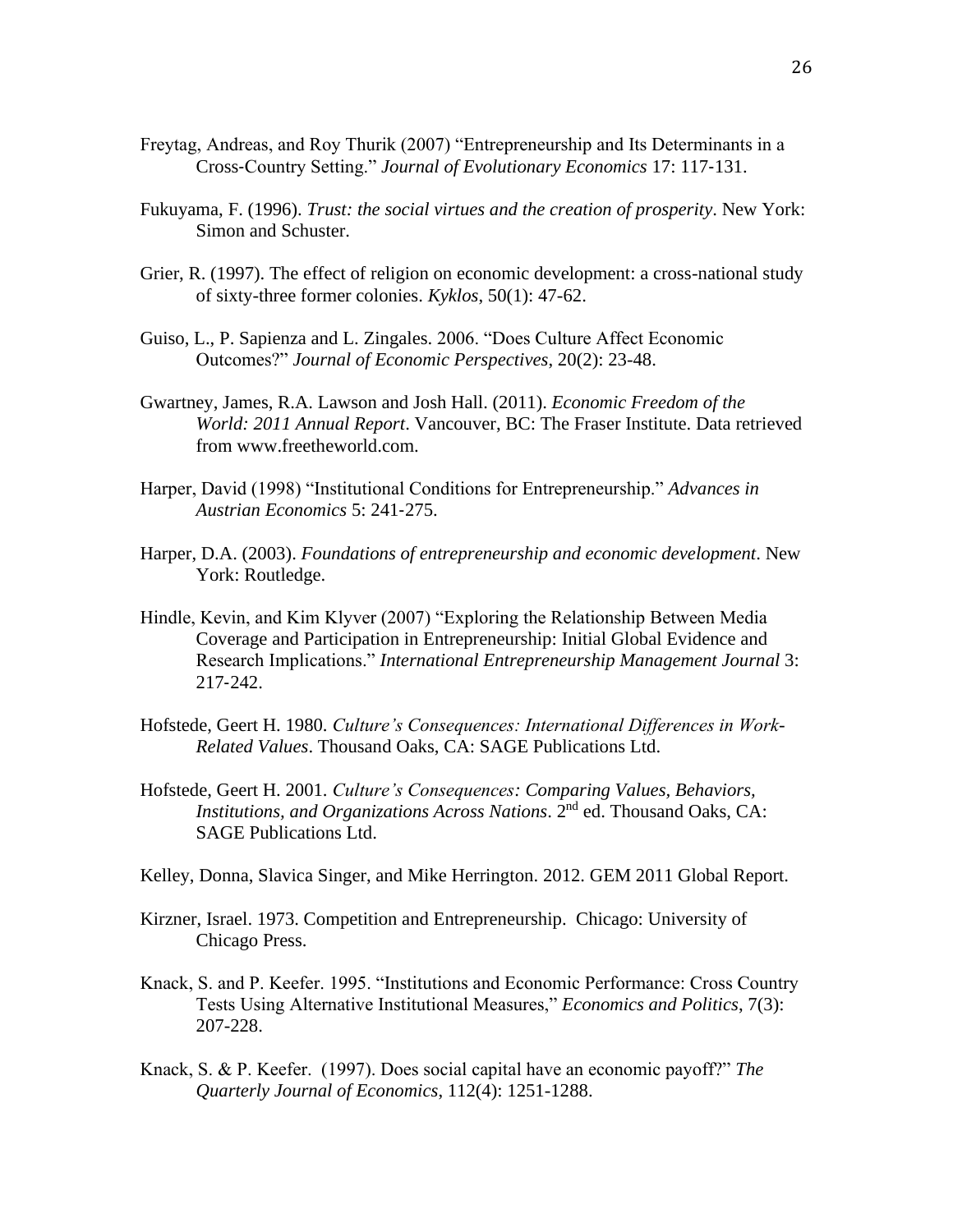- La Porta, R., F. Lopez-de-Silanes, A. Shleifer and R. Vishny. (1999). The Quality of Government, *Journal of Law, Economics and Organization*, 15(1): 222-279.
- Lee, Sang, and Suzanne Peterson (2000) "Culture, Entrepreneurial Orientation, and Global Competitiveness." *Journal of World Business* 35(4): 401‐416.
- Leeson, Peter. 2007a. "Trading with Bandits." *Journal of Law and Economics* 50(2):303- 321.
- \_\_\_\_. 2007b. "An-arrgh-chy: The Law and Economics of Pirate Organization." *Journal of Political Economy* 115(6):1049-1094.

\_\_\_\_. 2007c. "Better off Stateless: Somalia Before and After Government Collapse." *Journal of Comparative Economics* 35(4):689-710.

- \_\_\_\_. 2007d. "Efficient Anarchy." *Public Choice* 130(1-2):41-53.
- Licht, A.N., G. Chanan, & S.H. Schwartz. (2007). Culture rules: the foundations of the rule of law and other norms of governance. *Journal of Comparative Economics*, 35: 659-688.
- Mathers, Rachel L and Claudia R. Williamson. 2011. "Cultural Context: The Productivity of Capitalism," *Kyklos*, 64(2): 231-252.
- McCloskey, D. 2010. Bourgeois Dignity: Why Economics Can't Explain the Modern University of Chicago Press.
- Mises, Ludwig Von. 1949 [1998]. *Human Action*. Auburn: Ludwig Von Mises Institute.
- Moykr, J. 2006. "Long-term economic growth and the history of technology." In P. Aghion and S. Durlauf (Eds.) *Handbook of Economic Growth*. Oxford: Oxford University Press.
- Mokyr, Joel. 2010. *The Enlightened Economy: An Economic History of Britain 1700- 1850.* Penguin New Economic History of Britain and Yale University Press.
- Morris, M.H., Davis, D.L. and Allen, J.W. 1994. "Fostering corporate entrepreneurship: cross-cultural comparisons of the importance of individualism versus collectivism," *Journal of International Business Studies*, 25: 65-89.
- Mueller, Stephen, and Anisya Thomas (2000) "Culture and Entrepreneurial Potential: A Nine Country Study of Locus of Control and Innovativeness." *Journal of Business Venturing* 16: 51‐75.
- North, D.C. 1990. *Institutions, institutional change, and economic performance*. Massachusetts: Cambridge University Press.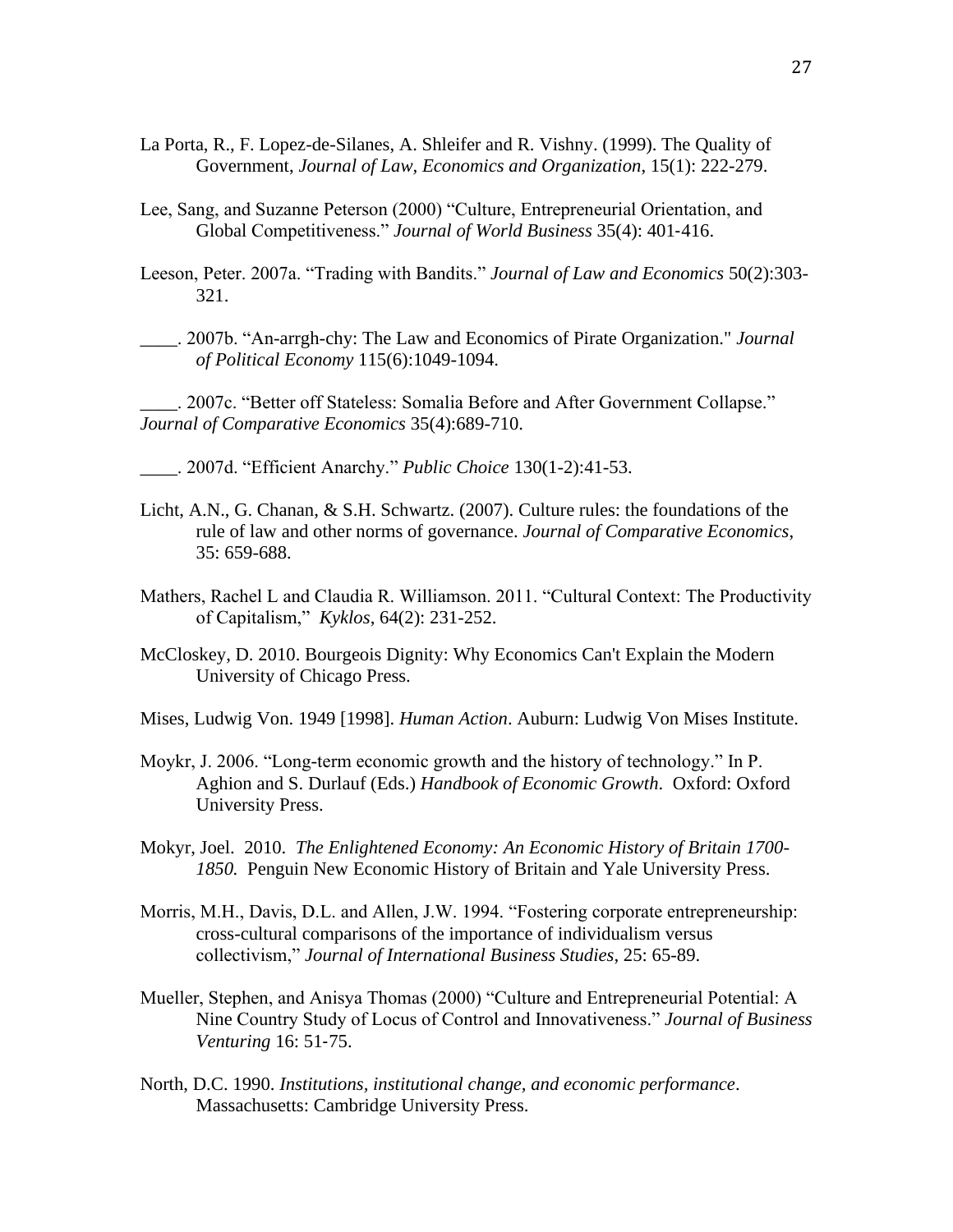- North, D.C. 2005. *Understanding the process of economic change*. New Jersey: Princeton University Press.
- Noorderhaven, N., Thurik, R., Wennekers, A. and Van Stel, A. 2004. "The role of dissatisfaction and per capita income in explaining self-employment across 15 European countries," *Entrepreneurship Theory and Practice* 28(5): 447-466.
- Nystrom, Kristina (2008) "The Institutions of Economic Freedom and Entrepreneurship: Evidence from Panel Data." *Public Choice* 136: 269‐282.
- Ovaska, T., & Sobel, R. S. (2005). Entrepreneurship in post-socialist economies. Journal of Private Enterprise, 21, 8–28, Fall.
- Pejovich, S. (2003). Understanding the transaction costs of transition: it's the culture, stupid. *The Review of Austrian Economics*, 16(4): 347-361.
- Platteau, J. (2000). *Institutions, social norms, and economic development*. Harwood: Academic Publishers & Routledge.
- Powell, B. and C. Rodet. forthcoming. Cultural Approval, Economic Freedom, and Entrepreneurship, *Journal of Private Enterprise.*
- Powell, B., R. Ford and A. Nowrasteh. (2008). Somalia After State Collapse: Chaos or Improvement? *Journal of Economic Behavior and Organization*, 67.
- Reynolds, P. D., Hay, M., & Camp, S. M. (1999). Global entrepreneurship monitor. Kansas City, Missouri:Kauffman Center for Entrepreneurial Leadership.
- Schumpeter, Joseph A. 1934. *The Theory of Economic Development*. Cambridge: Harvard University Press.
- Schwartz, Shalom H. 1994. "Beyond Individualism/Collectivism: New Cultural Dimensions of Values," In *Individualism and Collectivism: Theory, Method, and Applications*, edited by Uichol Kim, Harry C. Triandis, Cigdem Kagitcibasi, Sang-Chin Choi, and Gene Yoon*.* Thousand Oaks, CA: SAGE Publications Ltd.
- Schwartz, Shalom H. 1999. "Cultural value differences: Some implications for work." *Applied Psychology International Review* 48:23–47.
- Singh, Gangaram, Alex DeNoble, and Sanford Ehrlich (2004) "National Culture and Entrepreneurship: A Multi‐Country Study." *CIBER Working Papers Series*.
- Sobel, Russell. 2008. "Testing Baumol: Institutional Quality and the Productivity of Entrepreneurship." *Journal of Business Venturing* 23: 641-665.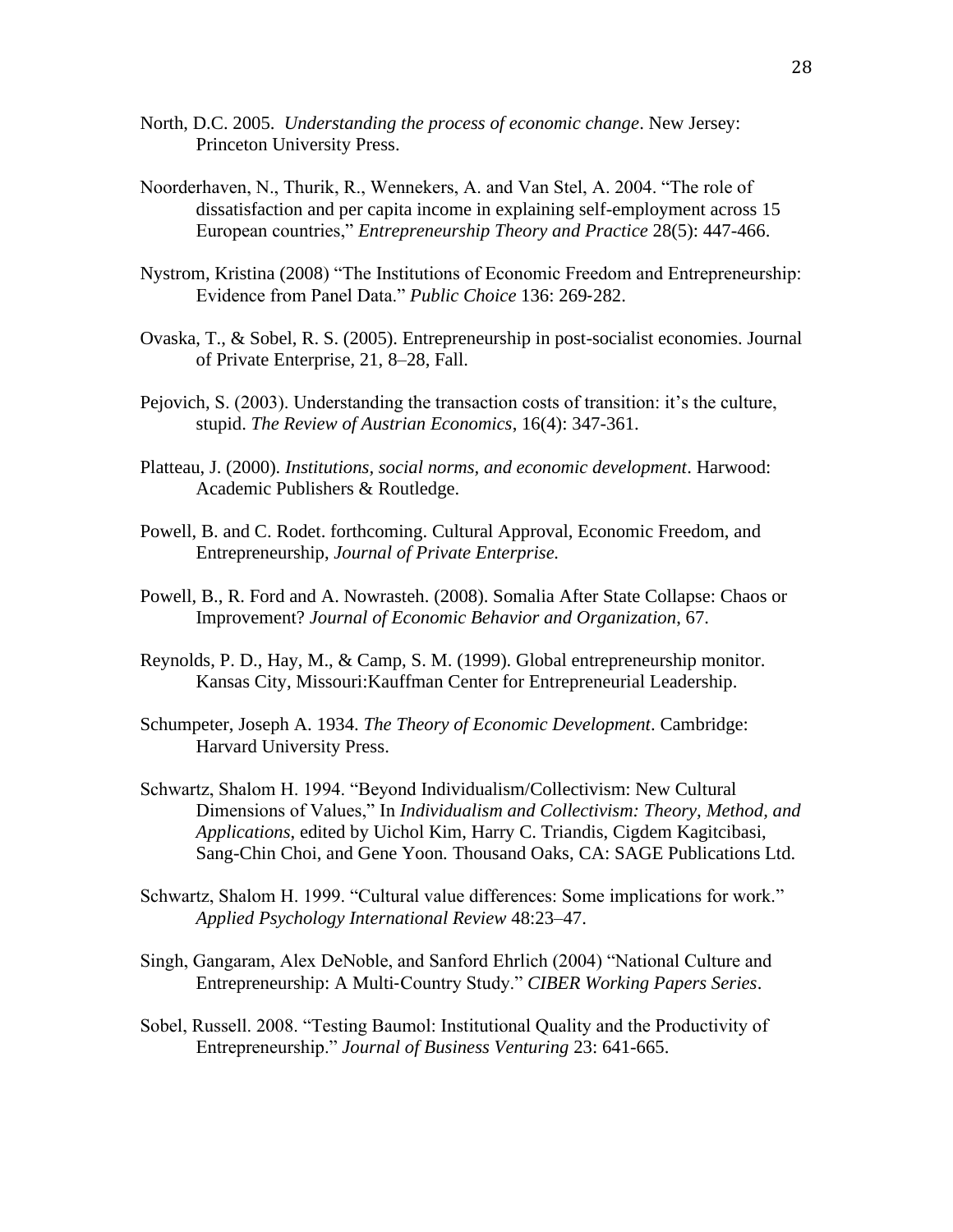- Sobel, Russell, J.R. Clark, and Dwight Lee (2007) "Freedom, Barriers to Entry, Entrepreneurship, and Economic Progress." *Review of Austrian Economics* 20: 221‐236.
- Spence, J.T. 1985. "Achievement American style: the rewards and costs of individualism," *American Psychologist* 40: 1285-1295.
- Stel, Andre Van, David Storey, and Roy Thurik (2007) "The Effect of Business Regulations on Nascent and Young Business Entrepreneurship." *Small Business Economics* 28: 171‐186.
- Tabellini, Guido. 2008a. "Presidential Address: Institutions and Culture," *Journal of the European Economic Association* 6 (2-3): 255-294.
- \_\_\_\_\_. 2008b. "The Scope of Values: Cooperation and Incentives," *Quarterly Journal of Economics* 123(3): 905-950.
- \_\_\_\_\_. 2010. "Culture and Institutions: Economic Development in the Regions of Europe," *Journal of European Economic Association*, 8(4): 371-87.
- Tominc, Polona, and Miroslav Rebernik (2007) "Growth Aspirations and Cultural Support for Entrepreneurship: A Comparison of Post‐Socialist Countries." *Small Business Economics* 28: 239‐255.
- Uhlaner, Lorraine, and Roy Thurik (2007) "Postmaterialism Influencing Total Entrepreneurial Activity Across Nations." *Journal of Evolutionary Economics* 17: 161‐185.
- Weber, M. [1905] (2002). *The Protestant Ethic and the "Spirit" of Capitalism and Other Writings*. New York: Penguin Books.
- Williamson, Claudia R. 2009. "Informal Institutions Rule: Institutional Arrangements and Economic Performance," *Public Choice*, 193(3): 371-387.
- Williamson, Claudia R. and Carrie B. Kerekes. 2011. "Securing Private Property: Formal versus Informal Institutions," *Journal of Law and Economics*, 54(3): 537-572.
- Williamson, Claudia R. and Rachel Mathers. 2011. "Economic Freedom, Culture and Growth." *Public Choice*, 148(3-4): 313-335.
- Williamson, Claudia R. 2012. "Dignity and Development." *Journal of Socio-Economics,*  41(6): 763-771.

Williamson, Claudia R. 2012. "Contracting Institutions." Working Paper.

World Bank. (2011). World development indicators. Washington: World Bank.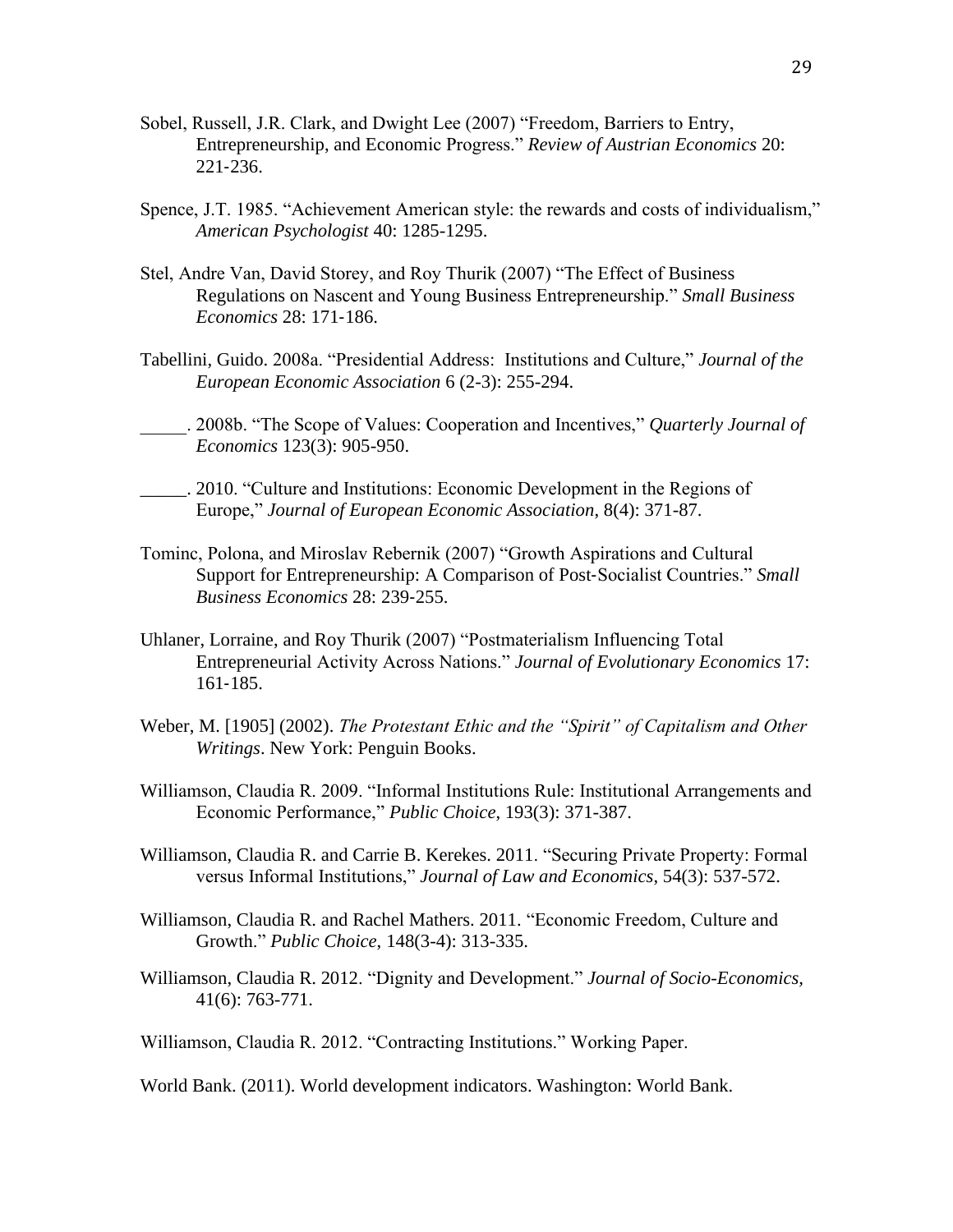- World Values Survey. 2009. 1981-2008 Official Aggregate v.20090901, World Values Survey Association (www.worldvaluessurvey.org). Aggregate File Producer: ASEP/JDS, Madrid.
- Zacharakis, A. L., Bygrave, W. D., & Shepherd, D. A. (2000). Global entrepreneurship monitor: national entrepreneurship assessment: United States of America. Kansas City, Missouri: Kauffman Center for Entrepreneurial Leadership.
- Zak, P.J., & S. Knack. (2001). Trust and growth. *The Economic Journal*, 111: 295-321.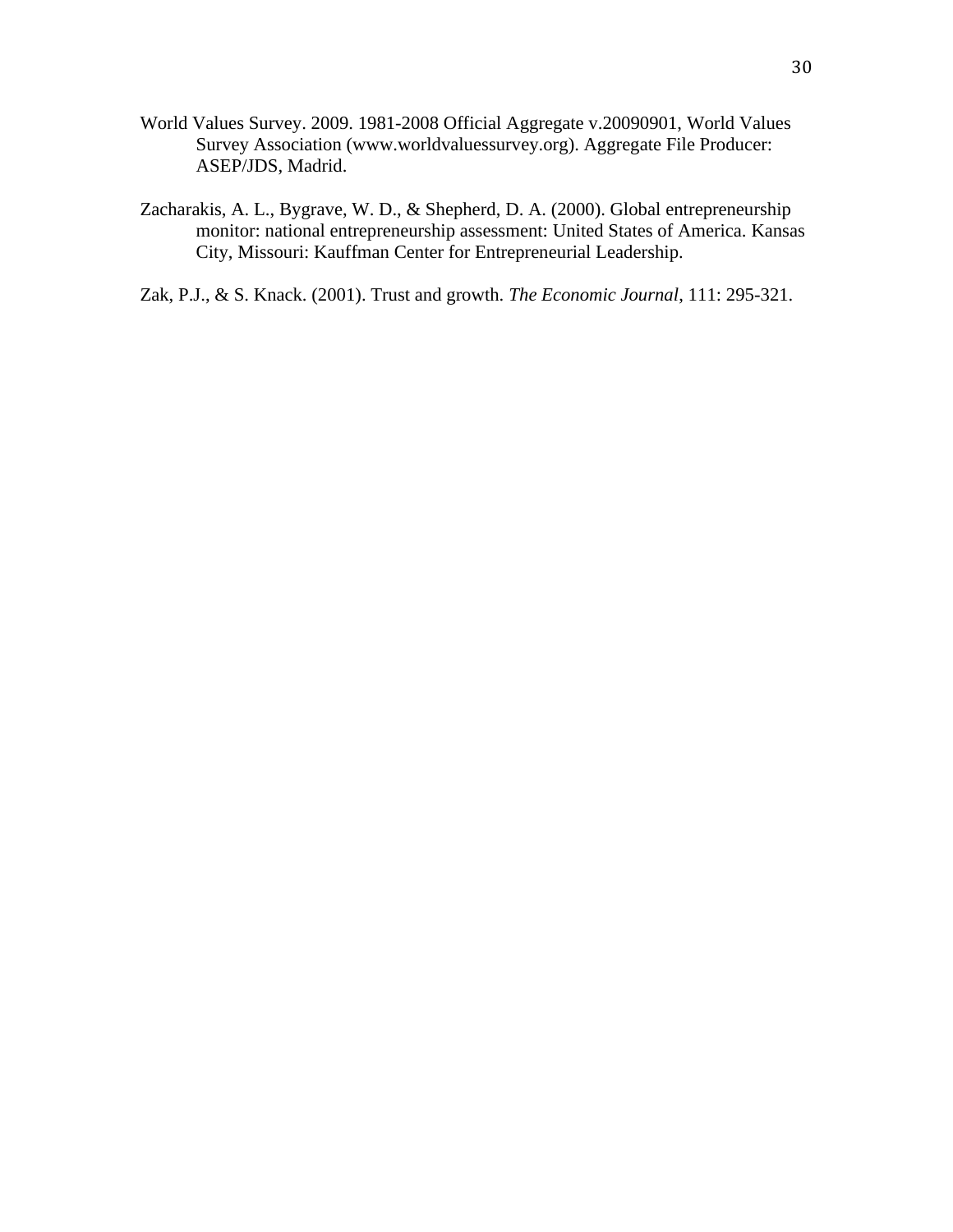| <b>Variable</b> | Observ. | <b>Mean</b> | Std. Dev. | Min   | <b>Max</b> |
|-----------------|---------|-------------|-----------|-------|------------|
| <b>TEA</b>      | 77      | 11.64       | 7.73      | 2.93  | 34.20      |
| Opportunity     | 76      | 48.70       | 11.99     | 18.00 | 79.00      |
| Established     | 77      | 8.09        | 5.17      | 1.47  | 35.50      |
| Intend          | 77      | 20.92       | 15.64     | 2.03  | 68.80      |
| Invest          | 74      | 5.42        | 4.33      | 0.50  | 20.60      |
| <b>EFW</b>      | 77      | 6.89        | 0.83      | 4.03  | 8.91       |
| <b>Status</b>   | 77      | 0.50        | 0.29      | 0.00  | 1.00       |
| Control         | 63      | 68.43       | 7.11      | 46.80 | 81.35      |
| Obed            | 64      | 37.53       | 17.01     | 2.24  | 81.74      |
| TrustResp       | 64      | 0.50        | 0.30      | 0.00  | 1.00       |
| Market          | 63      | 0.50        | 0.30      | 0.00  | 1.00       |
| Female pop (%)  | 76      | 50.31       | 2.42      | 31.49 | 54.06      |
| Dom. Credit     | 76      | 84.27       | 59.65     | 6.15  | 309.74     |
| <b>FDI</b>      | 76      | 4.67        | 4.48      | 0.21  | 27.87      |
| Ethnic          | 68      | 0.37        | 0.24      | 0.01  | 0.93       |
| Prot            | 73      | 13.91       | 24.77     | 0.00  | 97.80      |
| Cath            | 73      | 39.63       | 39.28     | 0.00  | 96.90      |
| Muslim          | 73      | 17.40       | 33.07     | 0.00  | 99.40      |
| Latitude        | 73      | 0.36        | 0.20      | 0.01  | 0.72       |
| Edu (1960)      | 66      | 63.25       | 27.91     | 7.20  | 98.00      |
| Legal Origin    | 68      | 2.49        | 1.20      | 1.00  | 5.00       |
| Log GDP pc      | 77      | 9.38        | 0.95      | 6.84  | 10.79      |
| GDP pc          | 77      | 17,110      | 13,013    | 931   | 48,548     |

## **Appendix 1: Summary Statistics**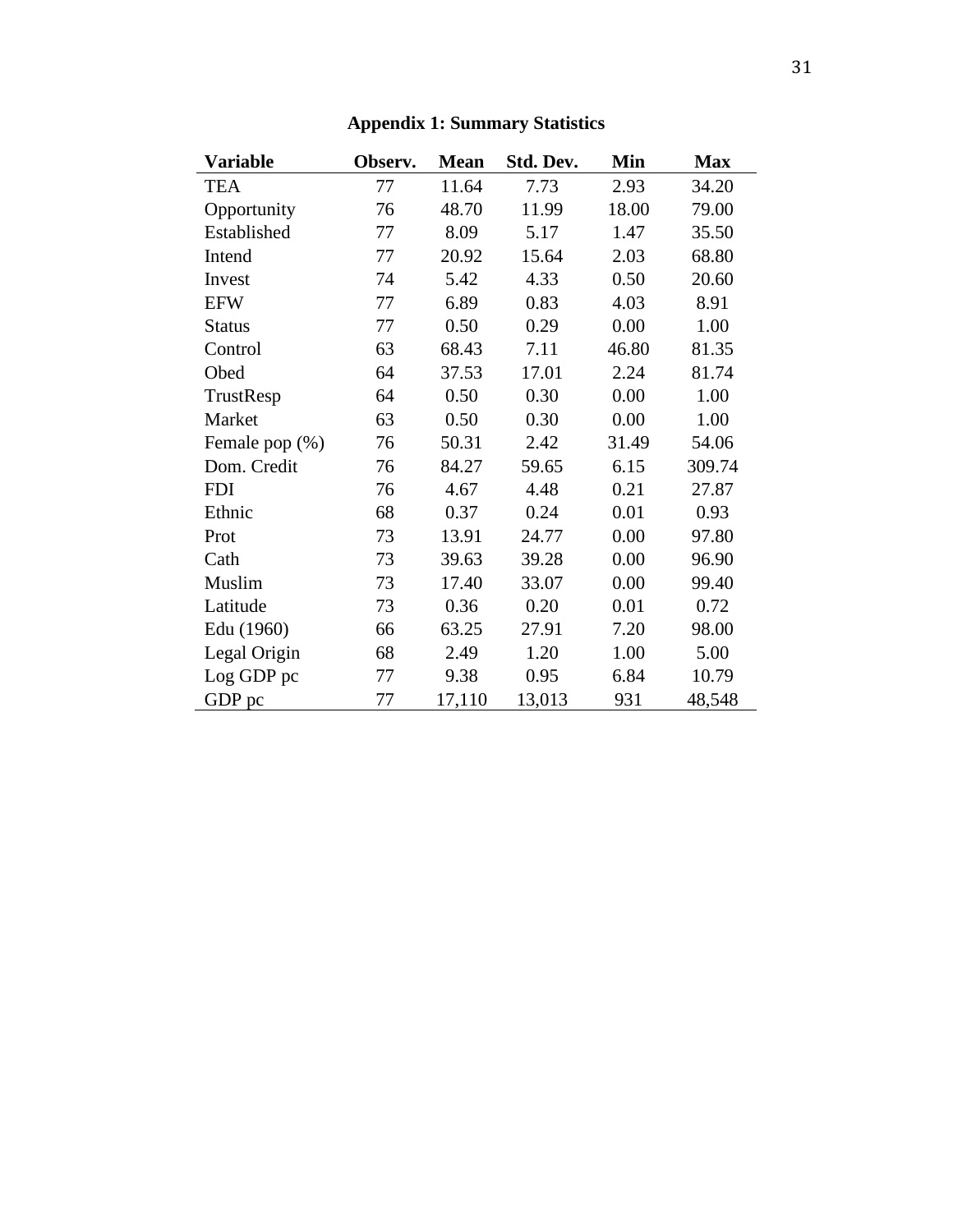# **Appendix 2: Data Description and Sources**

| <b>Variables</b>                 | <b>Definition</b>                                                                                                                                                                                                                                                                                                                                                                                                                                                                                               | <b>Source</b>                                      |
|----------------------------------|-----------------------------------------------------------------------------------------------------------------------------------------------------------------------------------------------------------------------------------------------------------------------------------------------------------------------------------------------------------------------------------------------------------------------------------------------------------------------------------------------------------------|----------------------------------------------------|
| <b>Entrepreneurship Measures</b> |                                                                                                                                                                                                                                                                                                                                                                                                                                                                                                                 |                                                    |
| <b>TEA</b>                       | Total early stage entrepreneurial activity is defined as the percentage of the<br>adult population that are currently involved in setting up a business which<br>is less than 3 months old plus the percentage of the adult population who<br>owns a business between 3 and 42 months. Averaged 2001-2010.                                                                                                                                                                                                      | 2011 Global Entrepreneurship Monitor               |
| Opportunity                      | Captures the percentage of TEA entrepreneurs who claim to be seizing an<br>opportunity. Respondents who are opportunity-seeking entrepreneurs<br>express (1) to be driven by opportunity instead of no other alternative to<br>work and (2) that the purpose of the business is to increase income and gain<br>independence. Averaged from 2005 to 2010.                                                                                                                                                        | 2011 Global Entrepreneurship Monitor               |
| Established                      | Percentage of the adult population who are owner/manager of a business<br>for more than 42 months. Averaged from 2001 to 2010.                                                                                                                                                                                                                                                                                                                                                                                  | 2011 Global Entrepreneurship Monitor               |
| Intend                           | Captures entrepreneurial intention as the percentage of the adult population<br>who intend to start a business in the next three years. Averaged from 2002<br>to 2010.                                                                                                                                                                                                                                                                                                                                          | 2011 Global Entrepreneurship Monitor               |
| Invest                           | Percentage of the adult population who has personally provided funds for a<br>new business started by someone else in the last three years. Averaged<br>from 2001 to 2010.                                                                                                                                                                                                                                                                                                                                      | 2011 Global Entrepreneurship Monitor               |
| <b>Economic</b><br>Freedom       |                                                                                                                                                                                                                                                                                                                                                                                                                                                                                                                 |                                                    |
| <b>EFW</b>                       | Economic freedom of the World is compiled by the Fraser Institute and<br>measures the level of economic freedom on a scale from zero to ten, with<br>ten representing a greater degree of freedom. The index is grouped in five<br>broad categories: size of government, monetary policy and price stability,<br>legal structure and security of security of private ownership, freedom to<br>trade with foreigners, and regulation of credit, business, and labor. The<br>index is averaged from 2001 to 2009. | Fraser Institute, Economic Freedom on the<br>World |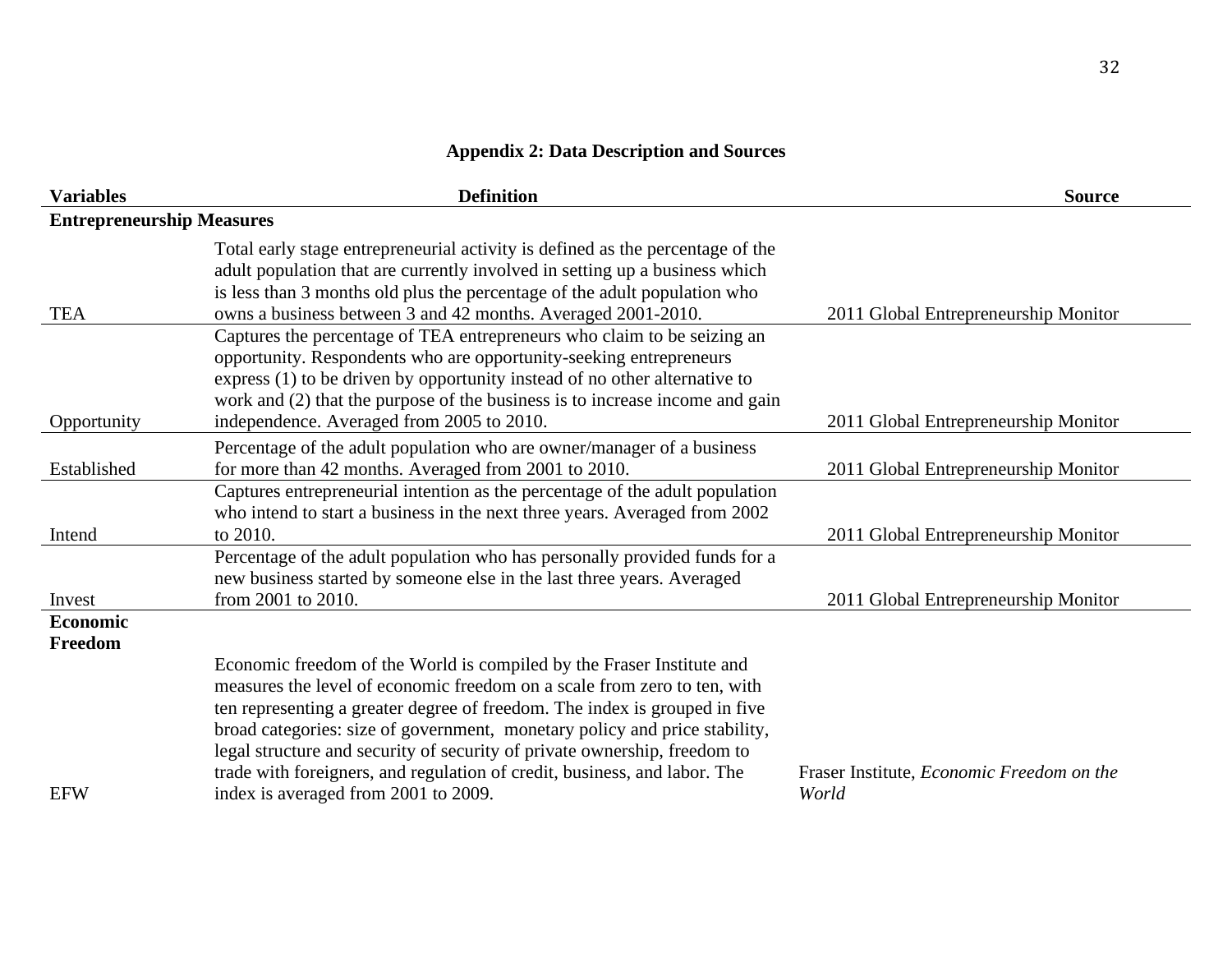## **Informal Institutions**

|                     | A status of entrepreneurs index is created by aggregating three questions   |                                      |
|---------------------|-----------------------------------------------------------------------------|--------------------------------------|
|                     | from GEM. The first measures the percent of the adult population who        |                                      |
|                     | believe that most people in their country think starting a business is a    |                                      |
|                     | desirable outcome. The second question measures the percentage that         |                                      |
|                     | agrees with the statement that in their country successful entrepreneurs    |                                      |
|                     | receive high status. The third question captures the percentage that agrees |                                      |
|                     | with the statement that in their country you will often see stories in the  |                                      |
|                     | public media about successful new businesses. Averaged from 2003-2010.      |                                      |
|                     | Principal component analysis is used to extract the common variation        |                                      |
|                     | between these three questions to create an overall status index scaled      |                                      |
|                     | between 0 and 1 with 1 representing higher status for entrepreneurs in a    |                                      |
| <b>Status Index</b> | country.                                                                    | 2011 Global Entrepreneurship Monitor |
|                     | Control is measured as the unconditional average response (multiplied by    |                                      |
|                     | 10) to the question asking to indicate how much freedom of choice and       |                                      |
|                     | control in your life you have over the way your life turns out. Averaged    |                                      |
| Control Index       | from 1981-2007.                                                             | World Values Survey 2009             |
|                     | Obedience is the percentage of respondents that mentioned obedience as      |                                      |
| Obedience Index     | being important. Averaged from 1981-2007.                                   | World Values Survey 2009             |
|                     | Trust is measured as the percentage of respondents who answered that        |                                      |
|                     | "Most people can be trusted," respect is measured as the percentage of      |                                      |
|                     | respondents that mentioned the quality "tolerance and respect for other     |                                      |
|                     | people" as being important. Averaged from 1981-2007. The aggregate          |                                      |
|                     | index is constructed by extracting the first principal component and        |                                      |
| TrustResp Index     | rescaled between 0 and 1 with 1 representing more trust and respect.        | World Values Survey 2009             |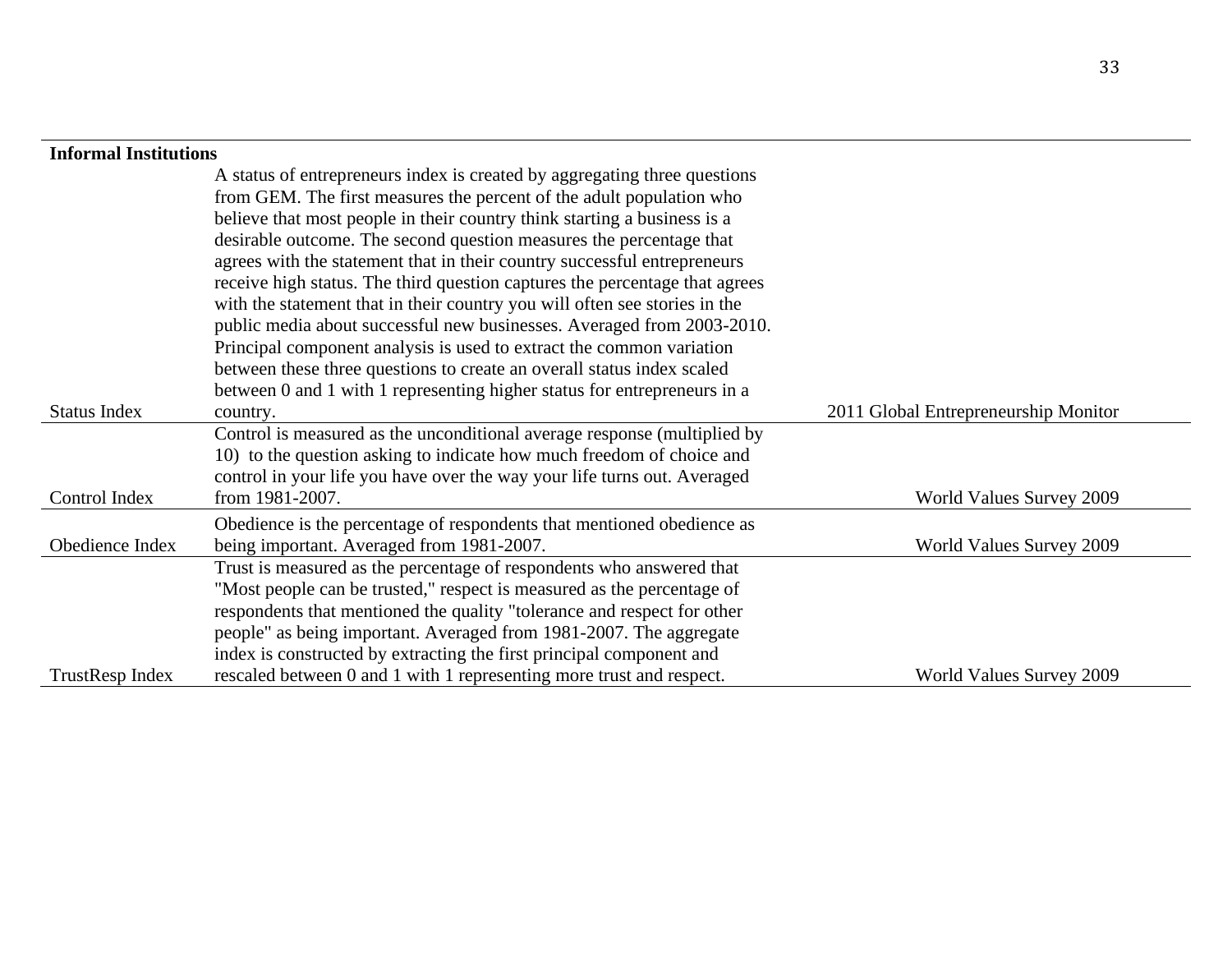|                 | First principal component extracted from 2 questions regarding attitudes      |                          |
|-----------------|-------------------------------------------------------------------------------|--------------------------|
|                 | towards markets: (1) "People should take more responsibility to provide for   |                          |
|                 | themselves versus the government should take more responsibility to           |                          |
|                 | ensure that everyone is provided for." Respondents used a scale from 1 to     |                          |
|                 | 10 to indicate their views with 1 representing government should take more    |                          |
|                 | responsibility and 10 people should take more responsibility. (2)             |                          |
|                 | "Competition is good. It stimulates people to work hard and develop new       |                          |
|                 | ideas versus competition is harmful." Respondents used a scale from 1 to      |                          |
|                 | 10 to indicate their views with 1 representing competition is harmful and 10  |                          |
|                 | representing competition is good. Averaged from 1981-2007. A market           |                          |
|                 | index is constructed by extracting the first principal component and scaled   |                          |
| Market Index    | between 0 and 1 with 1 representing more pro-market attitudes.                | World Values Survey 2009 |
|                 | The first princpal component of $(1)$ individualism: measures the degree to   |                          |
|                 | which individuals are integrated into groups; (2) power distance: Measures    |                          |
|                 | the degree to which less powerful group members accept or expect power        |                          |
|                 | to be distributed unevenly; (3) uncertainity avoidance: measures the degree   |                          |
|                 | to which a society tolerates uncertainty; captures how comfortable a group    |                          |
|                 | member is with unstructured situations; (4) masculinity: refers to the        |                          |
|                 | distribution of roles between the genders. This dimension ranges from         |                          |
|                 | assertive and competitive (masculine) to modest and caring (feminine).        |                          |
| Hofstede Index  | Aggregated index scaled between 0-10.                                         | Hofstede (1980, 2001)    |
|                 | The first princpal component of (1) embeddedness: Captures the emphasis       |                          |
|                 | on the individual as part of group and committed to maintaining group         |                          |
|                 | soladarity and traditional order. Higher score implies greater group          |                          |
|                 | embeddedness instead of individual autonomy; (2) harmony: Refers to the       |                          |
|                 | relationship between mankind and the natural and social world. Higher         |                          |
|                 | score suggests an emphasis on accepting the world as is, instead of trying to |                          |
|                 | change it; (3) hierarchy: Measures cultural emphasis on obeying rules and     |                          |
|                 | traditional roles within society. Higher score suggest a great hierarchical   |                          |
| Schwartz Index  | society. Aggregated index scaled between 0-10.                                | Schwartz (1994, 1999)    |
| <b>Controls</b> |                                                                               |                          |

34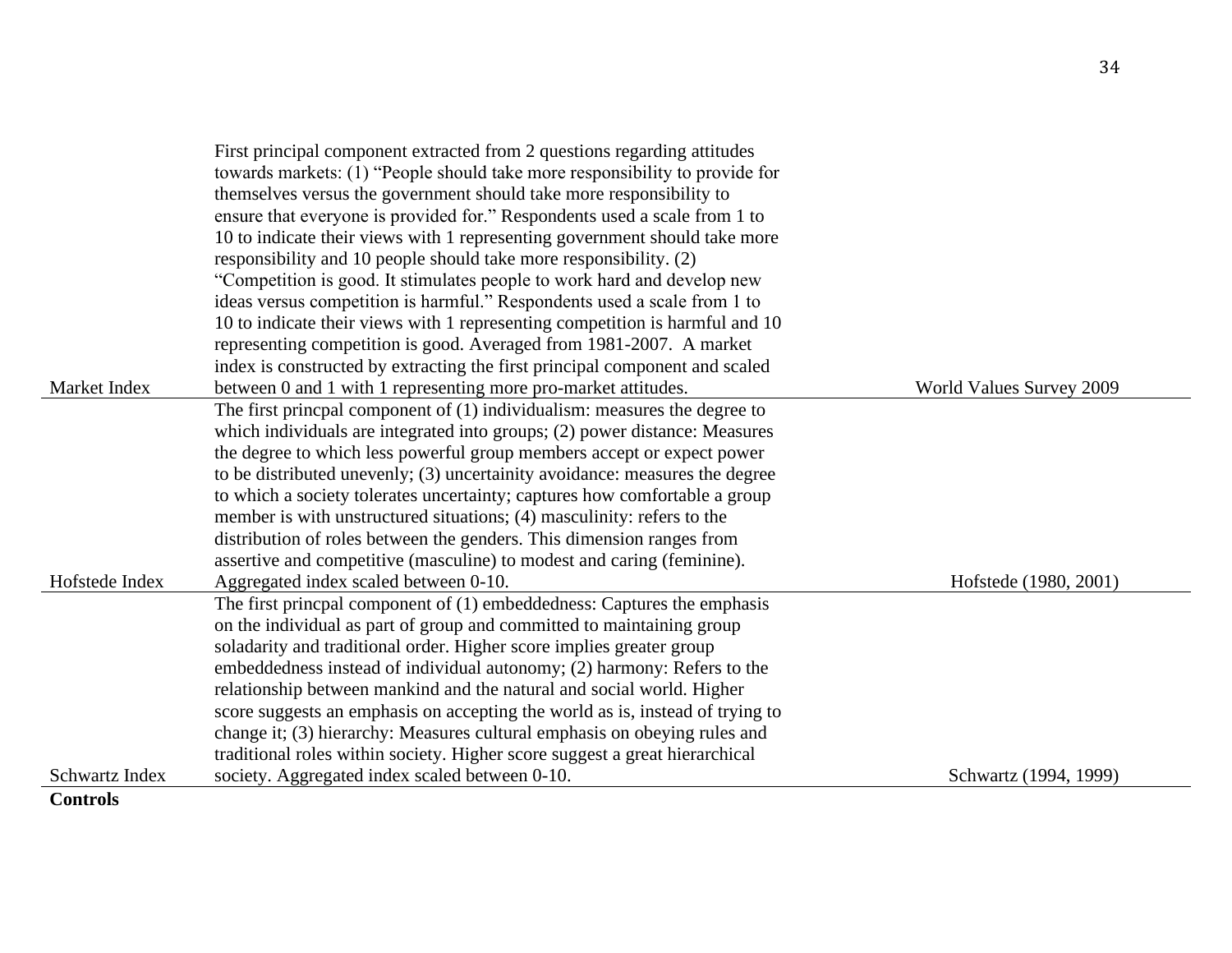|                         | Logarithm of GDP per capita, PPP basis, constant 2005 international            |                                           |
|-------------------------|--------------------------------------------------------------------------------|-------------------------------------------|
| GDP PC (log)            | dollars. Averaged from 2001 to 2009.                                           | 2011 World Development Indicators         |
|                         | Percentage of the total population that is female. Averaged from 2001 to       |                                           |
| Pop (% female)          | 2009.                                                                          | 2011 World Development Indicators         |
|                         | Domestic credit provided to the private sector as a pecentage of GDP.          |                                           |
| Domestic Credit         | Averaged from 2001 to 2009.                                                    | 2011 World Development Indicators         |
|                         | Foreign direct investment, net inflows at a percentage of GDP. Averaged        |                                           |
| <b>FDI</b>              | from 2001 to 2009.                                                             | 2011 World Development Indicators         |
|                         | Average value of five different indices of ethonolinguistic fractionalization. |                                           |
|                         | Its value ranges from 0 to 1. The five component indices are: $(1)$            |                                           |
|                         | probability that two randomly selected people from a given country will not    |                                           |
|                         | belong to the same ethnolinguistic group (2) probability of two randomly       |                                           |
|                         | selected individuals speaking different languages; (3) probability of two      |                                           |
|                         | randomly selected individuals do not speak the same language; (4) percent      |                                           |
|                         | of the population not speaking the official language; and (5) percent of the   | La Porta, Lopez-de-Silanes, Shleifer, and |
| <b>Ethnic Diversity</b> | population not speaking the most widely used language.                         | Vishny 1999                               |
|                         | Measured as the percentage of population in 1980 (or for 1990-1995 for         | La Porta, Lopez-de-Silanes, Shleifer, and |
| Protestant              | countries formed more recently) that belonged to Protestant religion.          | Vishny 1999                               |
|                         | Measured as the percentage of population in 1980 (or for 1990-1995 for         | La Porta, Lopez-de-Silanes, Shleifer, and |
| Catholic                | countries formed more recently) that belonged to Roman Catholic religion.      | Vishny 1999                               |
|                         | Measured as the percentage of population in 1980 (or for 1990-1995 for         | La Porta, Lopez-de-Silanes, Shleifer, and |
| Muslim                  | countries formed more recently) that belonged to Muslim religion.              | Vishny 1999                               |
|                         | Percantage of the population that completed primary plus secondary             |                                           |
| Education 1960          | education in 1960.                                                             | 2011 World Development Indicators         |
|                         | Ranges between 1-5 where 1 represents English, 2 represents French, 3          | La Porta, Lopez-de-Silanes, Shleifer, and |
| Legal Origin            | represents German, 4 represents Scanidavian and 5 is socialist legal origins.  | Vishny 1999                               |
|                         | Measured as the absolute value of the latitude of the country, scaled to       | La Porta, Lopez-de-Silanes, Shleifer, and |
| Geography               | values                                                                         | Vishny 1999                               |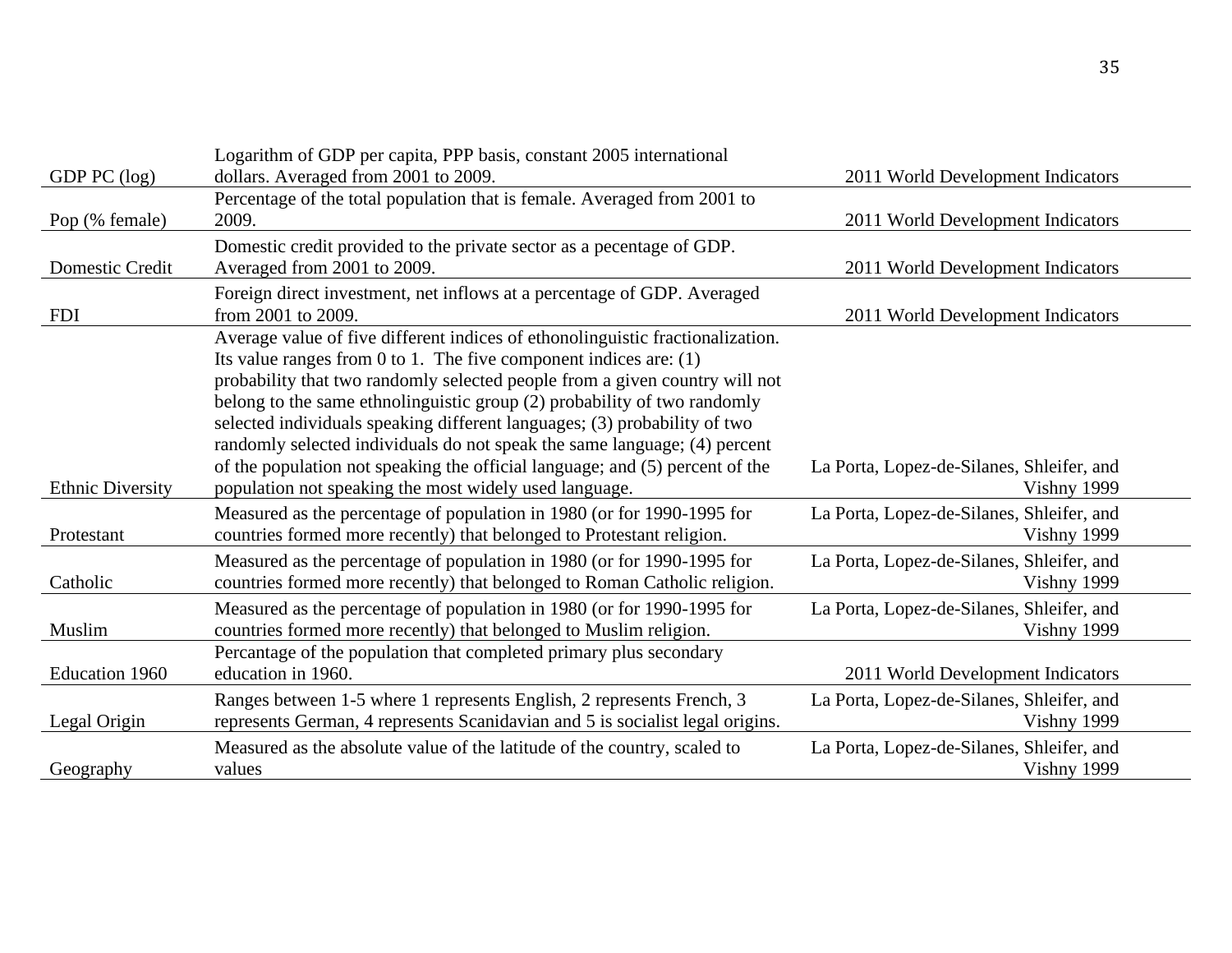

**Figure 1: Entrepreneurship and Economic Freedom**

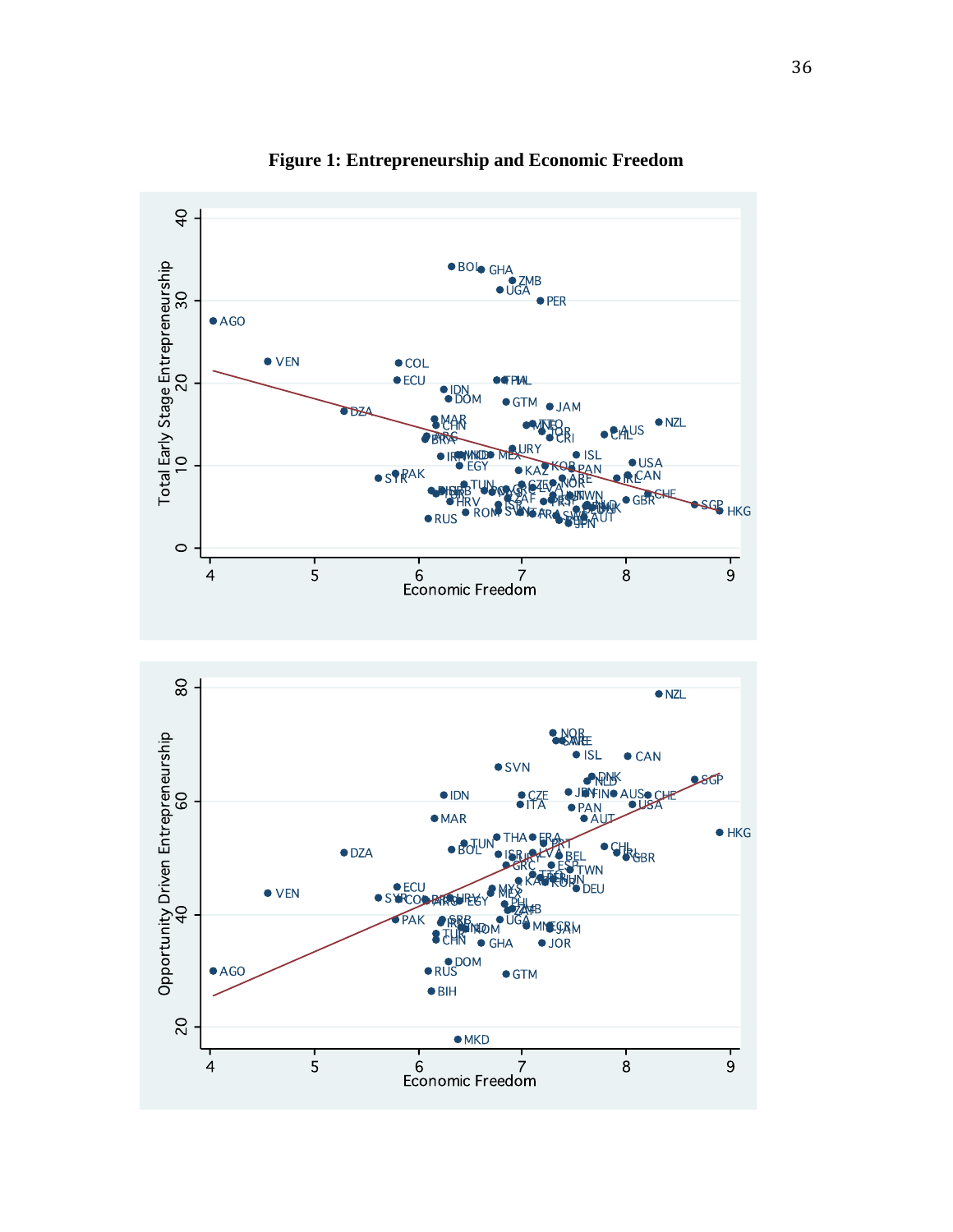

**Figure 2: Entrepreneurship and Informal Institutions: Social Status** 

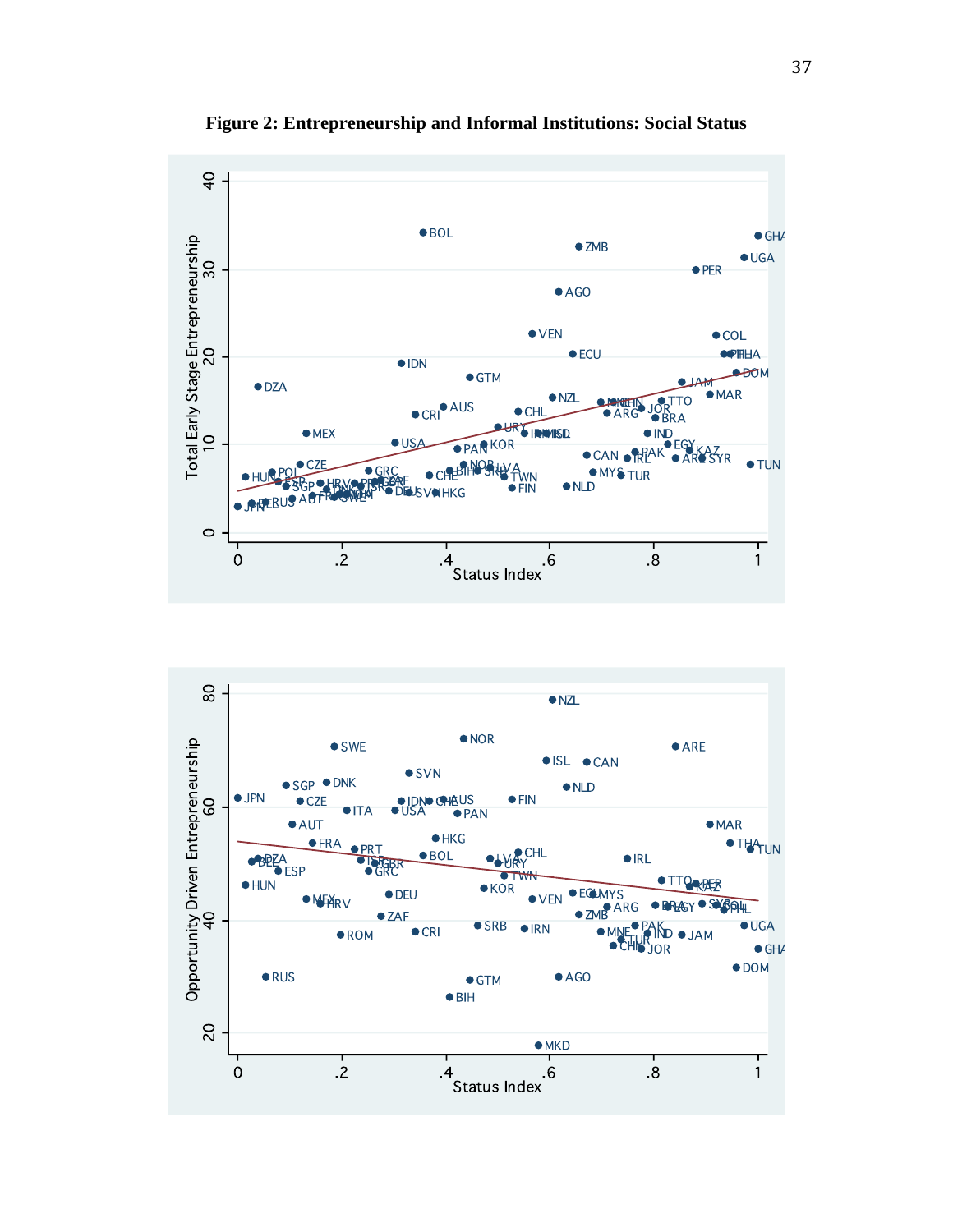

**Figure 3: Entrepreneurship and Informal Institutions: Locus of Control**

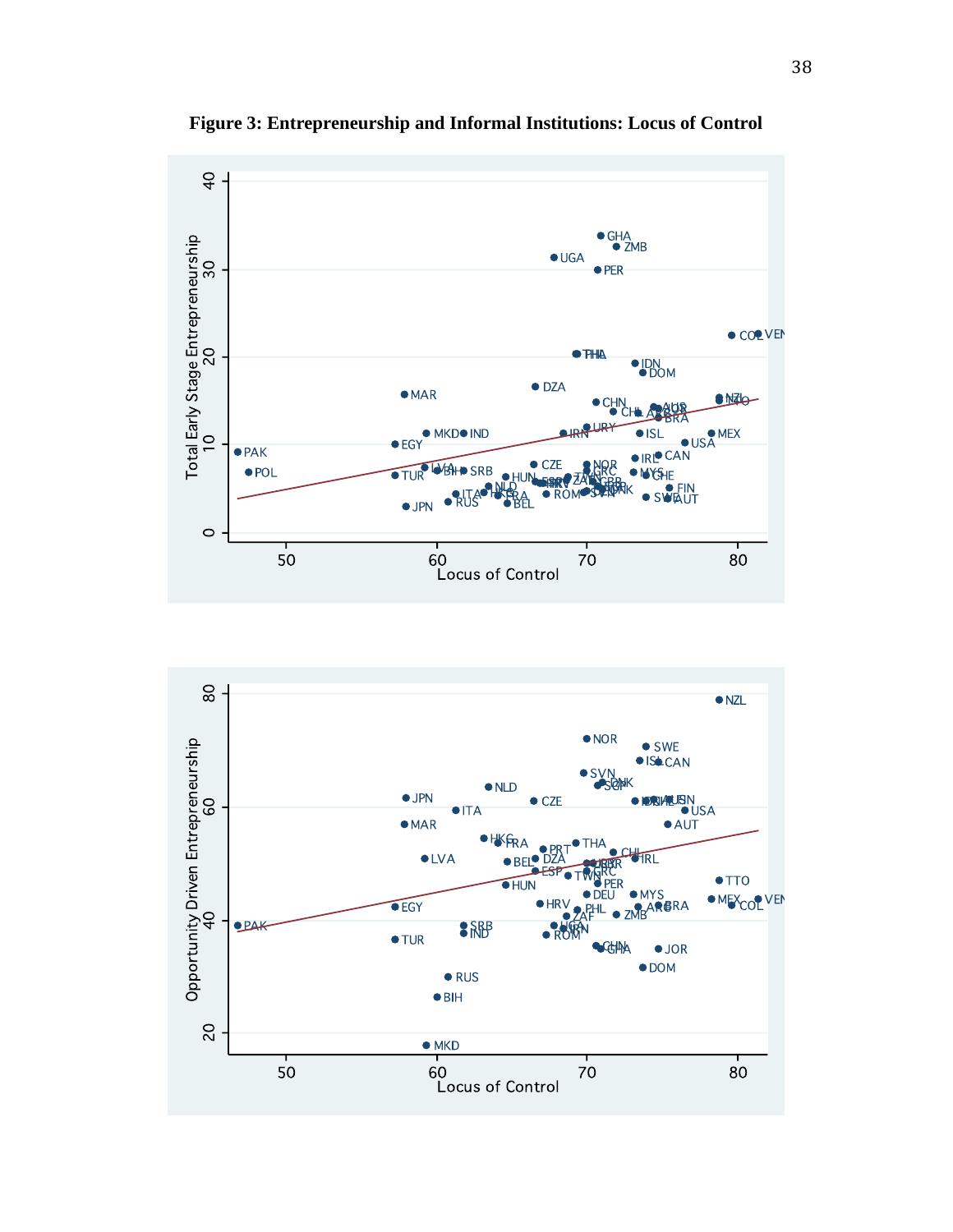|                     | <b>Independent Var:</b> |               |                |             |                  |               |
|---------------------|-------------------------|---------------|----------------|-------------|------------------|---------------|
|                     |                         | <b>Status</b> |                |             | <b>TrustResp</b> | <b>Market</b> |
|                     | <b>EFW</b>              | <b>Index</b>  | <b>Control</b> | <b>Obed</b> | <b>Index</b>     | <b>Index</b>  |
| Dep Var:            |                         |               |                |             |                  |               |
| <b>TEA</b>          | $2.751**$               | 7.285**       | $0.484***$     | $0.148**$   | 2.999            | $-2.900$      |
|                     | (0.884)                 | (2.252)       | (0.072)        | (0.046)     | (2.734)          | (2.673)       |
| Observations        | 77                      | 77            | 63             | 64          | 64               | 63            |
| Adj. R-squared      | 0.506                   | 0.512         | 0.703          | 0.577       | 0.465            | 0.470         |
| Opportunity         | $3.722**$               | 4.986         | 0.182          | 0.042       | 9.774**          | $-2.046$      |
|                     | (1.606)                 | (4.424)       | (0.192)        | (0.089)     | (4.846)          | (4.979)       |
| <b>Observations</b> | 76                      | 76            | 62             | 63          | 63               | 62            |
| Adj. R-squared      | 0.411                   | 0.388         | 0.363          | 0.361       | 0.393            | 0.363         |
| <b>Established</b>  | 1.013                   | $6.778***$    | $0.199**$      | 0.027       | $3.961**$        | 0.437         |
|                     | (0.639)                 | (1.232)       | (0.058)        | (0.034)     | (1.757)          | (1.843)       |
| Observations        | 77                      | 77            | 62             | 63          | 64               | 63            |
| Adj. R-squared      | 0.246                   | 0.381         | 0.357          | 0.214       | 0.300            | 0.190         |
| <b>Intend</b>       | 0.359                   | 16.741***     | $0.434**$      | $0.223**$   | $-0.008$         | 0.985         |
|                     | (1.575)                 | (3.757)       | (0.127)        | (0.069)     | (3.944)          | (3.925)       |
| Observations        | 77                      | 77            | 63             | 64          | 64               | 63            |
| Adj. R-squared      | 0.651                   | 0.714         | 0.766          | 0.750       | 0.706            | 0.684         |
| <b>Invest</b>       | $2.201***$              | 1.677         | $0.116**$      | 0.041       | $2.365*$         | 1.173         |
|                     | (0.455)                 | (1.394)       | (0.045)        | (0.028)     | (1.263)          | (1.494)       |
| <b>Observations</b> | 74                      | 74            | 62             | 63          | 63               | 61            |
| Adj. R-squared      | 0.617                   | 0.391         | 0.244          | 0.453       | 0.200            | 0.396         |

## **Table 1: Univariate Robust Regressions (RLS)**

Note: Standard errors are in parentheses. Significance level: \*\*\* at 1%, \*\* at 5%, \* at 10%. Log GDP per capita is included each regression as well as a constant term.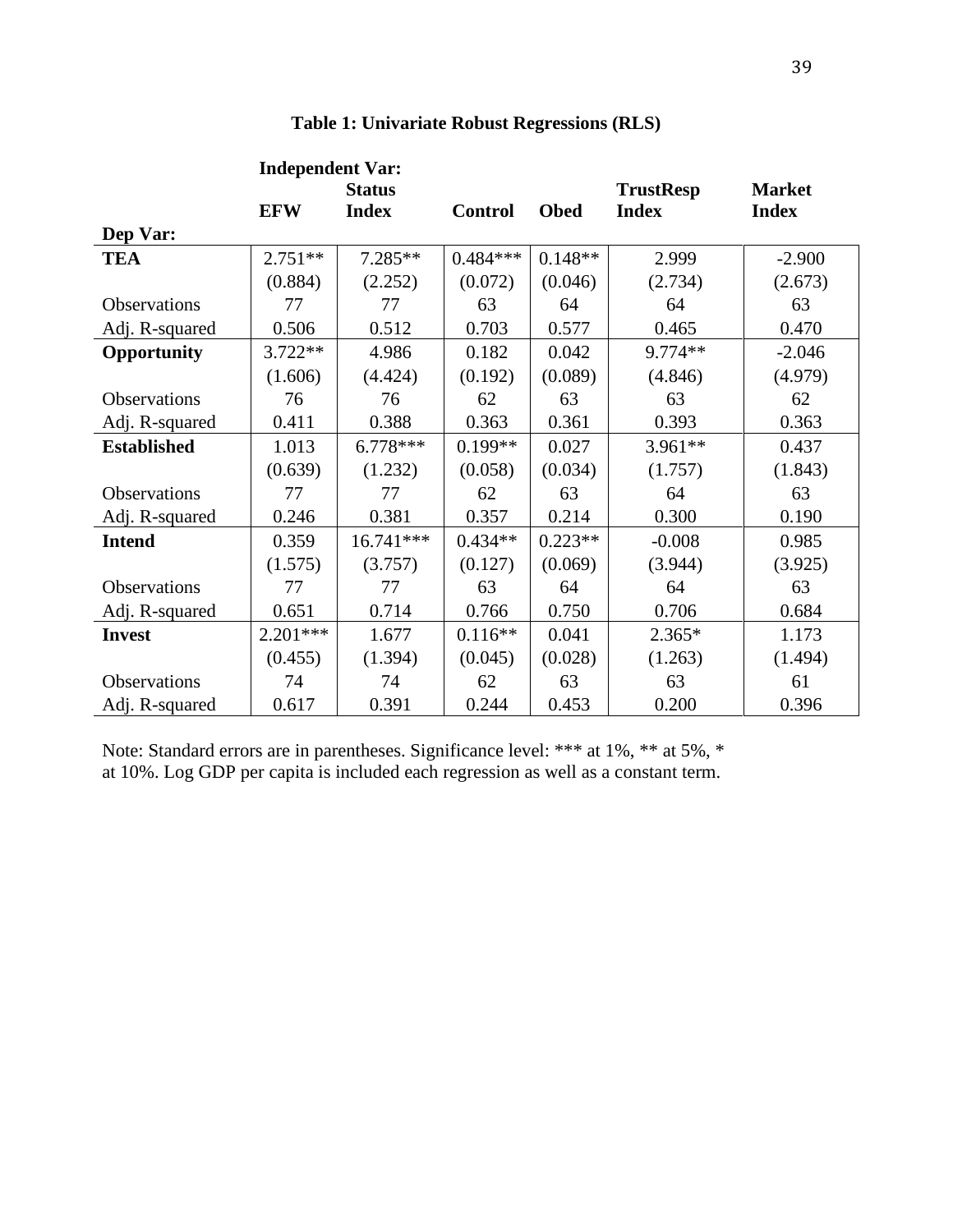|                         |             |             | Dep. Variable: TEA |             |             | Dep. Variable: Opportunity |          |          |           |           | Dep. Variable: Established |             |             |             |             |
|-------------------------|-------------|-------------|--------------------|-------------|-------------|----------------------------|----------|----------|-----------|-----------|----------------------------|-------------|-------------|-------------|-------------|
|                         | (1)         | (2)         | (3)                | (4)         | (5)         | (6)                        | (7)      | (8)      | (9)       | (10)      | (11)                       | (12)        | (13)        | (14)        | (15)        |
| <b>EFW</b>              | 2.956***    | 1.255       | $2.924**$          | $3.680***$  | 4.952***    | $3.637**$                  | 4.639**  | 4.568**  | $4.120**$ | $6.077**$ | 0.269                      | 1.246*      | 1.302*      | 1.037       | 1.203       |
|                         | (0.784)     | (0.795)     | (0.901)            | (0.949)     | (1.128)     | (1.612)                    | (1.876)  | (1.832)  | (1.812)   | (1.999)   | (0.472)                    | (0.635)     | (0.711)     | (0.696)     | (0.816)     |
| Status Index            | $6.438**$   |             |                    |             |             | 4.399                      |          |          |           |           | $6.660***$                 |             |             |             |             |
|                         | (2.081)     |             |                    |             |             | (4.350)                    |          |          |           |           | (1.253)                    |             |             |             |             |
| Control                 |             | $0.472***$  |                    |             |             |                            | 0.155    |          |           |           |                            | $0.201***$  |             |             |             |
|                         |             | (0.072)     |                    |             |             |                            | (0.185)  |          |           |           |                            | (0.058)     |             |             |             |
| Obed                    |             |             | $0.127**$          |             |             |                            |          | 0.005    |           |           |                            |             | 0.023       |             |             |
|                         |             |             | (0.042)            |             |             |                            |          | (0.086)  |           |           |                            |             | (0.033)     |             |             |
| TrustResp               |             |             |                    | 2.670       |             |                            |          |          | 7.842     |           |                            |             |             | $3.349*$    |             |
| Index                   |             |             |                    | (2.471)     |             |                            |          |          | (4.743)   |           |                            |             |             | (1.811)     |             |
| Market Index            |             |             |                    |             | $-1.476$    |                            |          |          |           | $-1.193$  |                            |             |             |             | 0.085       |
|                         |             |             |                    |             | (2.228)     |                            |          |          |           | (4.603)   |                            |             |             |             | (1.860)     |
| Log GDP pc              | $-5.375***$ | $-6.671***$ | $-5.727***$        | $-7.780***$ | $-7.817***$ | $6.664***$                 | 5.077**  | 5.304**  | 4.094**   | $4.917**$ | $-0.442$                   | $-3.428***$ | $-2.871***$ | $-3.568***$ | $-2.764***$ |
|                         | (0.786)     | (0.649)     | (0.881)            | (0.829)     | (0.798)     | (1.617)                    | (1.538)  | (1.792)  | (1.574)   | (1.594)   | (0.473)                    | (0.518)     | (0.695)     | (0.607)     | (0.654)     |
| Constant                | 37.468***   | 32.822***   | 39.657***          | 56.827***   | 50.368***   | 41.234**                   | 41.790** | 32.912*  | $-21.801$ | 39.461**  | 6.070                      | 17.750***   | 24.920***   | 32.507***   | 25.521***   |
|                         | (6.667)     | (6.401)     | (8.124)            | (6.889)     | (7.866)     | (13.797)                   | (15.632) | (16.483) | (13.137)  | (15.520)  | (4.015)                    | (5.114)     | (6.415)     | (5.049)     | (6.312)     |
| Observations<br>Adj. R- | 77          | 63          | 64                 | 64          | 62          | 76                         | 62       | 63       | 63        | 62        | 77                         | 63          | 64          | 64          | 63          |
| squared                 | 0.581       | 0.716       | 0.641              | 0.611       | 0.638       | 0.421                      | 0.422    | 0.417    | 0.446     | 0.458     | 0.373                      | 0.460       | 0.324       | 0.360       | 0.250       |

## **Table 2: Bivariate Robust Regressions (RLS)**

Note: Standard errors are in parentheses. Significance level: \*\*\* at 1%, \*\* at 5%, \* at 10%.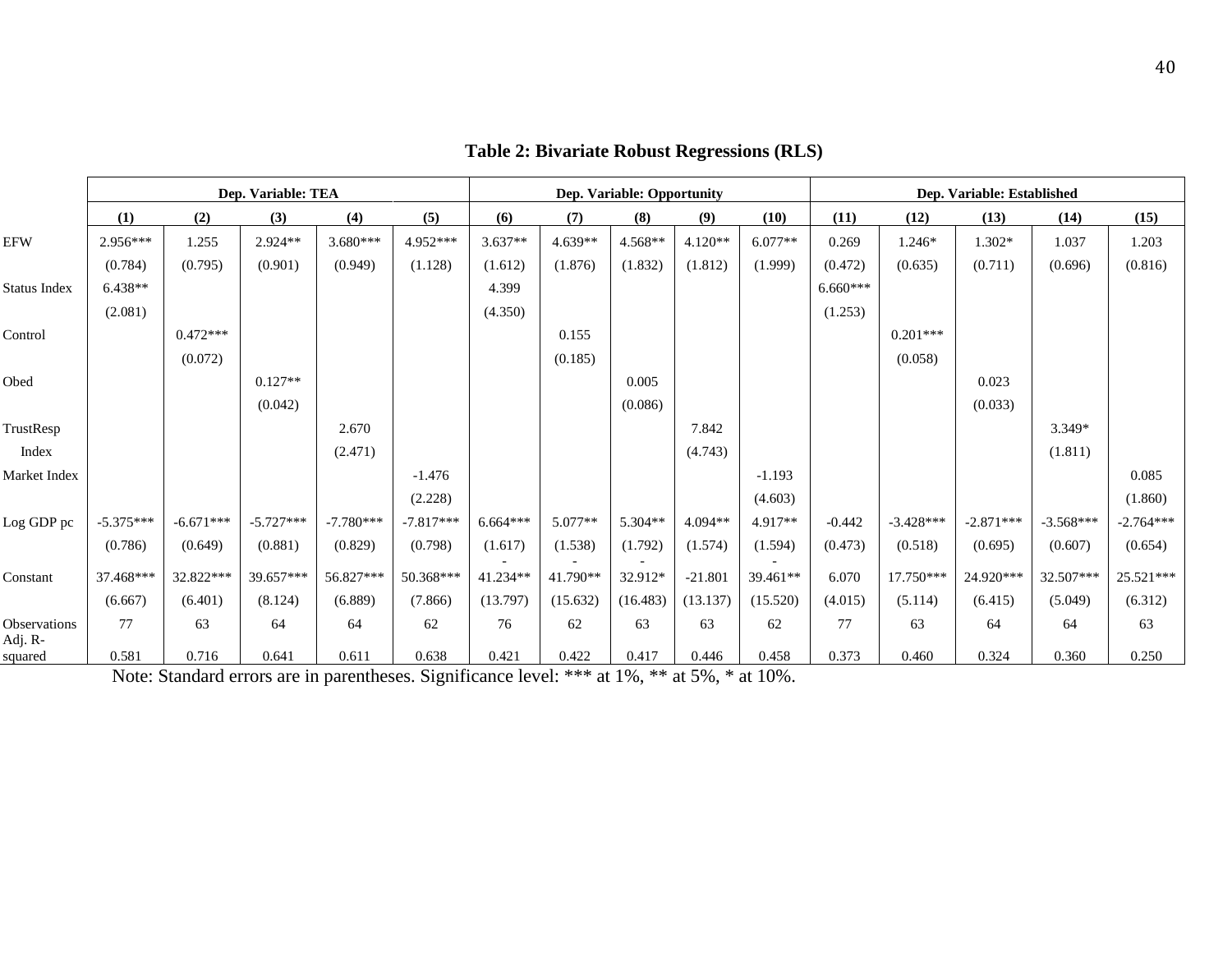|                     |             |              | Dep. Variable: Intend |              | Dep. Variable: Invest |             |             |             |             |             |  |
|---------------------|-------------|--------------|-----------------------|--------------|-----------------------|-------------|-------------|-------------|-------------|-------------|--|
|                     | (1)         | (2)          | (3)                   | (4)          | (5)                   | (6)         | (7)         | (8)         | (9)         | (10)        |  |
| <b>EFW</b>          | $-1.509$    | 2.279        | $3.015**$             | 3.766**      | $4.645**$             | $2.163***$  | 2.369***    | 2.388***    | 2.383***    | 2.871***    |  |
|                     | (1.419)     | (1.443)      | (1.449)               | (1.539)      | (1.721)               | (0.465)     | (0.457)     | (0.448)     | (0.475)     | (0.504)     |  |
| <b>Status Index</b> | 17.687***   |              |                       |              |                       | 0.856       |             |             |             |             |  |
|                     | (3.768)     |              |                       |              |                       | (1.236)     |             |             |             |             |  |
| Control             |             | $0.423**$    |                       |              |                       |             | $0.097**$   |             |             |             |  |
|                     |             | (0.131)      |                       |              |                       |             | (0.044)     |             |             |             |  |
| Obed                |             |              | $0.205**$             |              |                       |             |             | $0.037*$    |             |             |  |
|                     |             |              | (0.068)               |              |                       |             |             | (0.021)     |             |             |  |
| TrustResp           |             |              |                       |              |                       |             |             |             |             |             |  |
| Index               |             |              |                       | $-1.689$     |                       |             |             |             | 0.727       |             |  |
|                     |             |              |                       | (4.004)      |                       |             |             |             | (1.235)     |             |  |
| Market Index        |             |              |                       |              | 1.612                 |             |             |             |             | 0.848       |  |
|                     |             |              |                       |              | (3.924)               |             |             |             |             | (1.152)     |  |
| Log GDP pc          | $-8.743***$ | $-14.612***$ | $-12.193***$          | $-14.370***$ | $-14.289***$          | $-4.173***$ | $-4.671***$ | $-4.267***$ | $-4.775***$ | $-4.662***$ |  |
|                     | (1.423)     | (1.178)      | (1.417)               | (1.343)      | (1.379)               | (0.477)     | (0.376)     | (0.449)     | (0.417)     | (0.414)     |  |
| Constant            | 104.087***  | 112.113***   | 105.340***            | 129.067***   | 120.072***            | 29.291***   | 26.352***   | 27.735***   | 33.556***   | 29.016***   |  |
|                     | (12.067)    | (11.621)     | (13.076)              | (11.163)     | (13.312)              | (4.035)     | (4.028)     | (4.225)     | (3.519)     | (4.020)     |  |
| Observations        | 77          | 63           | 64                    | 64           | 63                    | 74          | 62          | 63          | 63          | 61          |  |
| Adj. R-squared      | 0.706       | 0.767        | 0.762                 | 0.735        | 0.713                 | 0.611       | 0.725       | 0.734       | 0.711       | 0.727       |  |

**Table 3: Bivariate Robust Regressions (RLS)**

Note: Standard errors are in parentheses. Significance level: \*\*\* at 1%, \*\* at 5%, \* at 10%.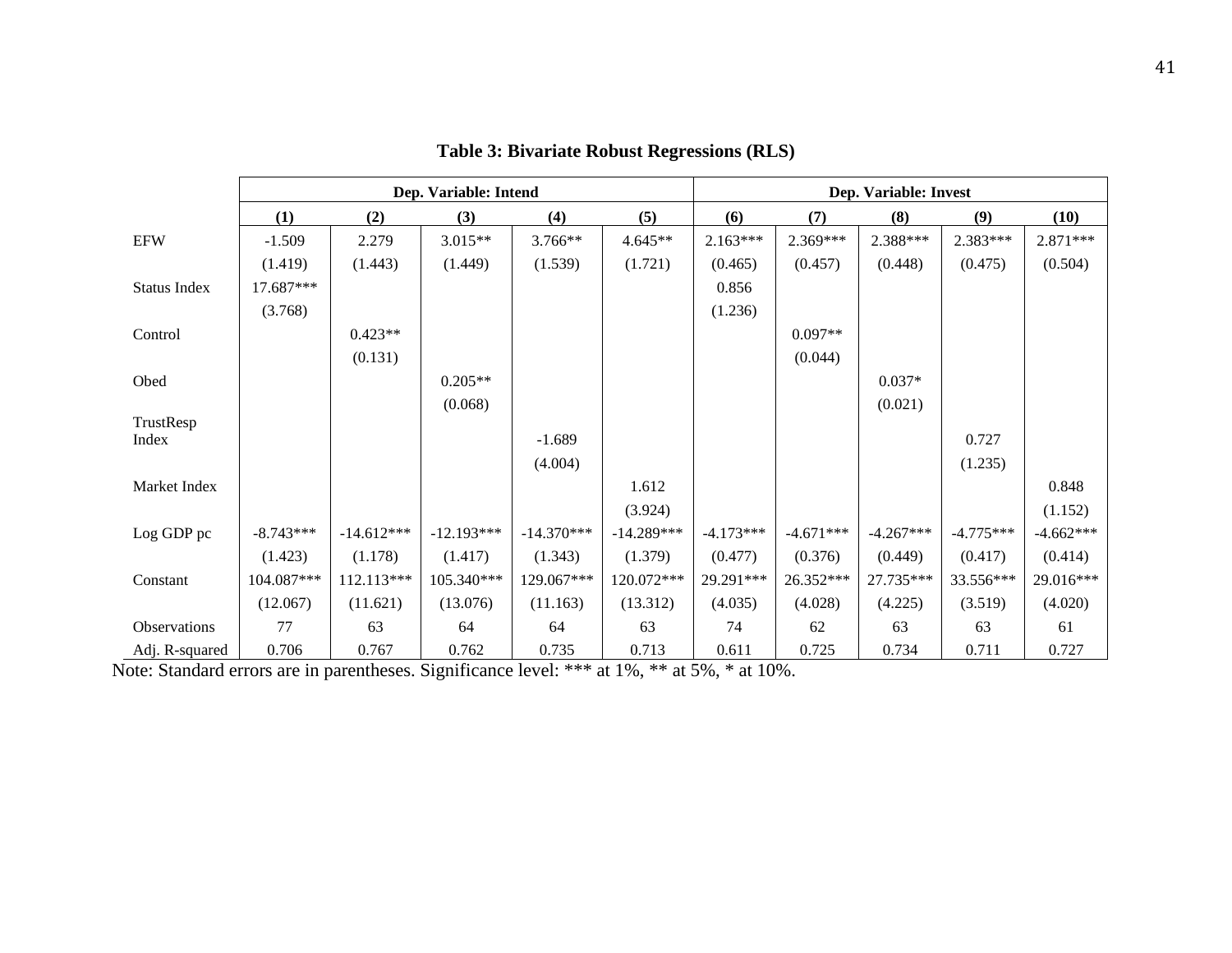|                     |            | Dep. Var: TEA |           |           | Dep. Var: Opprt. |           |          | Dep. Var: Established |          | Dep. Var: Intend |           |           | Dep. Var: Invest |            |            |
|---------------------|------------|---------------|-----------|-----------|------------------|-----------|----------|-----------------------|----------|------------------|-----------|-----------|------------------|------------|------------|
|                     | (1)        | (2)           | (3)       | (4)       | (5)              | (6)       | (7)      | (8)                   | (9)      | (10)             | (11)      | (12)      | (13)             | (14)       | (15)       |
| <b>EFW</b>          | $1.742*$   | 1.844*        | $-0.415$  | $6.904**$ | $7.652**$        | 3.768**   | 0.790    | 0.313                 | $1.601*$ | 1.870            | 2.072     | 2.770     | 2.489***         | $2.150***$ | $3.451***$ |
|                     | (0.876)    | (1.075)       | (0.865)   | (2.126)   | (2.547)          | (1.763)   | (0.628)  | (0.714)               | (0.932)  | (1.567)          | (1.517)   | (1.666)   | (0.551)          | (0.532)    | (0.618)    |
| <b>Status Index</b> | 4.732**    | 5.233**       | 4.138*    | 7.857     | 7.300            | $8.652*$  | 7.443*** | 6.881***              | 7.264**  | 8.724**          | $8.046**$ | 8.025*    | 0.589            | 0.737      | $-0.660$   |
|                     | (2.212)    | (2.529)       | (2.324)   | (5.384)   | (6.076)          | (4.680)   | (1.584)  | (1.680)               | (2.502)  | (3.957)          | (3.569)   | (4.474)   | (1.403)          | (1.413)    | (1.456)    |
| Control             | $0.360***$ | $0.364***$    | $0.185**$ | 0.052     | 0.007            | $-0.398*$ | 0.069    | 0.070                 | 0.115    | $0.335**$        | $0.212*$  | 0.130     | 0.065            | $-0.021$   | 0.042      |
|                     | (0.075)    | (0.082)       | (0.090)   | (0.199)   | (0.219)          | (0.201)   | (0.054)  | (0.055)               | (0.097)  | (0.135)          | (0.116)   | (0.174)   | (0.051)          | (0.060)    | (0.051)    |
| Obed                | 0.054      | 0.062         | 0.062     | $-0.137$  | $-0.106$         | $-0.183*$ | $-0.033$ | $-0.026$              | 0.002    | $0.151**$        | 0.072     | $0.208**$ | 0.030            | $0.067**$  | 0.015      |
|                     | (0.040)    | (0.044)       | (0.050)   | (0.098)   | (0.107)          | (0.101)   | (0.028)  | (0.029)               | (0.054)  | (0.071)          | (0.062)   | (0.097)   | (0.025)          | (0.032)    | (0.025)    |
| TrustResp<br>Index  | 0.102      | 0.244         | 2.705     | 3.451     | 2.474            | 6.303     | 0.154    | 0.145                 | 0.190    | $-5.678$         | $-6.053*$ | $-7.013$  | 0.290            | $-1.014$   | $-0.111$   |
|                     | (2.264)    | (2.548)       | (2.447)   | (5.621)   | (6.334)          | (5.101)   | (1.622)  | (1.693)               | (2.636)  | (4.050)          | (3.595)   | (4.712)   | (1.423)          | (1.487)    | (1.465)    |
| Market Index        | $-1.336$   | $-1.509$      | 1.170     | 1.462     | 2.785            | 2.333     | 0.039    | 0.524                 | $-1.899$ | 0.260            | $-1.473$  | 1.226     | 0.944            | 1.366      | 0.573      |
|                     | (1.936)    | (2.157)       | (2.147)   | (4.735)   | (5.231)          | (4.287)   | (1.387)  | (1.433)               | (2.312)  | (3.464)          | (3.044)   | (4.135)   | (1.219)          | (1.305)    | (1.244)    |
| Pop (%<br>female)   |            | 0.389         |           |           | $-0.164$         |           |          | $-0.111$              |          |                  | $2.453**$ |           |                  |            | $-0.621*$  |
|                     |            | (0.602)       |           |           | (1.430)          |           |          | (0.400)               |          |                  | (0.850)   |           |                  |            | (0.356)    |
| Domestic            |            |               |           |           |                  |           |          |                       |          |                  |           |           |                  |            |            |
| Credit              |            | $-0.006$      |           |           | $-0.004$         |           |          | 0.007                 |          |                  | $-0.035*$ |           |                  |            | $-0.017**$ |
|                     |            | (0.013)       |           |           | (0.031)          |           |          | (0.008)               |          |                  | (0.018)   |           |                  |            | (0.007)    |
| <b>FDI</b>          |            | $-0.090$      |           |           | $-0.353$         |           |          | 0.033                 |          |                  | $-0.112$  |           |                  |            | $-0.192*$  |
|                     |            | (0.184)       |           |           | (0.436)          |           |          | (0.122)               |          |                  | (0.259)   |           |                  |            | (0.106)    |
| Ethnic<br>Diversity |            |               | $-0.674$  |           |                  | 0.122     |          |                       | $-1.833$ |                  |           | $-0.129$  |                  | 2.328      |            |
|                     |            |               | (3.127)   |           |                  | (6.254)   |          |                       | (3.368)  |                  |           | (6.021)   |                  | (1.909)    |            |
| Protestant          |            |               | 0.042     |           |                  | $0.131*$  |          |                       | $-0.050$ |                  |           | 0.039     |                  | 0.035      |            |
|                     |            |               | (0.033)   |           |                  | (0.067)   |          |                       | (0.036)  |                  |           | (0.064)   |                  | (0.022)    |            |

# **Table 4: Robust Regressions with Controls (RLS)**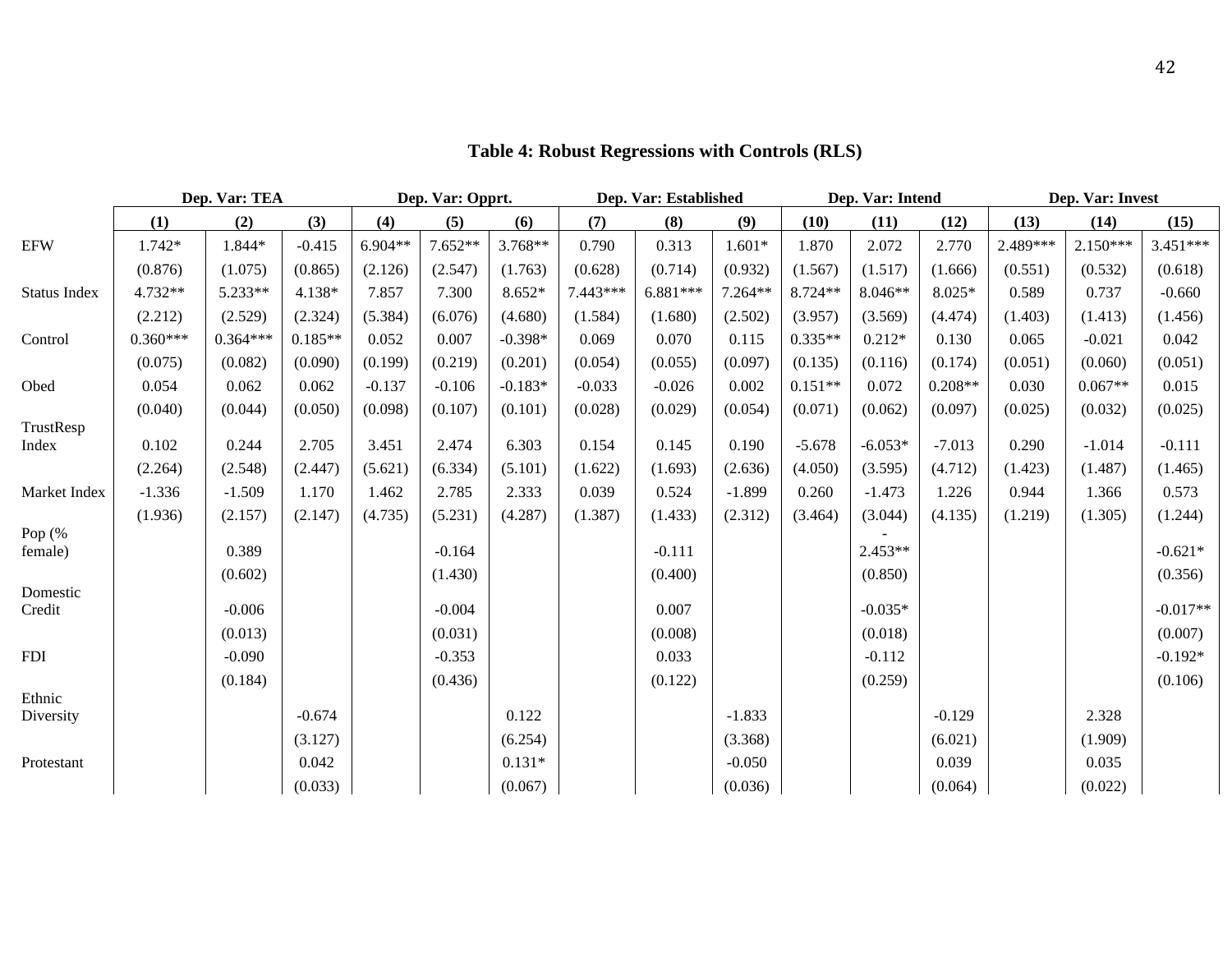| Catholic     |       |       | $-0.003$  |       |       | 0.021     |       |       | $-0.033$ |       |       | 0.011     |       | 0.002    |       |
|--------------|-------|-------|-----------|-------|-------|-----------|-------|-------|----------|-------|-------|-----------|-------|----------|-------|
|              |       |       | (0.021)   |       |       | (0.042)   |       |       | (0.022)  |       |       | (0.040)   |       | (0.013)  |       |
| Muslim       |       |       | $-0.10**$ |       |       | $-0.15**$ |       |       | $-0.019$ |       |       | 0.009     |       | $-0.015$ |       |
|              |       |       | (0.035)   |       |       | (0.070)   |       |       | (0.038)  |       |       | (0.068)   |       | (0.023)  |       |
| Education    |       |       |           |       |       |           |       |       |          |       |       |           |       |          |       |
| 1960         |       |       | $-0.018$  |       |       | $-0.147$  |       |       | 0.017    |       |       | 0.084     |       | $-0.006$ |       |
|              |       |       | (0.047)   |       |       | (0.094)   |       |       | (0.051)  |       |       | (0.091)   |       | (0.029)  |       |
| Legal Origin |       |       | $-0.816$  |       |       | 0.528     |       |       | 1.051    |       |       | 1.493     |       | 0.369    |       |
|              |       |       | (0.603)   |       |       | (1.219)   |       |       | (0.650)  |       |       | (1.162)   |       | (0.385)  |       |
| Geography    |       |       | $-4.740$  |       |       | $-10.587$ |       |       | $-3.028$ |       |       | $-10.358$ |       | 0.504    |       |
|              |       |       | (4.181)   |       |       | (8.354)   |       |       | (4.502)  |       |       | (8.049)   |       | (2.541)  |       |
| Observations | 61    | 60    | 50        | 60    | 59    | 49        | 61    | 60    | 50       | 61    | 60    | 50        | 60    | 49       | 59    |
| Adj. R-      |       |       |           |       |       |           |       |       |          |       |       |           |       |          |       |
| squared      | 0.750 | 0.722 | 0.844     | 0.493 | 0.471 | 0.683     | 0.485 | 0.449 | 0.410    | 0.806 | 0.840 | 0.827     | 0.723 | 0.833    | 0.740 |

Note: Standard errors are in parentheses. Significance level: \*\*\* at 1%, \*\* at 5%, \* at 10%. Log GDP per capita is included each regression as well as a constant term.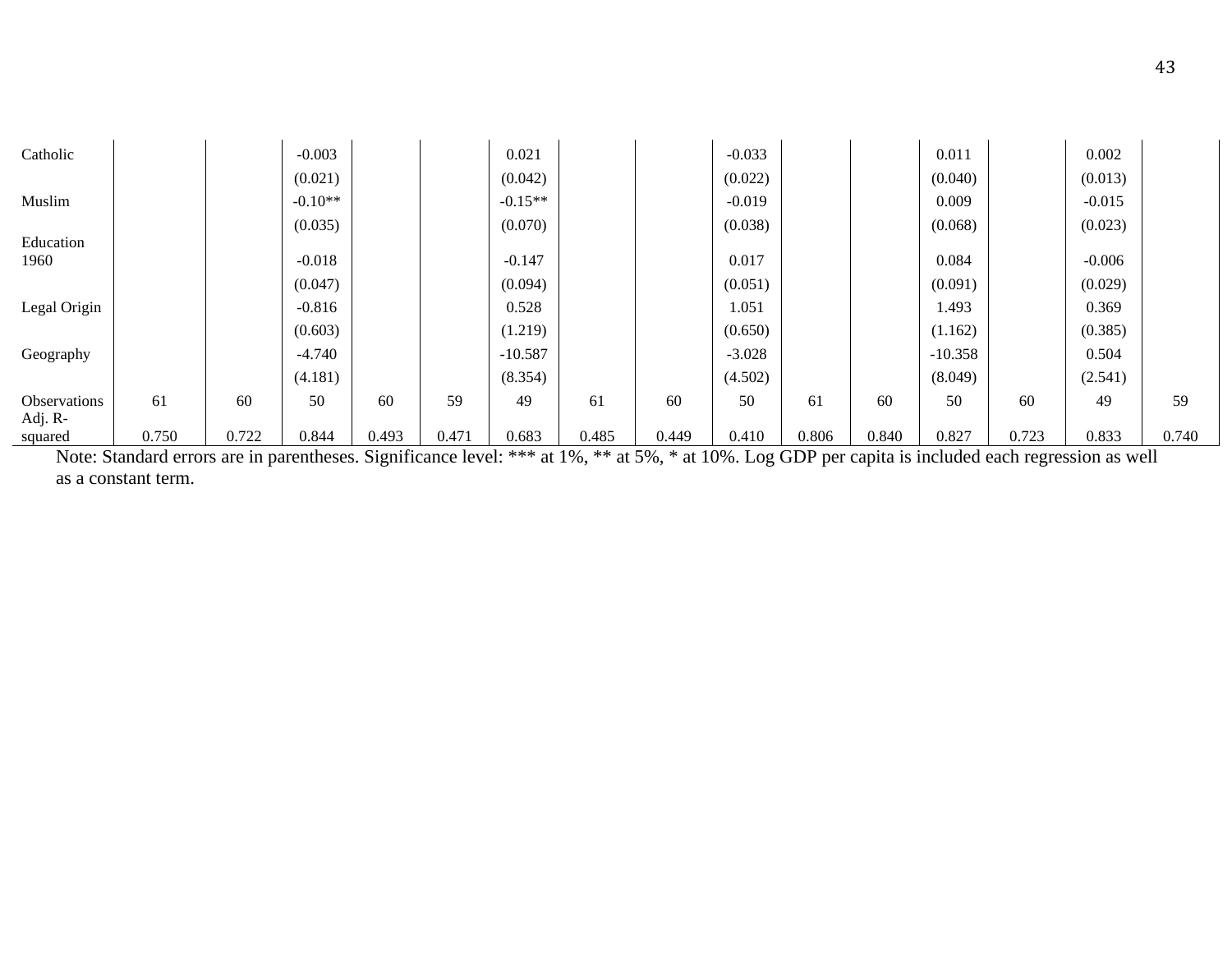|                     | Dep. Var: TEA |            |             |               |
|---------------------|---------------|------------|-------------|---------------|
|                     | <b>Rich</b>   | Poor       | Free        | <b>Unfree</b> |
|                     | (1)           | (2)        | (3)         | (4)           |
| <b>EFW</b>          | $3.699*$      | 0.352      |             |               |
|                     | (2.114)       | (1.851)    |             |               |
| <b>Status Index</b> | $5.365*$      | $10.076**$ | 3.557       | $6.984**$     |
|                     | (2.991)       | (4.058)    | (2.777)     | (3.315)       |
| Control             | 0.186         | $0.292**$  | $0.302**$   | $0.545***$    |
|                     | (0.126)       | (0.132)    | (0.122)     | (0.093)       |
| Obed                | 0.034         | $0.229**$  | 0.050       | 0.053         |
|                     | (0.043)       | (0.073)    | (0.049)     | (0.061)       |
| TrustResp Index     | $-6.190*$     | $-4.363$   | 3.186       | $-1.815$      |
|                     | (3.095)       | (4.847)    | (3.175)     | (3.574)       |
| Market Index        | 4.040         | $-1.932$   | 2.796       | $-1.599$      |
|                     | (2.390)       | (4.055)    | (1.969)     | (3.053)       |
| Log GDP per         |               |            |             |               |
| capita              |               |            | $-6.552***$ | $-5.969**$    |
|                     |               |            | (1.008)     | (1.602)       |
| Observations        | 26            | 34         | 32          | 29            |
| Adj. R-squared      | 0.508         | 0.546      | 0.832       | 0.808         |

**Table 5: Robust Regressions (RLS) Subsamples**

Note: Standard errors are in parentheses. Significance level: \*\*\* at 1%, \*\* at 5%,

\* at 10%. Constant term is included each regression.